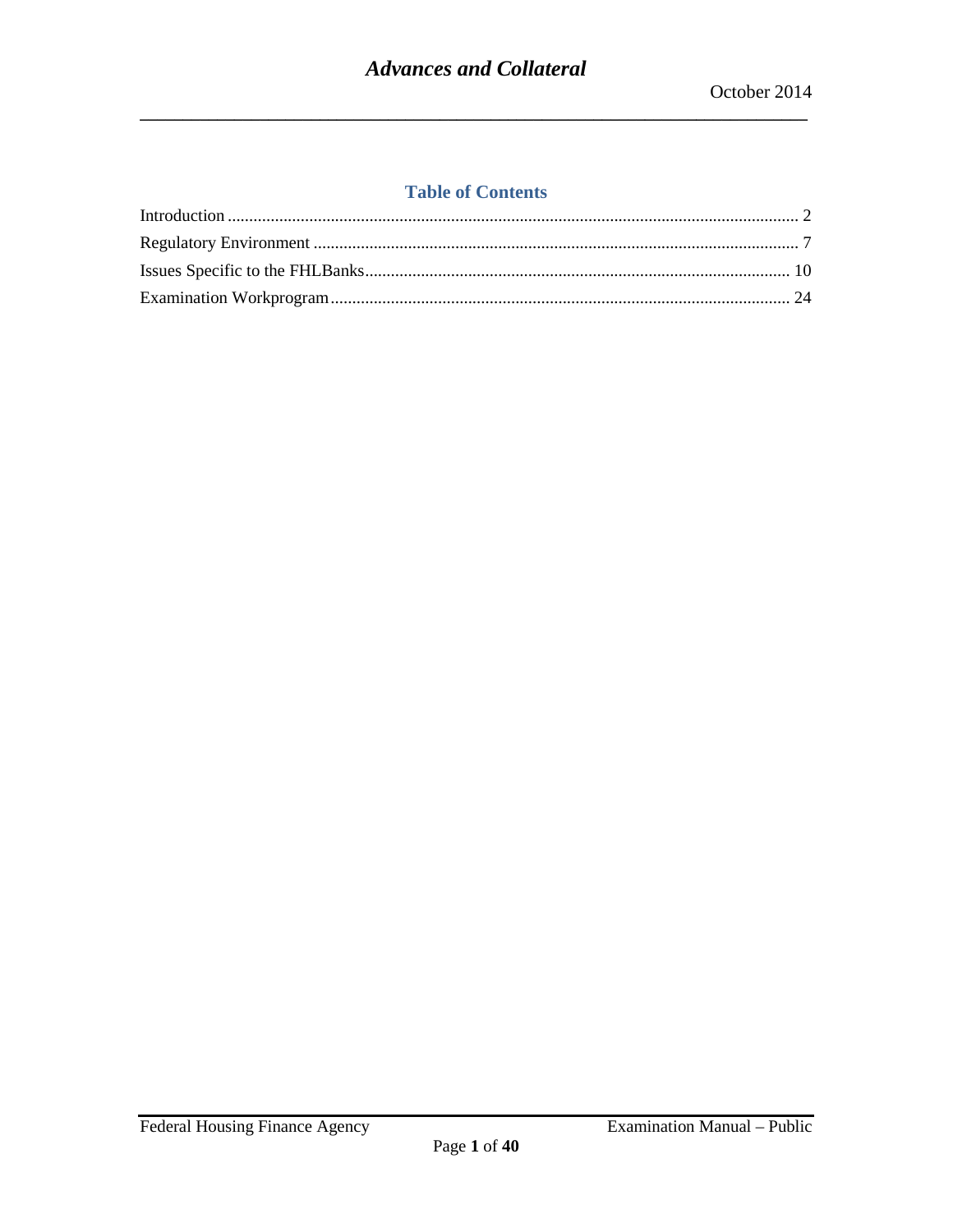#### <span id="page-1-0"></span>**Introduction**

#### *Advances*

The Federal Home Loan Banks (FHLBanks) are government-sponsored enterprises with the mission to further housing finance and to foster community investment. This mission is largely accomplished by providing advances (secured loans) to members. Advances are unique to the FHLBanks. As such, this examination module does not have applicability in the examination of Fannie Mae, Freddie Mac or the Office of Finance, although the Office of Finance acts as agent for the FHLBanks in offering, issuing, and servicing consolidated obligations, which are the principal source of funding for advances. Additional information related to advances may be found in the *Credit Risk Management* module and the *Federal Home Loan Bank Membership* module.

The Federal Home Loan Bank System (System) was established in 1932 with the enactment of the Federal Home Loan Bank Act (Bank Act). In establishing the System, the United States Government sought to stimulate mortgage finance through the provision of liquidity in the form of advances by FHLBanks to their members and housing associates. Member advances are the FHLBanks' primary business. The FHLBanks provide short and long-term advances that members and housing associates use to support mortgage lending, community investment, and other operational needs of their customers. Members may use long-term advances only to support residential housing finance<sup>[1](#page-1-1)</sup> and, in the case of community financial institution (CFI) members, to support lending for small business, small farm, small agricultural business, and community development purposes. CFI members also are allowed to pledge a broader range of collateral than other members, including secured loans made to finance small business, agriculture, or community development activities.

In the context of this module, collateral refers only to assets pledged to secure an advance or Standby Letter of Credit (SLOC). This module is not applicable to mortgages held in portfolio or to investments. FHLBank advance activity generally has low credit risk, as all advances are fully secured as required by the Bank Act and FHFA regulation. In addition, FHLBanks typically hold or can claim collateral substantially in excess of total advances outstanding of any member or non-member borrower, including access to the member's capital stock in the event of a collateral shortfall.

In accordance with 12 CFR 917.3 of the former Federal Housing Finance Board's (Finance Board) regulations, each FHLBank must have in effect at all times a risk

 $\overline{a}$ 

<span id="page-1-1"></span> $1$  12 CFR 1266.3 of the FHFA regulations requires that, prior to approving an application for a long-term advance, an FHLBank shall determine that the principal amount of all long-term advances currently held by the member does not exceed the total book value of residential housing finance assets held by such member. The term "residential housing finance assets" is specifically defined by 12 CFR 1266.1 of the FHFA regulations to include, in the case of CFIs, small business, small farm, small agri-business and community development loans.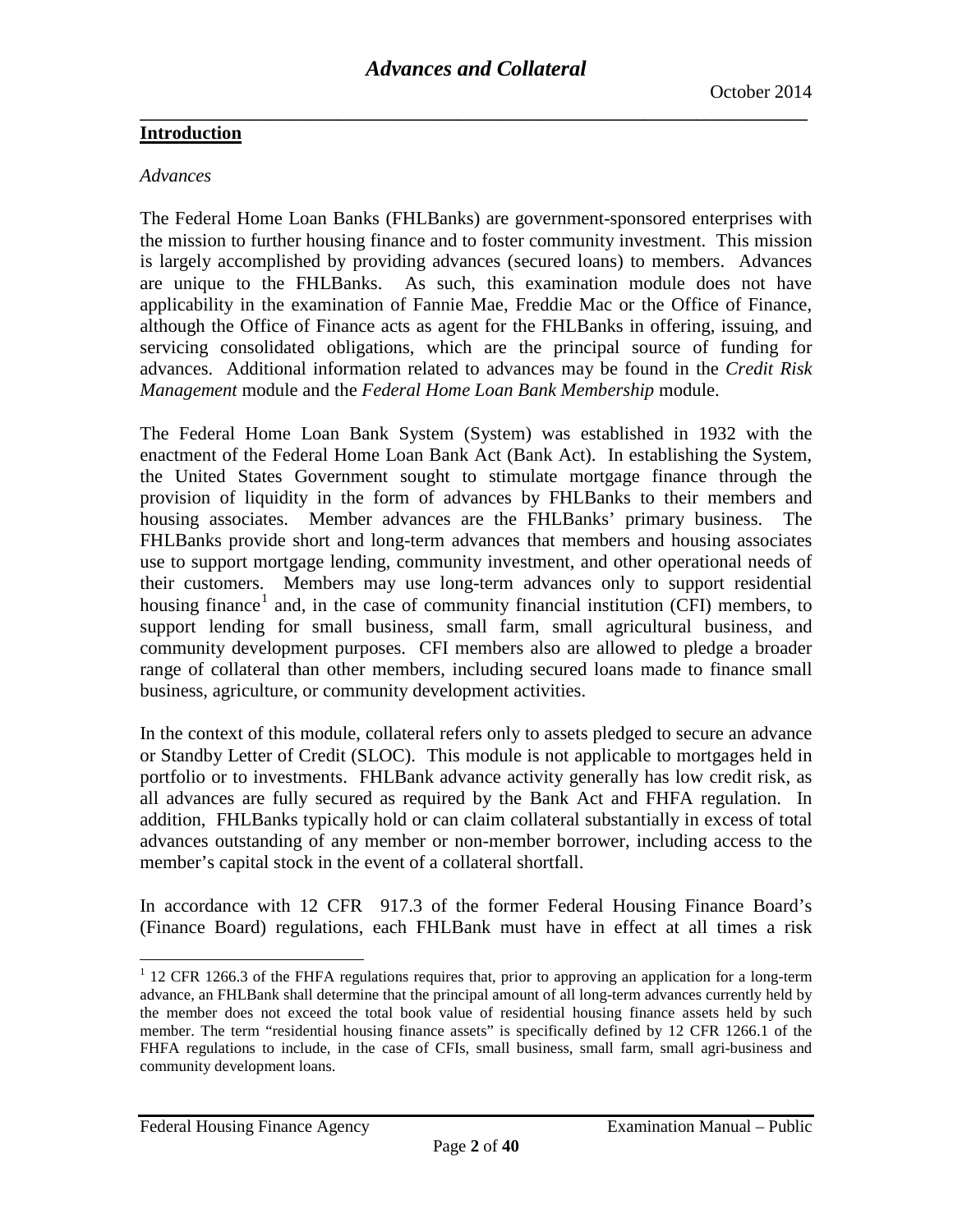**\_\_\_\_\_\_\_\_\_\_\_\_\_\_\_\_\_\_\_\_\_\_\_\_\_\_\_\_\_\_\_\_\_\_\_\_\_\_\_\_\_\_\_\_\_\_\_\_\_\_\_\_\_\_\_\_\_\_\_\_\_\_\_\_\_\_\_\_\_\_\_\_\_\_\_\_\_\_** management policy that addresses the FHLBank's exposure to credit, operational, business, liquidity, and market risks. The risk management policy should identify each of the aforementioned risks as they relate to advances activities and establish standards and tolerances that can be measured and monitored. In addition, each FHLBank must perform, at least annually, a written risk assessment that identifies and evaluates all material risks that could adversely affect the achievement of the FHLBank's performance objectives and the satisfaction of compliance requirements.

12 CFR 917.4 of the Finance Board's regulations requires each FHLBank to have in effect at all times a member products policy that addresses the FHLBank's management of products offered to members and housing associates. The member products policy should address, among other matters: credit underwriting criteria; appropriate levels of collateralization; valuation and discounts of collateral; fees; pricing; the maintenance of appropriate systems, procedures, and internal controls; and appropriate operational and personnel capacity.

## *Standby Letters of Credit*

The FHLBanks may provide SLOCs to their members and housing associates. SLOCs guarantee payment between the member and a third party. If the member fails in meeting its obligation, the FHLBank would be responsible for payment. If funded, a SLOC becomes an advance. Regulations require that an FHLBank obtain collateral at the time it issues a SLOC.<sup>[2](#page-2-0)</sup> The regulation also identifies the types of collateral that a member or housing associate may pledge to secure its obligations under a SLOC.

## *Collateral*

Members obtain liquidity by pledging mortgage-related assets and other assets as collateral for advances from FHLBanks. The Bank Act requires FHLBanks to maintain a security interest in eligible collateral, which includes mortgage loans, mortgage-backed securities (MBS) and other securities, cash, and other real estate related collateral. The member's collateral protects the FHLBank's interest should the member default or fail. For institutions whose deposits are insured by the Federal Deposit Insurance Corporation (FDIC), a member's failure has historically resulted in the FDIC paying off FHLBank advances in order for it to obtain collateral free of any liens held by the FHLBank, as this has been the least cost resolution of the failed bank or thrift. If, however, an FHLBank's exposure to a failed member exceeds the FDIC's exposure, as measured by insured deposits, the FDIC might determine that the least cost resolution does not require the repayment of advances. Should this occur, the FHLBank would have to sell the collateral to pay off any outstanding advances to the failed institution. Adequate FHLBank collateral will protect the FHLBank should it have to enforce its security interest in the collateral following an insured depository member's failure.

<span id="page-2-0"></span><sup>2</sup> FHFA regulations addressing SLOCs are found at 12 CFR Part 1269.  $\overline{a}$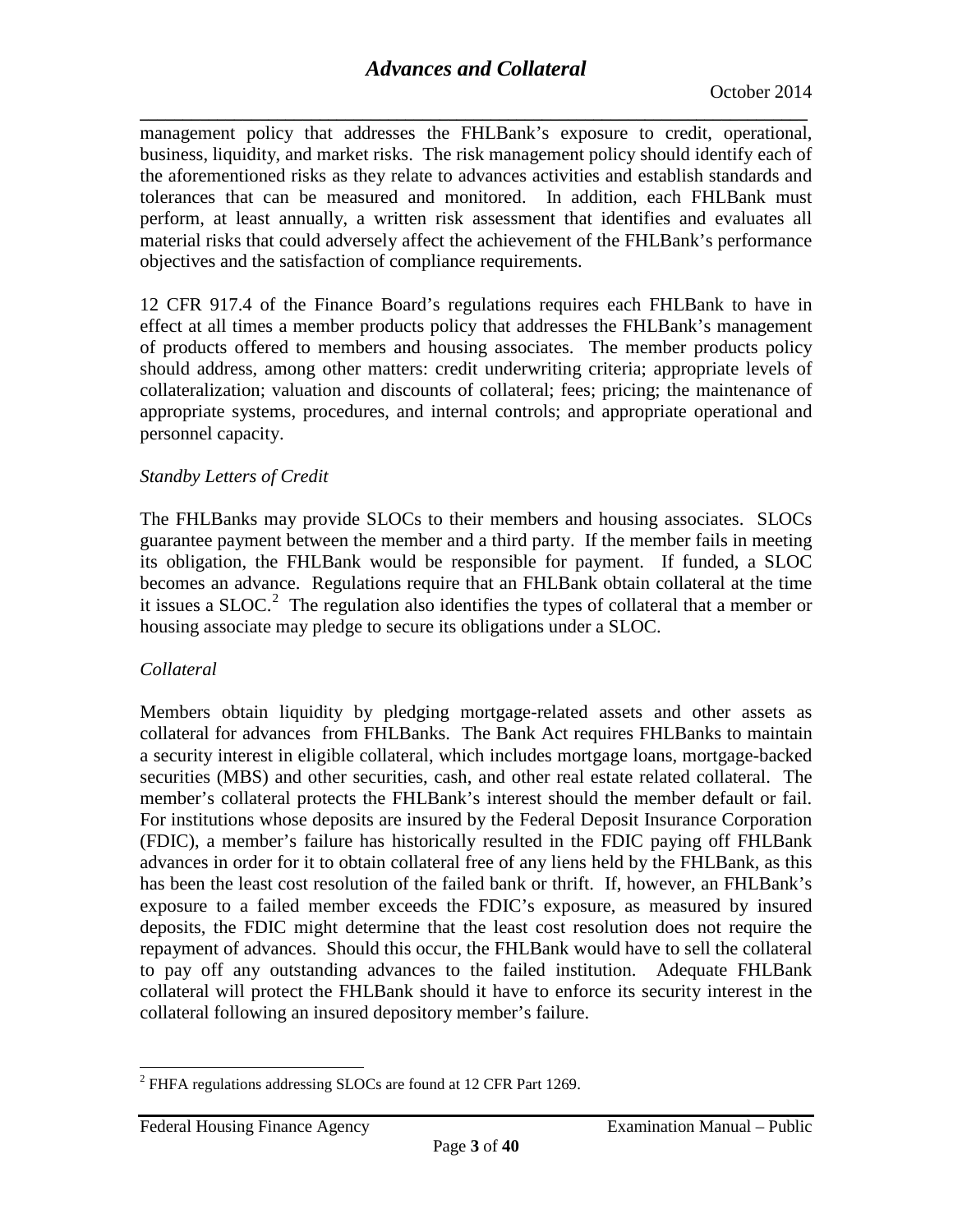**\_\_\_\_\_\_\_\_\_\_\_\_\_\_\_\_\_\_\_\_\_\_\_\_\_\_\_\_\_\_\_\_\_\_\_\_\_\_\_\_\_\_\_\_\_\_\_\_\_\_\_\_\_\_\_\_\_\_\_\_\_\_\_\_\_\_\_\_\_\_\_\_\_\_\_\_\_\_** FHLBanks also may make advances to housing associates, which are not members, and to members that are not insured depository institutions. For example, the Bank Act enables insurance companies to join the System although an insurance company's ability to become an FHLBank member and to grant security interests in its assets is determined by state law. Moreover, certain powers possessed by individual state insurance company commissioners and state law could limit an FHLBank's ability to enforce its security interest in collateral posted by an insurance company. Thus, extending advances to insurance companies poses different risks of loss to an FHLBank if an insurance company fails. Community Development Financial Institutions (CDFIs) also may become members and may borrow on the same terms as other types of members. CDFIs have no dedicated regulator, such as state and federal banking agencies or insurance commissioners, to oversee their operations. Liquidation of a CDFI likely would occur under the federal bankruptcy statutes. Should an insurance company, CDFI, or housing associate fail, an FHLBank may have to liquidate collateral to pay off the outstanding advance. Therefore, FHLBank collateral practices with respect to insurance companies, CDFIs, and housing associates warrant special attention.

The Bank Act and Federal Housing Finance Agency (FHFA) regulations require each FHLBank, at the time it originates or renews an advance, to obtain and maintain a security interest *(i.e., a lien)* in eligible collateral. Eligible FHLBank collateral largely falls into three categories:

- 1) Whole loans, generally secured by residential or commercial properties;
- 2) Mortgage backed securities securitizing either residential or commercial loans;
- 3) Securities issued, insured, or guaranteed by the United States Government, or any agency thereof (including mortgage-backed securities issued or guaranteed by Fannie Mae, Freddie Mac, and Ginnie Mae).

Under the Bank Act and FHFA regulations, a member's obligation to repay an advance must be evidenced by a written advances agreement. For insurance company members, the advances agreement may be documented as a funding agreement rather than or in addition to an advances agreement. The regulations also require the FHLBanks to execute a written security agreement with each member. The security agreement must thoroughly describe the eligible collateral that will be the subject of the FHLBank's security interest. Once a security interest has attached, the FHLBank can enforce the security interest on the collateral in the case of default.

An FHLBank's security interest generally attaches (*i.e.,* the security interest is created) when the FHLBank enters into the written security agreement with a member that describes the member's collateral. Although not required by statute or regulation, each of the FHLBanks utilizes security agreements that apply to all advances that the FHLBank makes to a member.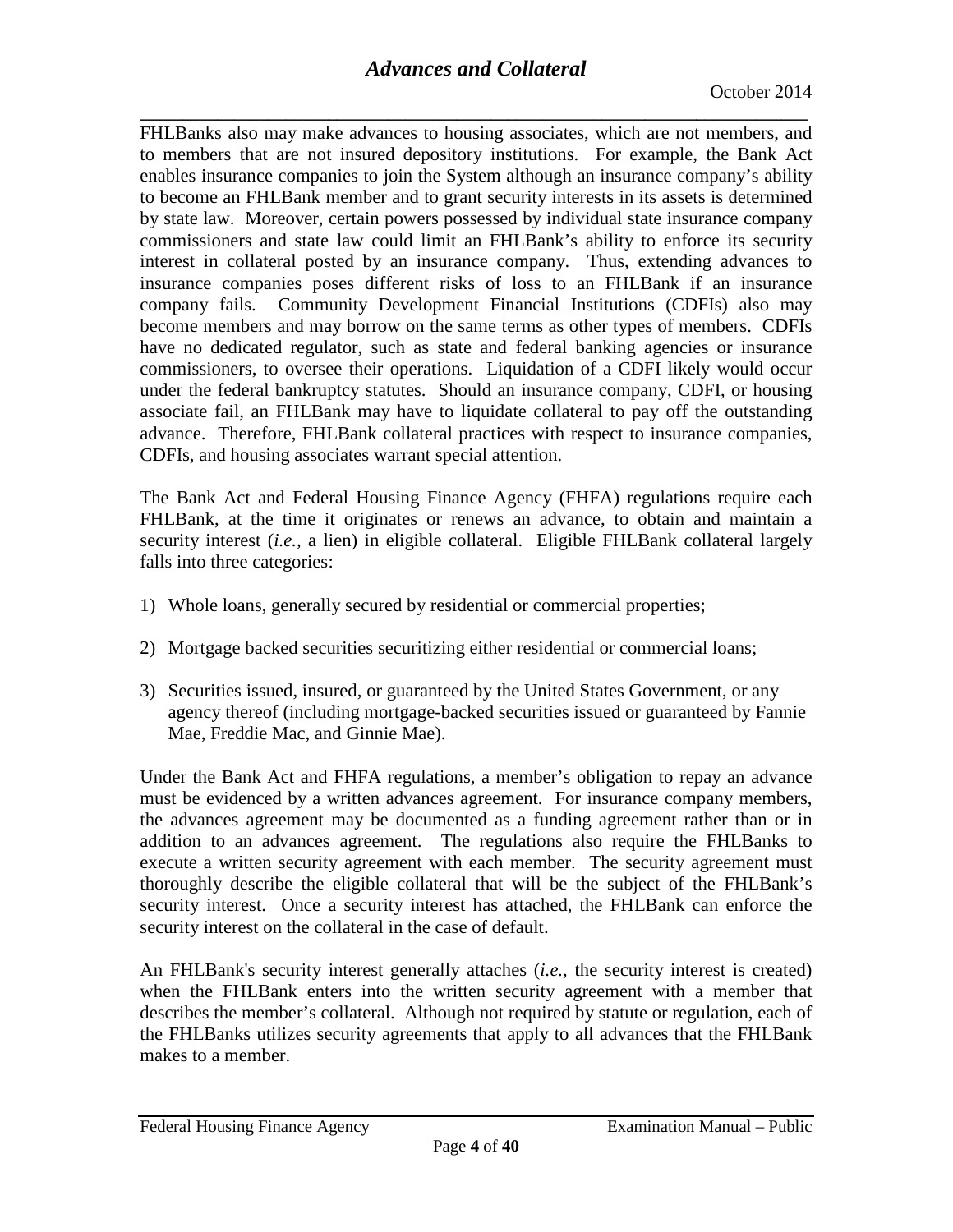**\_\_\_\_\_\_\_\_\_\_\_\_\_\_\_\_\_\_\_\_\_\_\_\_\_\_\_\_\_\_\_\_\_\_\_\_\_\_\_\_\_\_\_\_\_\_\_\_\_\_\_\_\_\_\_\_\_\_\_\_\_\_\_\_\_\_\_\_\_\_\_\_\_\_\_\_\_\_** Under the Uniform Commercial Code (UCC), a security interest may be "perfected" through a number of different methods, depending on the type of collateral. Generally speaking, a "perfected" security interest will enable the FHLBank to enforce its security interest against most third parties who assert a competing interest in the collateral, including a receiver or bankruptcy trustee (such as the FDIC or a state insurance commissioner) and other creditors of the failed member. The statutory "super lien," discussed below effectively gives the FHLBank's security interest a priority over the claims of nearly all other claimants to the collateral.

Prior to 2001, a secured lender could perfect its security interest in mortgage loan promissory notes only by taking possession of them. Since 2001, the UCC has permitted perfection by filing a UCC-1 financing statement that describes the mortgage notes subject to the security interest. The regulations also require the FHLBanks to execute a written security agreement with each member. The security agreement must thoroughly describe the eligible collateral that will be the subject of the FHLBank's security interest. Once a security interest has attached, the FHLBank can enforce the security interest on the collateral in the case of default.

UCC rules regarding security interests in investment securities differ depending on whether the beneficial owner holds the security directly as the owner of record on the books of the issuer or indirectly through a custodian, broker or other securities intermediary. The UCC refers to an investment security that is held directly as a "security," which may be either "certificated" or "uncertificated." The UCC refers to an interest in a security that is held indirectly through a securities intermediary as a "security entitlement" and to the person having the security entitlement as the "entitlement holder." Most securities collateral pledged by FHLBank members will be in the form of "security entitlements," rather than in the form of "certificated securities" or "uncertificated securities."

A secured party may perfect its security interest in each of those three types of securities collateral either by filing a UCC-1 financing statement or by obtaining control of the securities collateral, but simply filing a UCC-1 statement will not give an FHLBank a first priority security interest in the collateral. In order to acquire a first priority security interest in a member's securities collateral, an FHLBank must also obtain control of that collateral. The UCC provides different requirements for obtaining "control" of each of the three types of securities collateral described above.

Generally speaking, an FHLBank may obtain control of a security entitlement under the UCC in either of two ways. First, the FHLBank may become the entitlement holder of the security entitlement by requiring the member to transfer the collateral to the FHLBank's account with its securities custodian. Second, an FHLBank may permit a member to keep the collateral with its own securities custodian, but enter into a threeparty agreement with the member and the securities custodian under which the FHLBank is granted the authority to direct the custodian to liquidate the collateral without further consent of the member. The main risk to an FHLBank that does not obtain control of the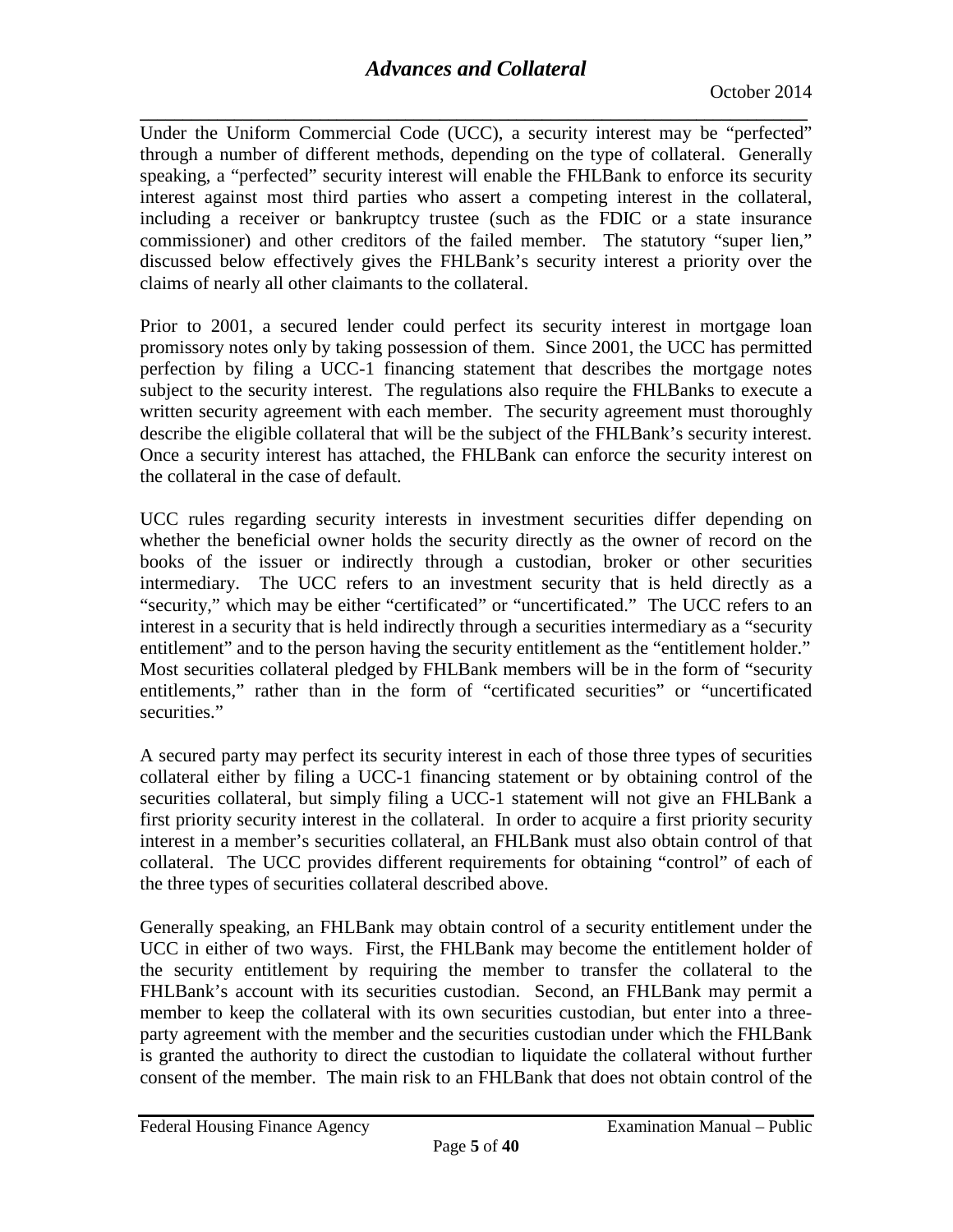**\_\_\_\_\_\_\_\_\_\_\_\_\_\_\_\_\_\_\_\_\_\_\_\_\_\_\_\_\_\_\_\_\_\_\_\_\_\_\_\_\_\_\_\_\_\_\_\_\_\_\_\_\_\_\_\_\_\_\_\_\_\_\_\_\_\_\_\_\_\_\_\_\_\_\_\_\_\_** securities collateral is that its member may later pledge that same collateral to another creditor who does obtain control of it, in which case the FHLBank's claim to the collateral would likely be subordinate to that of the other creditor.

The UCC specifies how priority among competing secured parties in different types of collateral is determined. A security interest in mortgage loan notes that has been perfected through possession of the notes will have priority over an unperfected security interest or a security interest that has been perfected by a method other than possession. Similarly, a security interest in securities collateral (including security entitlements) that has been perfected by control will have priority over an unperfected security interest or a security interest that has been perfected by a method other than control. Generally, the priority of claims between competing creditors that have perfected their security interest in the same collateral through a method other than possession (for notes) or control (for securities), *i.e.,* both have perfected solely by filing a UCC-1 financing statement, will be determined by the order in which the entities perfected their respective security interests. Perfected security interests will always have priority over unperfected security interests, regardless of the method of perfection. Accordingly, FHLBanks that have taken the additional step of obtaining possession of pledged mortgage notes or control of pledged securities collateral should have the most senior security interest in nearly all circumstances.

In 1987, Congress amended the Bank Act to provide that any security interest granted to an FHLBank by a member or an affiliate of a member has priority over the claims of any other party unless the claims of the other party were entitled to priority under otherwise applicable state law and are held by creditors with actual perfected security interests or bona fide purchasers for value. This provision, which was enacted as part of the Competitive Equality Banking Act of 1987 (CEBA), is sometimes referred to as the "CEBA lien" or the "superlien." In most cases, the presence of the superlien will mean that only those security interests that were perfected before the FHLBank's security interest attached will be granted priority over the FHLBank's security interest. As noted above, however, if an FHLBank has perfected its security interest only by filing a UCC-1, then other creditors that perfect their claims to the same collateral by taking possession of the notes or by obtaining control of the securities will likely have a more senior claim to that collateral than would the FHLBank.

The principal effect of the superlien is that it gives the FHLBanks the equivalent of a first priority claim to the collateral that will be senior to all but a very narrow category of competing creditors, while also relieving the FHLBanks of the administrative burden of having to take possession of the mortgage notes. The 2001 amendments to the UCC authorizing perfection of a security interest by filing a UCC-1 financing statement likewise had the effect of relieving the FHLBanks of that administrative burden, but they also allowed for the possibility that an FHLBank relying solely on a UCC-1 filing may have its security interest subordinated to the claims of a creditor in possession of the mortgage notes. In that case, the superlien likely would not help the FHLBank because of the exception noted above. An FHLBank concerned about that risk, such as when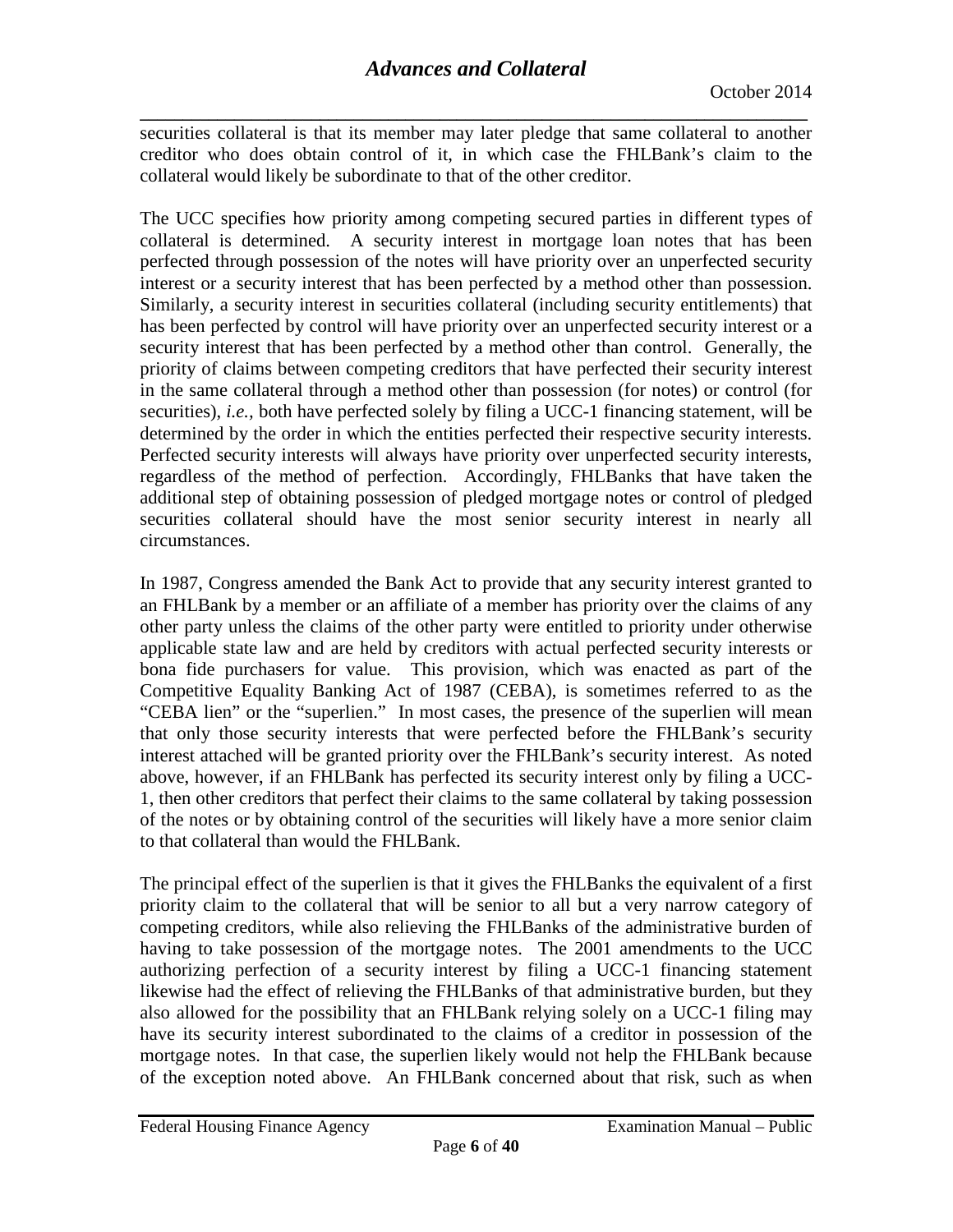**\_\_\_\_\_\_\_\_\_\_\_\_\_\_\_\_\_\_\_\_\_\_\_\_\_\_\_\_\_\_\_\_\_\_\_\_\_\_\_\_\_\_\_\_\_\_\_\_\_\_\_\_\_\_\_\_\_\_\_\_\_\_\_\_\_\_\_\_\_\_\_\_\_\_\_\_\_\_** making advances to a troubled member, could eliminate it by requiring delivery of all collateral from such members. Apart from providing priority over most claims from competing creditors of a member, the superlien remains of value against a receiver, such as the FDIC, because it provides a statutory priority over most, if not all, of the claims that FDIC could assert to the collateral.

## <span id="page-6-0"></span>**Regulatory Environment**

The primary authorities governing, or relevant to, advances of the FHLBanks are set forth below. The examiner should ensure that the application of such authorities to an FHLBank has been considered by the FHLBank and its legal counsel.

## *1) Federal Home Loan Bank Act*

Section 7(j) of the Federal Home Loan Bank Act sets forth duties of directors of an FHLBank. Section (j) requires the board of directors to administer the affairs of the FHLBank fairly and without discriminating in favor of or against any member. With respect to advances, Section 7(j) requires that the FHLBank be prudent in exercising its discretion regarding differential pricing of advances.

## *2) Rules and Regulations of the Federal Housing Finance Board (Finance Board), which include the following parts and sections relevant to advances:*

12 CFR Part 917 of the Finance Board regulations addresses powers and responsibilities of FHLBank boards of directors and senior management. particular, section 917.3, Risk Management, section 917.4, Bank Member Products Policy, and section 917.6, Internal Control System, are pertinent.

12 CFR 932.4 of the Finance Board regulations requires an FHLBank to maintain capital to offset its credit risk capital charge for all assets, off-balance sheet items, and derivative contracts.

## *3) Rules and Regulations of the Federal Housing Finance Agency (FHFA), which include the following parts and sections relevant to advances:*

12 CFR Part 1236 of FHFA regulations addresses Prudential Management and Operations Standards ("PMOS") Standards. Specifically, PMOS Standard 6 and Standard 9 address managing asset growth and the management of credit and counterparty risk, respectively. They also require the regulated entities to have a board of director approved policy for collateral standards and collateral valuation procedures.

12 CFR Part 1266 of FHFA regulations addresses advances. Subpart A of Part 1266 is a general section dealing with definitions, authorizations, and limitations. Subpart B addresses advances to housing associates and Subpart C deals with advances to out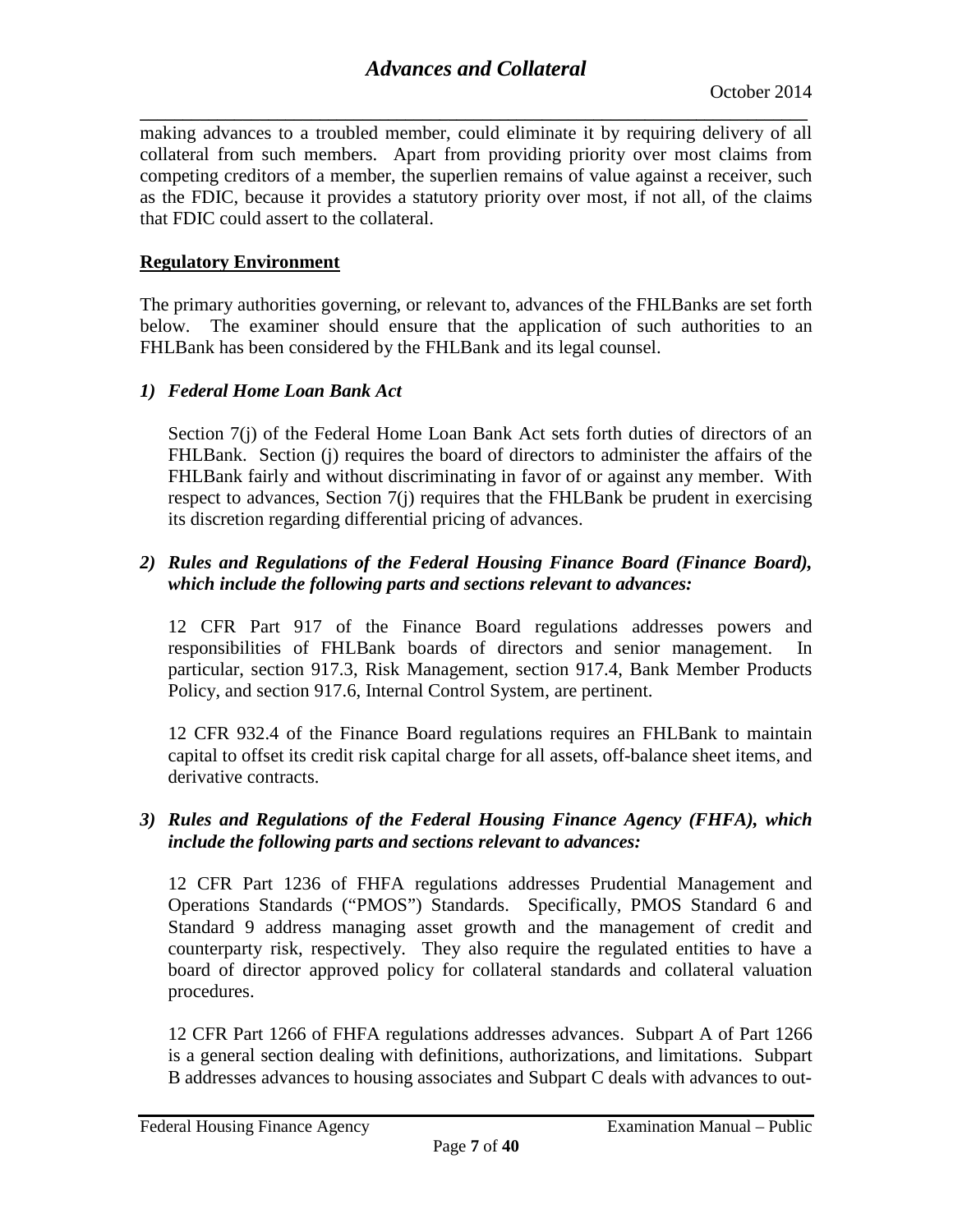**\_\_\_\_\_\_\_\_\_\_\_\_\_\_\_\_\_\_\_\_\_\_\_\_\_\_\_\_\_\_\_\_\_\_\_\_\_\_\_\_\_\_\_\_\_\_\_\_\_\_\_\_\_\_\_\_\_\_\_\_\_\_\_\_\_\_\_\_\_\_\_\_\_\_\_\_\_\_** of-district members and housing associates. 12 CFR 1266.7 addresses eligible collateral.

12 CFR Part 1269 of FHFA regulations addresses standby letters of credit.

## *4) Advisory Bulletin of the Federal Housing Finance Agency that provide supervisory guidance relating to the topic of oversight by the board of directors and senior management is the following:*

Advisory Bulletin 2013-07, dated November 20, 2013, provides guidance for any regulated entity's model risk framework that should reflect the entity's size, complexity and extent of model use and level of risk exposure.

## *5) [Advisory Bulletins of the Federal Housing Finance Board](http://www.fhfa.gov/SupervisionRegulation/AdvisoryBulletins) that provide supervisory guidance relating to advances are:*

Advisory Bulletin 99-15, dated November 10, 1999, which offers guidance on collateral for sub-prime and high loan-to-value single-family mortgage loans.

Advisory Bulletin 00-4, dated May 26, 2000, which offers guidance on providing quantitative disclosures for putable advances to prospective borrowers.

Advisory Bulletin 01-5, dated May 1, 2001, which offers guidance on credit underwriting and collateral coverage for housing associates.

Advisory Bulletin 01-8, dated October 4, 2001, which offers guidance on establishing procedures to address the periodic review, classification and reporting of problem assets.

Advisory Bulletin 05-05, dated May 18, 2005, which provides guidance on the risk management responsibilities of the board of directors, senior management and risk management function of an FHLBank.

Advisory Bulletin 05-08, dated August 25, 2005, which provides guidance on establishing anti-predatory lending policies to govern the FHLBank's purchase of mortgages and calculation of the level of advances that can be made to its members.

Advisory Bulletin 07-01, dated April 12, 2007, which establishes regulatory expectations for the FHLBanks to adopt and implement policies and risk management practices that establish appropriate risk limits for, and appropriate mitigation of, credit exposure on nontraditional and subprime mortgage loans.

Advisory Bulletin 08-02, dated July 1, 2008, which establishes expectations regarding the application of guidance contained in Advisory Bulletin 07-01 concerning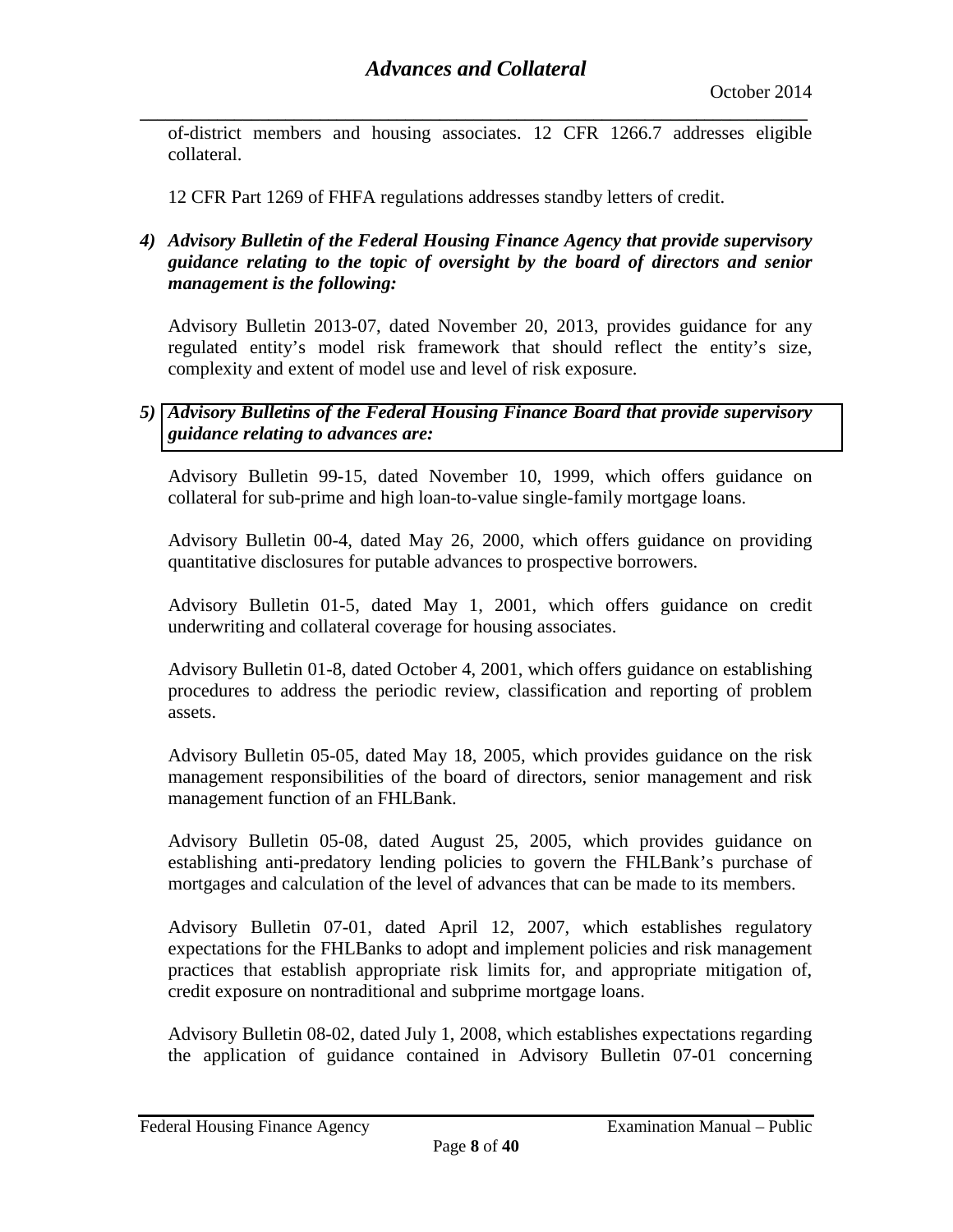**\_\_\_\_\_\_\_\_\_\_\_\_\_\_\_\_\_\_\_\_\_\_\_\_\_\_\_\_\_\_\_\_\_\_\_\_\_\_\_\_\_\_\_\_\_\_\_\_\_\_\_\_\_\_\_\_\_\_\_\_\_\_\_\_\_\_\_\_\_\_\_\_\_\_\_\_\_\_** subprime and nontraditional residential mortgage loans for specific FHLBank assets, including advances.

Advisory Bulletin 10-01, dated April 6, 2010, which provides further clarification on Advisory Bulletin 08-02 regarding subprime and nontraditional residential mortgage loans.

## *6) Article 9 (Secured Transactions) and Article 5 (Letters of Credit) of the Uniform Commercial Code (UCC):*

Article 9 of the UCC primarily applies to secured transactions involving personal property, including goods, documents, instruments, general intangibles, chattel paper or accounts. Article 9 sets forth the specific requirements governing attachment and perfection of security interests (including the method of perfecting a security interest in specific types of collateral, such as promissory notes secured by mortgages), the contents and filing of financing statements, changes in name and identity of debtors, rights and duties in connection with default, and enforcement of security interests*.*

Article 5 of the UCC applies to letters of credit and to certain rights and obligations arising out of transactions involving letters of credit.

The UCC is a uniform nonbinding model code which must be adopted by the legislature of each state before it becomes the law of that state. Typically, the legislature of a particular state will modify some provisions of the model UCC in order to reflect commercial customs or practices in that state when it adopts the UCC as part of state law. As a result, the UCC will not be identical in each state, and certain provisions of Article 9 and Article 5 may vary from state to state. Legal counsel for the FHLBanks should monitor any changes in state law relating to the UCC and should periodically review the documents and operating practices of the FHLBank to ensure that they continue to comply with the UCC, as adopted by their state.

- *7) Accounting Standards Codifications (ASC) adopted by the Financial Accounting Standards Board establish standards of financial accounting and reporting governing the preparation of financial reports and are officially recognized as authoritative by the SEC and the American Institute of Certified Public Accountants (AICPA). Specific ASC applicable to advances activities, include, but are not limited to, the following:*
	- a) ASC 450-20 Loss Contingencies establishes standards of financial accounting and reporting for loss contingencies. This requires a creditor's accrual by a charge to income (and disclosure) for an estimated loss from a loss contingency if two conditions are met: (1) information available prior to the issuance of the financial statements indicates that it is probable that an asset had been impaired or a liability had been incurred at the date of the financial statements; and (2) the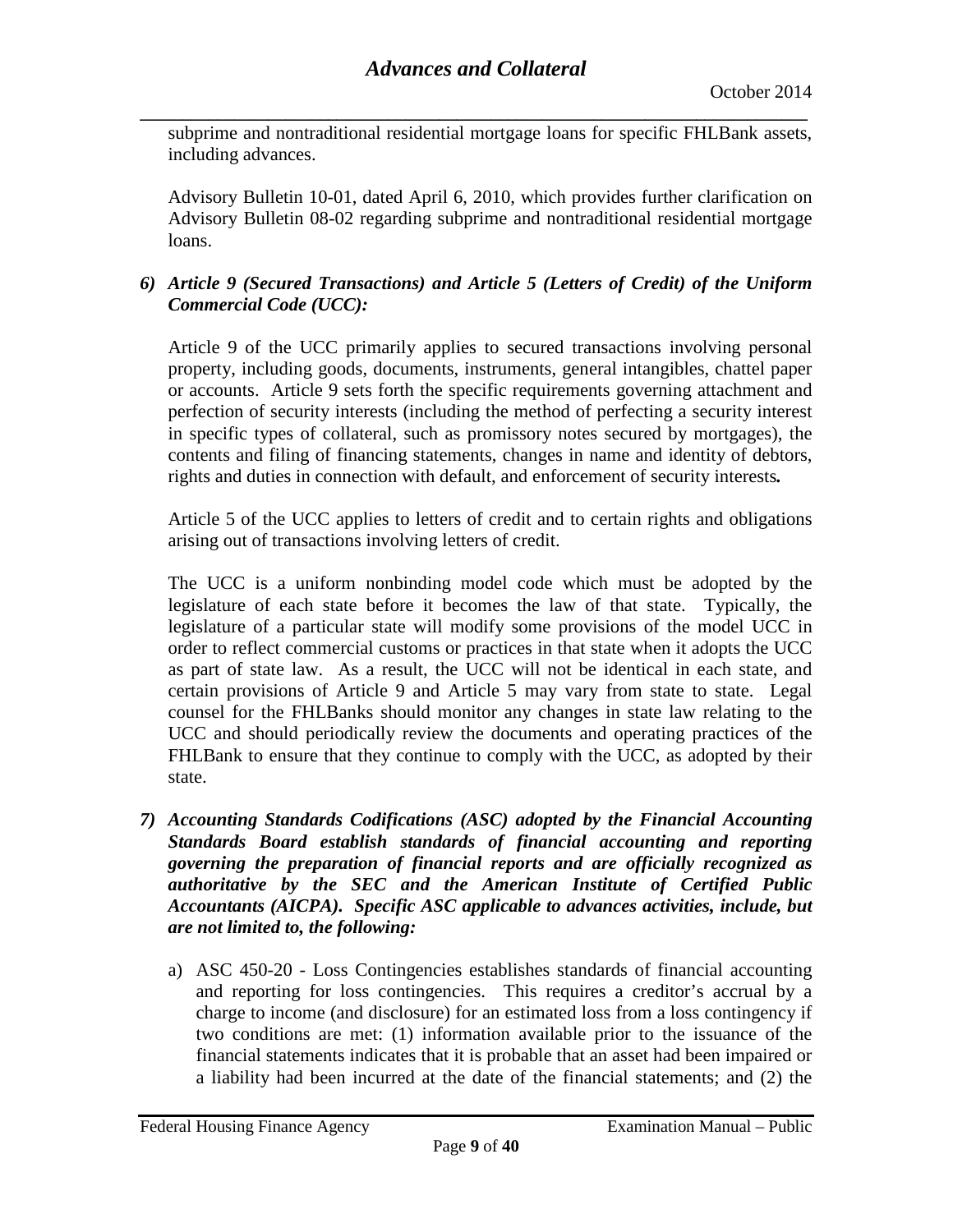**\_\_\_\_\_\_\_\_\_\_\_\_\_\_\_\_\_\_\_\_\_\_\_\_\_\_\_\_\_\_\_\_\_\_\_\_\_\_\_\_\_\_\_\_\_\_\_\_\_\_\_\_\_\_\_\_\_\_\_\_\_\_\_\_\_\_\_\_\_\_\_\_\_\_\_\_\_\_** amount of loss can be reasonably estimated.

- b) ASC 310 Receivables requires a creditor to recognize loan impairment through the creation of a credit loss reserve and a charge to bad debt expense. Loan impairment is measured based on the present value of expected future cash flows discounted at the loan's effective interest rate or, as a practical expedient, at the loan's observable market price or the fair value of the collateral if the loan is collateral dependent. This statement is applicable to advances and to acquired member assets.
- *8) State privacy laws that require disclosures to customers of the recording of conversations to which they are a party.*

Specific requirements may vary by state jurisdiction.

## <span id="page-9-0"></span>**Issues Specific to the FHLBanks**

#### *Organizational Structure*

Within the FHLBank System, organizational structures vary and differences in assigning functional responsibilities related to advances and SLOCs are acceptable. The most important functional areas related to advances and SLOCs are the money desk, the credit department, and the collateral operations department. Auxiliary departments include safekeeping and wire transfer services. The typical processes are set out below.

#### Money Desk

The money desk is typically responsible for processing advance requests that are received on recorded telephone lines. The money desk staff works closely with the treasury department to determine advances interest rates and specials (*e.g*., maturity related discounts) and markets those products to members. They also act as the member's primary contact for questions about advances and rates.

## Credit Department

Underwriting and the credit quality of members are typically monitored by an FHLBank's credit department. However, some FHLBanks coordinate efforts in these areas with the enterprise risk management function. Staff responsible typically performs quarterly credit analysis on all members via a credit scoring model, written credit analyses, or both. The results of these analyses may be to place amount or maturity restrictions on future advances, to deny advances and SLOCs requests, or to require either listing or delivery of collateral before funding future advances. An FHLBank's advance system is generally updated for any such conditions imposed by the credit risk staff. If an FHLBank does not use an automated system for ensuring that credit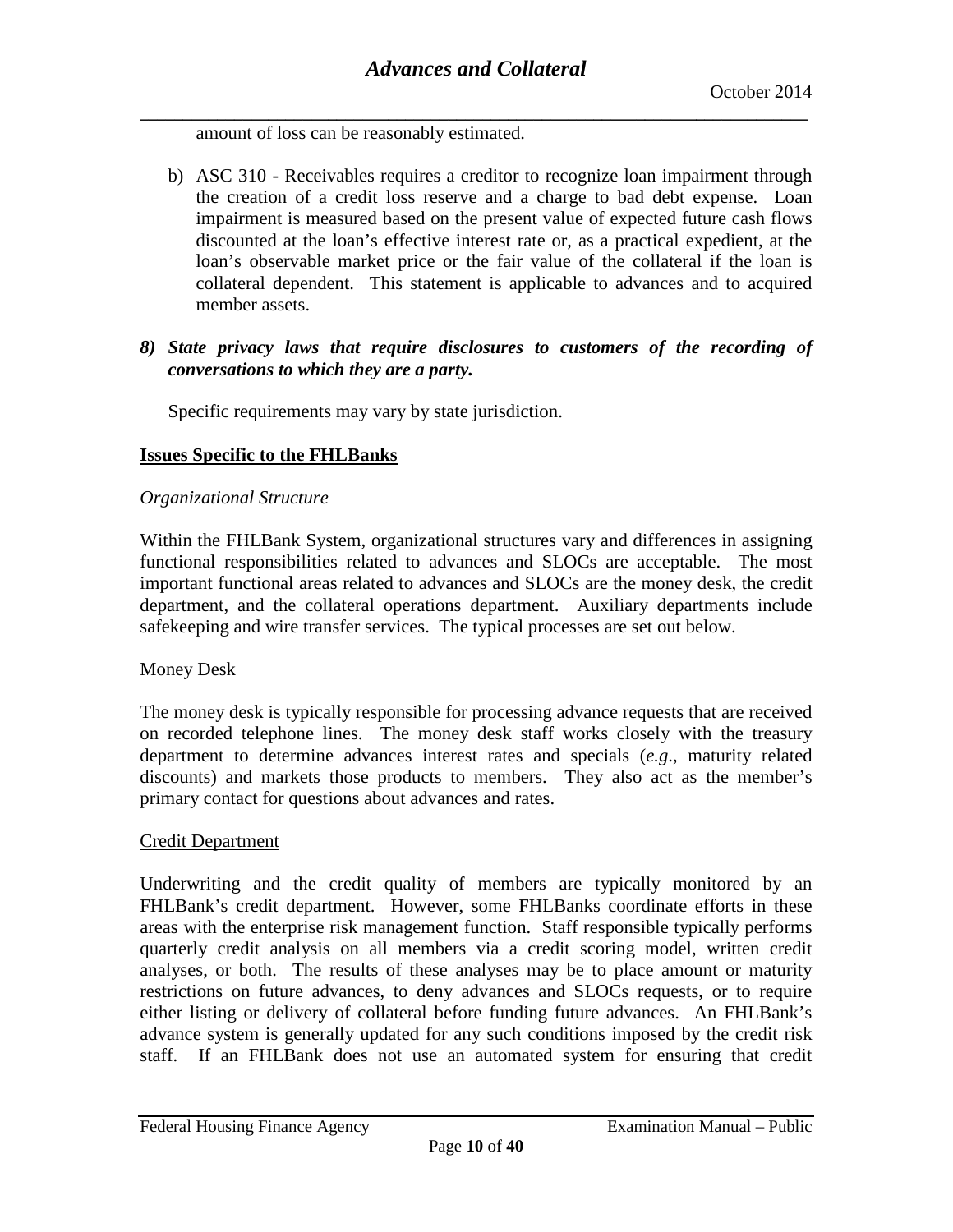**\_\_\_\_\_\_\_\_\_\_\_\_\_\_\_\_\_\_\_\_\_\_\_\_\_\_\_\_\_\_\_\_\_\_\_\_\_\_\_\_\_\_\_\_\_\_\_\_\_\_\_\_\_\_\_\_\_\_\_\_\_\_\_\_\_\_\_\_\_\_\_\_\_\_\_\_\_\_** restrictions are adhered to, examiners should ensure that the FHLBank has effective procedures to ensure compliance with credit restrictions.

Upon approval for membership, the member signs a borrowing agreement and collateral pledging agreement. These documents cover all future advance requests, which allow most FHLBanks to fully automate the process of approving individual advances. The FHLBanks frequently use secure internet sites to provide information on advances such as products, terms, and rates as well as to transact the advance request. The member submits a request for an advance either by telephoning the money desk on recorded telephone lines or via the secured internet site that interfaces with the advances system. The advances system contains all relevant credit underwriting and collateral information, including any restrictions placed on the member's borrowing capacity. The advance system automatically checks all required borrowing criteria including sufficiency of collateral, compliance with FHFA regulations, and credit restrictions imposed. Discrepancies may result in disapproval, pledging of additional collateral, or further credit analysis depending on the situation. If approved, the FHLBank initiates any required activity stock purchase, after which advance proceeds are credited to the borrower's deposit account at the FHLBank.

## Collateral Operations

An FHLBank's collateral staff is typically responsible for all aspects of collateral for the advances. This includes maintenance of the collateral management system, management of collateral on listing or delivery status, valuation and haircuts applied to collateral, and receipt and maintenance of all security agreements including UCC-1 financing statements.

## Safekeeping Operations

All FHLBanks require that securities pledged as collateral for advances and SLOC be held in safekeeping for the FHLBank's benefit (see Examination Manual *Securities Safekeeping* module). Typically, the collateral is held at the FHLBank or its securities custodian, although in some instances the FHLBank approves a member's third-party custodian to safekeep the securities on their behalf. In the event of the latter, it is particularly important that the FHLBank have strong monitoring and notification procedures over the collateral. The responsibilities of the FHLBank's securities safekeeping operations function generally include the control of securities that are pledged as collateral, including the review, receipt, and release of, and accounting for, principal and interest payments received. Typically, the FHLBank's collateral operations department is responsible for pricing the securities. Close coordination between the safekeeping department and the collateral operations function is necessary to monitor the maturity of securities held for safekeeping in order to ensure that adequate collateral for advances is maintained at all times.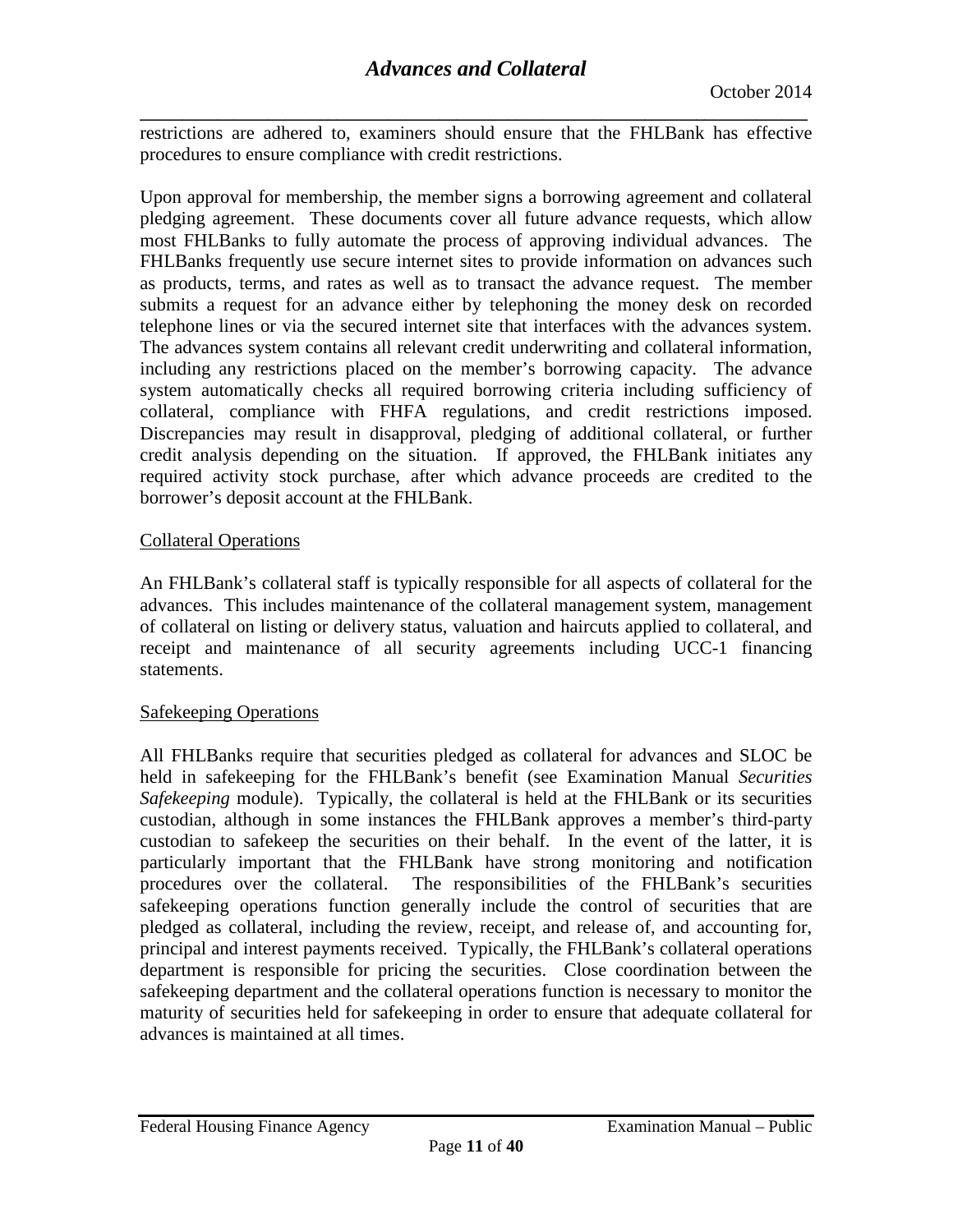#### Wire Transfer Operations

An FHLBank's wire transfer operations function generally has responsibility for the control of disbursements and payments received from the members and housing associates. The wire transfer department typically coordinates with the money desk to ensure that advances and stock purchases are funded and reconciled to member deposit accounts.

#### *Management Committees*

Various management committees are established to assist the board of directors and senior management in the oversight of advances activities. Specific examples of these include, but are not limited to, the following:

#### Credit Committee

The credit committee customarily has the responsibility for the management of the credit risk arising from the FHLBank's activities. Examples of specific duties and responsibilities of this committee include:

- 1) Establishing credit and collateral policies that address underwriting guidelines for the evaluation and monitoring of the borrower and collateral, maximum portfolio exposures for specific types of concentrations, limits and standards for the approval of credit, eligible collateral, collateral valuation, collateral "haircuts," and compliance with federal and state requirements (such as the UCC and state predatory lending laws);
- 2) Approval of extensions of credit in accordance with delegated authorities;
- 3) Monitoring of asset quality, composition, trends, and risk diversification in the portfolios; and
- 4) Monitoring of compliance with credit and collateral policies, including the identification and reporting of exceptions, and the review of the adequacy of the allowance for loan losses.

## Asset/Liability Management Committee

The asset/liability management committee or "ALCO" customarily has the responsibility for monitoring the FHLBank's financial management activities and exposures, ensuring that they are consistent with the FHLBank's mission, limits, and strategic objectives. Examples of specific duties and responsibilities of this committee include: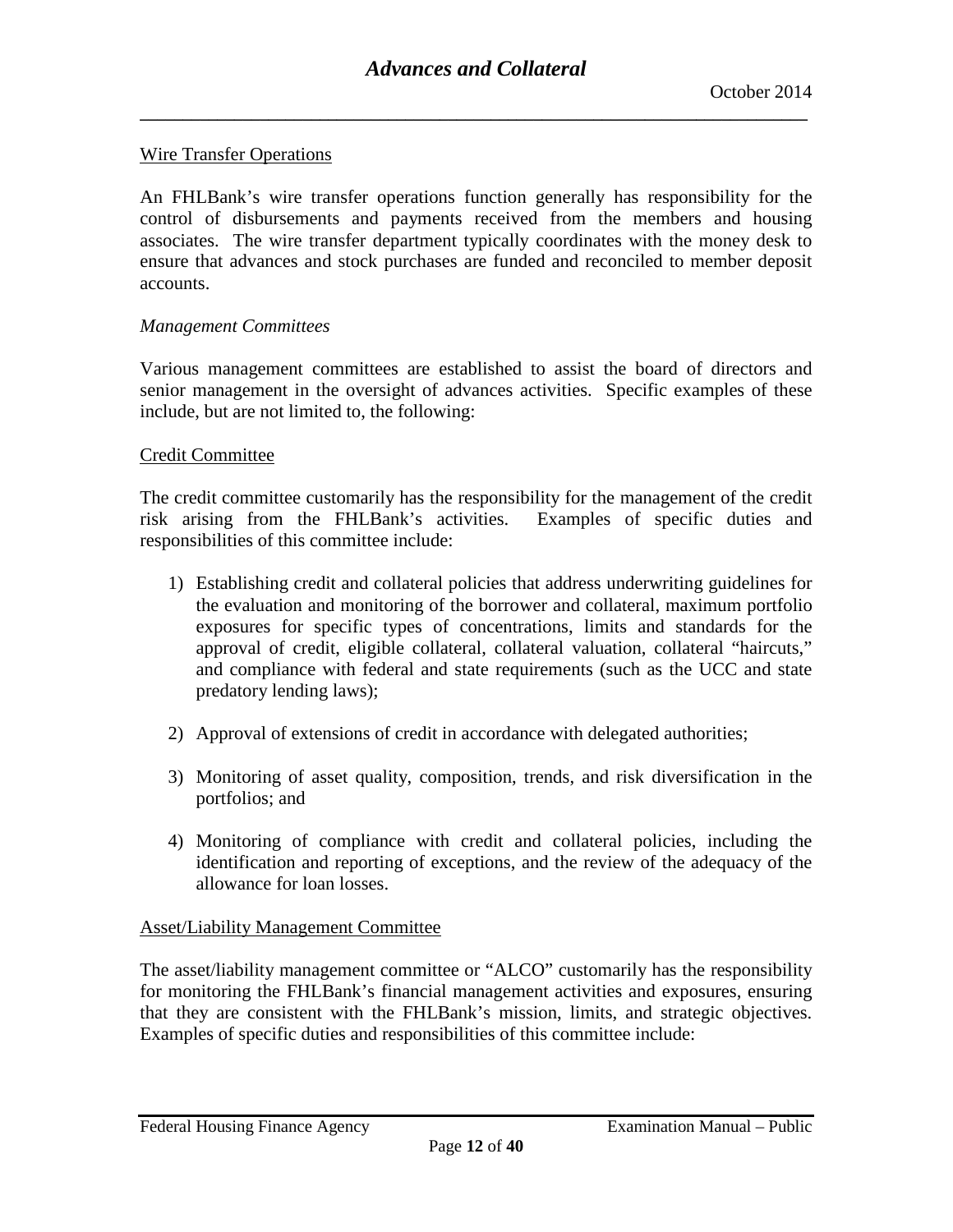- **\_\_\_\_\_\_\_\_\_\_\_\_\_\_\_\_\_\_\_\_\_\_\_\_\_\_\_\_\_\_\_\_\_\_\_\_\_\_\_\_\_\_\_\_\_\_\_\_\_\_\_\_\_\_\_\_\_\_\_\_\_\_\_\_\_\_\_\_\_\_\_\_\_\_\_\_\_\_** 1) Development of asset/liability risk management philosophy and policy and recommending risk limits to the FHLBank's board of directors;
	- 2) Monitoring and management of the FHLBank's interest rate and liquidity risk exposures in accordance with established limits, including the oversight of the process for the periodic valuation of the FHLBank's interest rate risk model;
	- 3) Review of new emerging accounting and regulatory issues that may affect the FHLBank's financial strategies or performance;
	- 4) Approval of specific investment, credit, funding, hedging, and pricing policies and programs;
	- 5) Review of new business or product initiatives, or of material changes to existing products, including the review of the overall portfolio and product line performance in accordance with the FHLBank's strategic goals; and
	- 6) Review of pricing objectives and philosophies; balancing profitability, member value and market penetration; and monitoring of business activities that were negotiated with discretionary pricing.

## Operations Committee

The operations committee customarily assists senior management in the review and evaluation of risk exposures, tolerance limits, and compliance with established controls that are associated with the business activities, operational areas and departments of, and risks undertaken by, the FHLBank.

## *Risks Associated with Advances and Standby Letters of Credit*

#### Credit Risk

The FHLBank controls credit risk for advances and SLOCs by establishing an appropriate credit risk management environment that includes credit strategies, ongoing credit analysis, credit and collateral policies and procedures, and allowance for loan losses. The FHLBank must have an effective and timely ongoing credit analysis process that complements collateral management procedures. The FHLBank's procedures should ensure that appropriate risk mitigation controls (such as the listing or delivery of collateral, restrictions on advances amounts or maturities, or cessation of new advances) are implemented for higher risk members in a timely manner.

The FHLBank's credit risk management procedures must be tailored to address risks unique to each type of member. Most members are depository institutions that are insured by the FDIC or the National Credit Union Administration (NCUA). For institutions whose deposits the FDIC or the NCUA insures, a member's failure most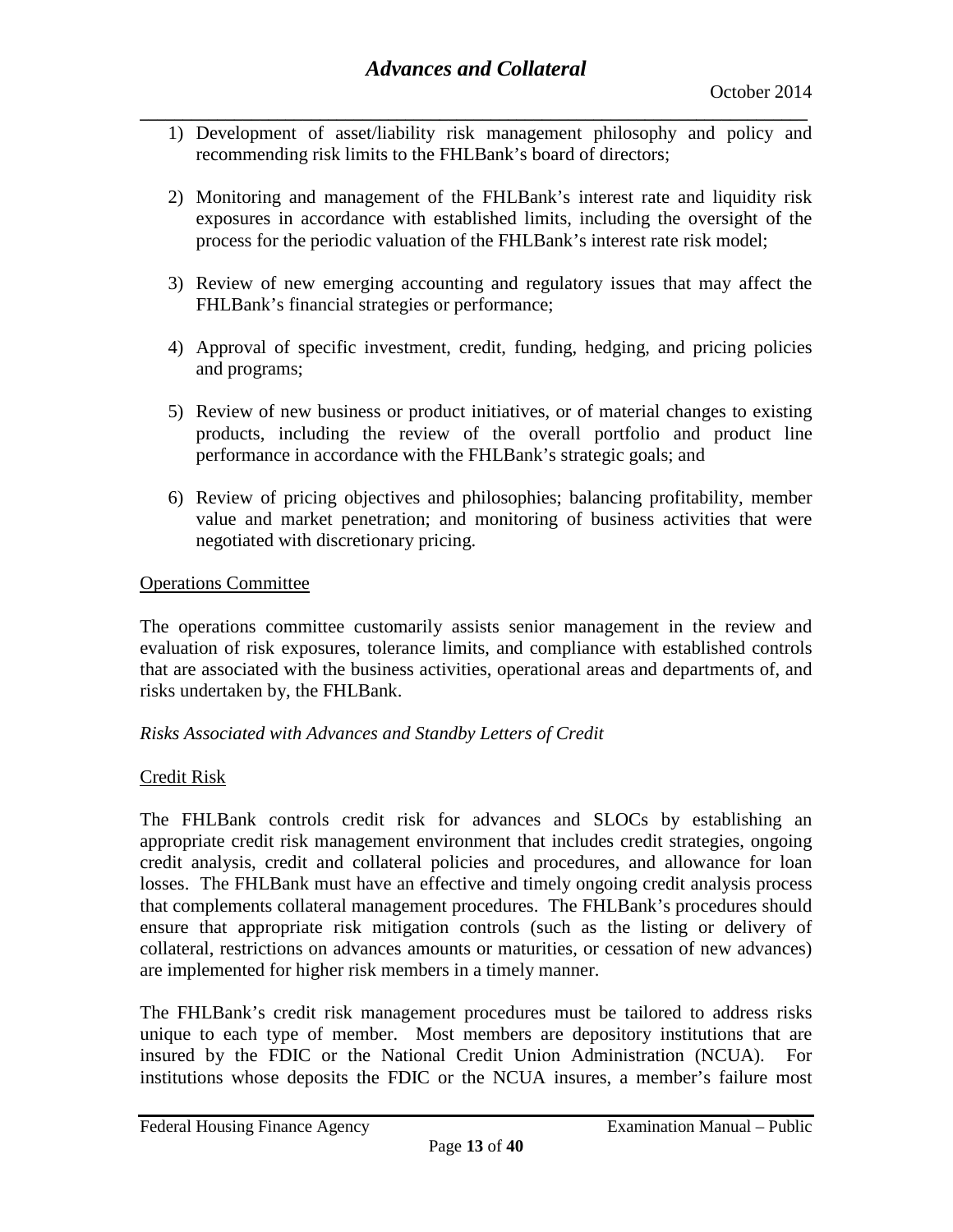**\_\_\_\_\_\_\_\_\_\_\_\_\_\_\_\_\_\_\_\_\_\_\_\_\_\_\_\_\_\_\_\_\_\_\_\_\_\_\_\_\_\_\_\_\_\_\_\_\_\_\_\_\_\_\_\_\_\_\_\_\_\_\_\_\_\_\_\_\_\_\_\_\_\_\_\_\_\_** likely results in the payoff of FHLBank advances by the FDIC or the NCUA. The FDIC or NCUA typically takes this course of action to obtain collateral free of any liens held by an FHLBank. Despite this past experience with failed insured depository institution members, the FHLBank must still have credit risk management procedures that are robust and properly executed. The FHLBanks also have insurance companies and CDFIs as members, as well as nonmember housing associate borrowers that are not insured depository institutions. Insurance companies, CDFIs, and housing associates are not covered by the same receivership laws as insured depository institutions. Insurance companies are covered by rehabilitation or liquidation laws that will vary from state to state, and housing associates and CDFIs would likely be covered by the federal bankruptcy statutes.

In the case of insurance companies, the powers granted state insurance commissioners or state law may limit the ability of an insurance company member to pledge collateral or may include "clawback" authorities that create greater credit risk for an FHLBank in the event of an insurance company failure. Most FHLBanks have little experience with insurance company failures, and it may be that an FHLBank would have to liquidate collateral to pay off the advances.

The accounting convention for insurance companies is generally different from depository institutions. Many insurance companies are mutual organizations. They also may not be required to prepare GAAP financials. Examiners must also be aware that statutory reports submitted to insurance commissioners may differ from GAAP financials. Examiners should assess how the FHLBank evaluates the financial strength of its insurance company members. An FHLBank should conduct its own periodic financial analysis of insurance company members as well as consult available third-party evaluations. If an FHLBank's analysis differs significantly from a third-party evaluation, the variance needs to be explained and documented.

Insurance companies are regulated at the state level, and the procedures for dealing with the liquidation of an insurance company vary from state to state. Each FHLBank with insurance company members should obtain a legal opinion from competent legal counsel for each state in its district addressing the ability of the FHLBank to liquidate collateral if the insurance company fails or is reorganized by the state insurance commissioner (or equivalent). The FHLBank should have a process to update these legal opinions as laws and regulations change.

FHLBanks offer SLOCs to members and housing associates for purposes prescribed in regulation. When drawn, the SLOCs become advances. Credit analysis and collateral operations for SLOCs should be no less rigorous than those for advances.

## Operational Risk

Without appropriate controls, advances and SLOC activities may result in increased operational risk. Advances and SLOCs are reliant on sound information technology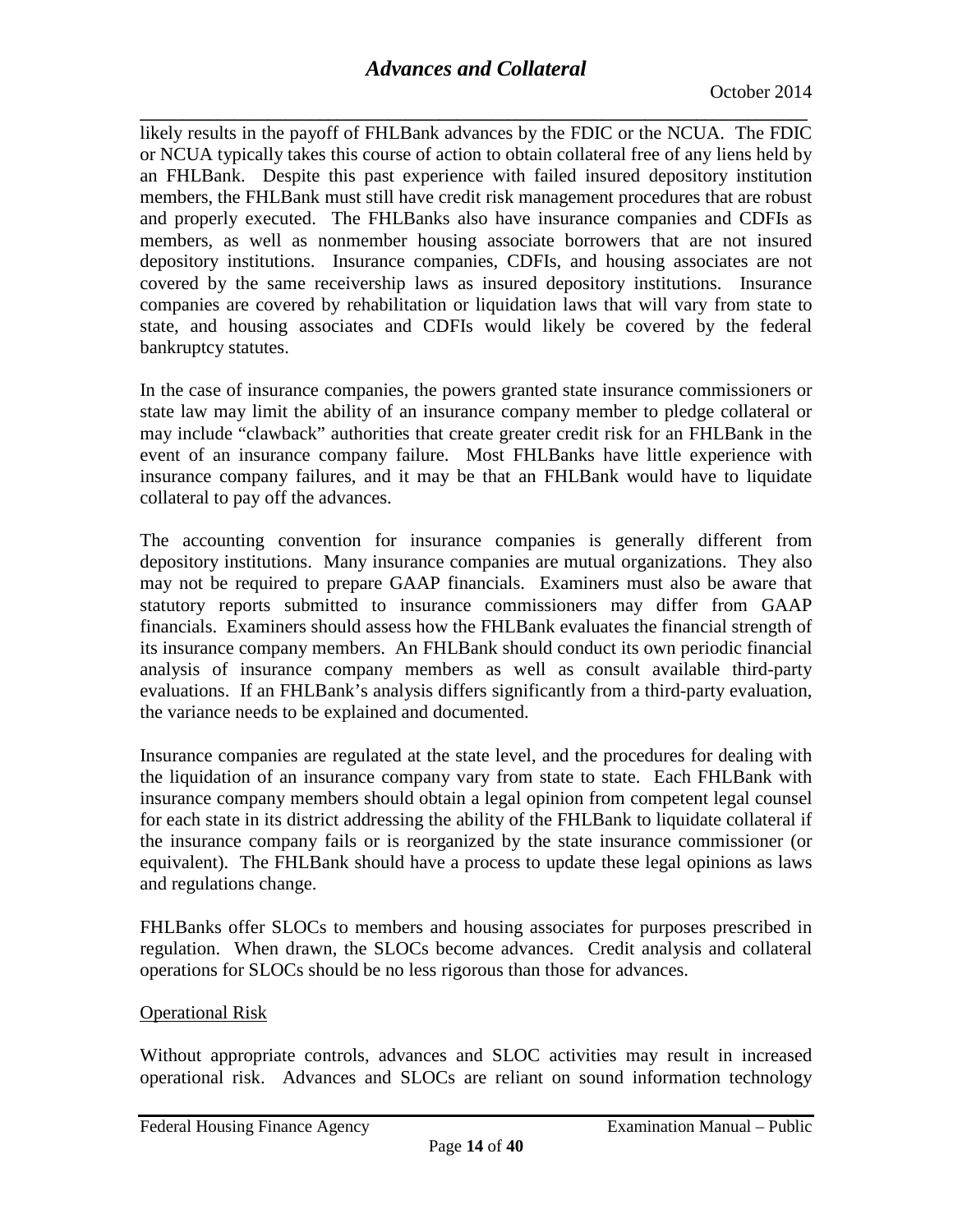**\_\_\_\_\_\_\_\_\_\_\_\_\_\_\_\_\_\_\_\_\_\_\_\_\_\_\_\_\_\_\_\_\_\_\_\_\_\_\_\_\_\_\_\_\_\_\_\_\_\_\_\_\_\_\_\_\_\_\_\_\_\_\_\_\_\_\_\_\_\_\_\_\_\_\_\_\_\_** systems, including the FHLBank's secured internet site, the advances system, the collateral system, the credit rating system, and member capital stock system. The absence of strong internal controls and disaster recovery plans over these systems may expose the FHLBank to unexpected losses or other problems.

An FHLBank sometimes takes possession of a member's collateral, either loans or securities, or engages a third party custodian to act on its behalf for these purposes. As a result, the FHLBank should take care to ensure that strong vault and safekeeping controls are in place to prevent risk of loss of important loan documents or inappropriate release of securities collateral.

An FHLBank must also ensure that legal documents related to advances and SLOCs (such as advances and security agreements and UCC-1 filings) and reports of examination and other supervisory communications are appropriately recorded and safeguarded.

Finally, the FHLBank needs to establish strong monitoring and reconciliation processes to ensure activity stock requirements related to advances and SLOCs are accurate.

## Lien Types

The majority of FHLBanks file a "blanket lien" on a member's assets to secure advances. A blanket lien creates a lien on the assets that are specified in the security agreement and may be all assets of a member. Most FHLBanks rely on a blanket lien to secure advances without taking possession of the collateral.

Historically, FHLBanks placed a blanket lien on all assets of the member, including ineligible collateral, premises, furniture and fixtures, and intangibles. However, as FHLBanks began to expand their membership base in the 1990s, some FHLBanks accommodated large members, like large commercial banks and insurance companies, by filing "specific liens" rather than blanket liens. Specific liens cover only specifically identified assets or categories of assets pursuant to the security agreement, generally 1-4 family mortgage portfolios or the mortgage assets in a subsidiary/affiliate.

## *Blanket Lien*

Under a blanket lien, a security agreement and UCC-1 financing statement create an FHLBank's security interest in a member's eligible collateral. To determine the amount of eligible collateral held by a member, the FHLBank obtains information from member regulatory reports, such as the Call Report, or the member provides customized reports designed by the FHLBank. To determine a member's maximum borrowing capacity (MBC), most FHLBanks use the unpaid principal balances (UPB) of a loan portfolio (*e.g*., 1-4 family mortgages portfolio, commercial real estate (CRE) portfolio, and/or multifamily portfolio, as reported by the member), to which the FHLBank applies "haircuts" or discounts to determine the MBC. To ensure that members are reporting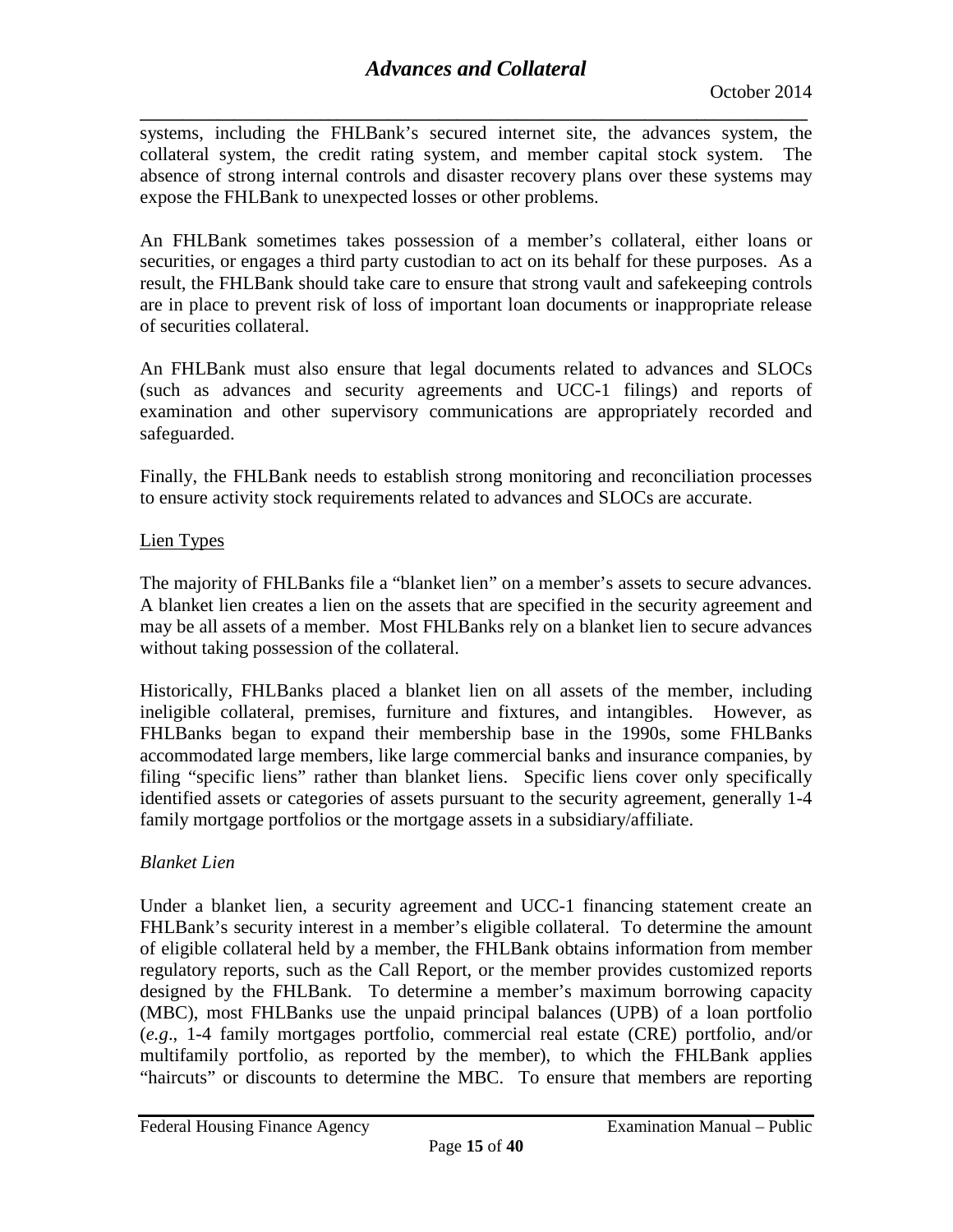**\_\_\_\_\_\_\_\_\_\_\_\_\_\_\_\_\_\_\_\_\_\_\_\_\_\_\_\_\_\_\_\_\_\_\_\_\_\_\_\_\_\_\_\_\_\_\_\_\_\_\_\_\_\_\_\_\_\_\_\_\_\_\_\_\_\_\_\_\_\_\_\_\_\_\_\_\_\_** correct loan portfolio information, the FHLBanks conduct onsite collateral reviews by FHLBank staff or approved third-party vendors (*e.g.,* audit firms).

Because blanket control does not involve possession of the collateral or detailed information about the collateral, FHLBanks that rely solely on blanket liens should have frequent reporting of information by members, analytically-supported "haircuts" for collateral, robust collateral reviews, and strong member monitoring.

## *Specific Liens*

Some FHLBanks take security interests in specific member assets, rather than a blanket lien against all eligible assets of a member. A specific lien also requires filing of a UCC-1 and security agreement that identify the specific collateral pledged, for example, 1-4 family mortgages. Some FHLBanks do not use a blanket lien because members are unwilling to pledge all of their eligible assets to the FHLBank. This is more often the case with large members that do not want a lien on all assets and insurance company members that may lack the legal ability to provide a blanket lien. Many FHLBanks also require specific liens if they discern credit quality problems with the member.

## *Listing*

An FHLBank may require a member to identify specific mortgages or securities as collateral. This practice is commonly referred to by FHLBanks as "listing." Listing provides more information about the member's pledged collateral than under a blanket lien. A benefit of listing is that the FHLBank can more easily monitor the collateral's value and more accurately evaluate collateral margins. FHLBanks often require listing information for members that exhibit a higher risk profile. While some FHLBanks require less of a haircut on collateral listed than required for assets pledged under a blanket lien, because more is known about the specific collateral. However, the FHLBank might apply higher haircuts or be more restrictive with respect to eligible collateral if it is obtaining a listing because of credit concerns about the member.

If a member is on listing status, the FHLBank should obtain updated information about the collateral from its members at least quarterly. The frequency of the updates should increase commensurate with a member's risk profile. Best practices should include members reporting loan level attributes such as unpaid principal balance, loan-to-value, combined loan-to-value (CLTV), coupon, fixed/floating rate, appraised value of property, origination date, maturity date, property location, and loan type (*e.g*., 1-4 family conventional).

## *Delivery*

Delivery of collateral means that the FHLBank maintains physical possession of the asset by holding the relevant legal documents (*e.g*., the promissory notes or certificated securities). Delivered collateral, with appropriately filed liens, provides the FHLBank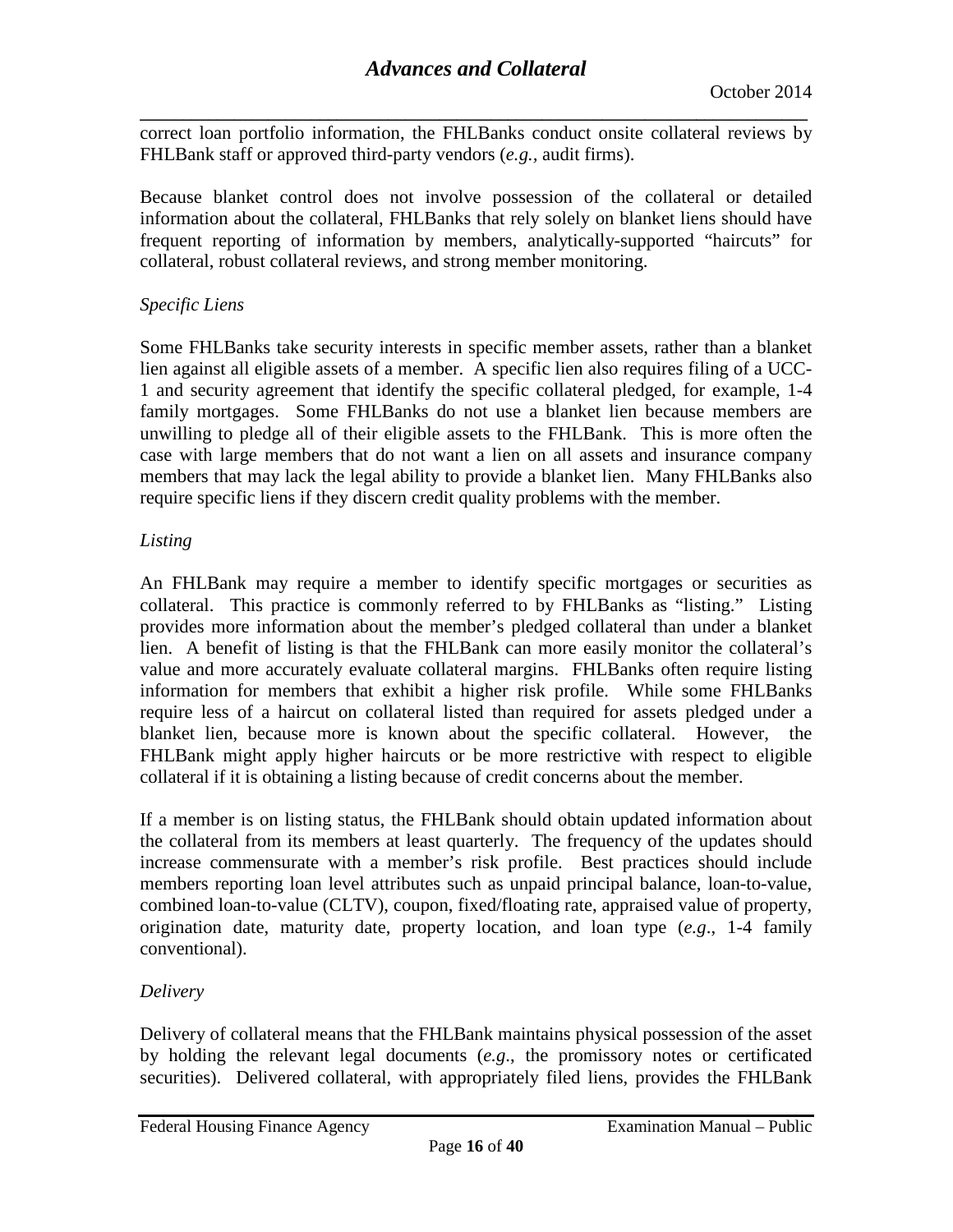**\_\_\_\_\_\_\_\_\_\_\_\_\_\_\_\_\_\_\_\_\_\_\_\_\_\_\_\_\_\_\_\_\_\_\_\_\_\_\_\_\_\_\_\_\_\_\_\_\_\_\_\_\_\_\_\_\_\_\_\_\_\_\_\_\_\_\_\_\_\_\_\_\_\_\_\_\_\_** control over the collateral. Delivery is often required when the member is other than an insured depository institution. The collateral may be held at the FHLBank or at a thirdparty provider/custodian. Given the liquid nature of securities, FHLBanks have historically required delivery of securities regardless of the member's risk profile. "Uncertificated securities" and "security entitlements" do not exist in tangible form and thus cannot be delivered. An FHLBank accepting such items as securities collateral must comply with the UCC requirements for obtaining "control" of those items in order to perfect its security interest and obtain a first priority status for its security interest.

As a practical matter, most pledged securities collateral will be in the form of "security entitlements," which are securities that exist only on the books and records of a securities intermediary, such as a broker-dealer or custodian bank. In order to obtain "control" of a security entitlement, an FHLBank must become the "entitlement holder," which will occur when a member "delivers" its security entitlements to the FHLBank's custodian for deposit into the FHLBank's custodial account. In such cases, the FHLBank will be the only party authorized to direct the release or sale of the security entitlements from that account.

An FHLBank also can acquire control over securities collateral by entering into a triparty control agreement with its member and a securities custodian under which the member agrees to allow the custodian to sell the securities upon the order of the FHLBank without further consent from the member.

## Collateral Management Practices

FHLBanks will often require listing or delivery of collateral of a member with the following characteristics: large members unwilling to submit to a blanket lien; de novo members; members subject to enforcement actions; members with a Uniform Financial Institution Rating System composite of "3" or lower; non-insured members, or members with other risk issues that suggest a higher degree of risk.

Examiners should assess the frequency that the FHLBank obtains information on the collateral pledged from its members, paying particular attention to requirements for members with higher risk profiles. Examiners should assess the source of the FHLBank's information. When members provide information based upon a FHLBankcreated report format, examiners should assess the reports to ensure the information can be corroborated by regulatory reports. Examiners should assess the process and time it takes for the FHLBank to update member's MBC after receiving loan portfolio information. Examiners should assess the FHLBank's certification process.

Some FHLBanks accept collateral from affiliates of a member that are either subsidiaries of the member or subsidiaries of the member's holding company. Accordingly, the FHLBanks may need to establish a different reporting mechanism to obtain information about collateral from a member's non-member affiliate.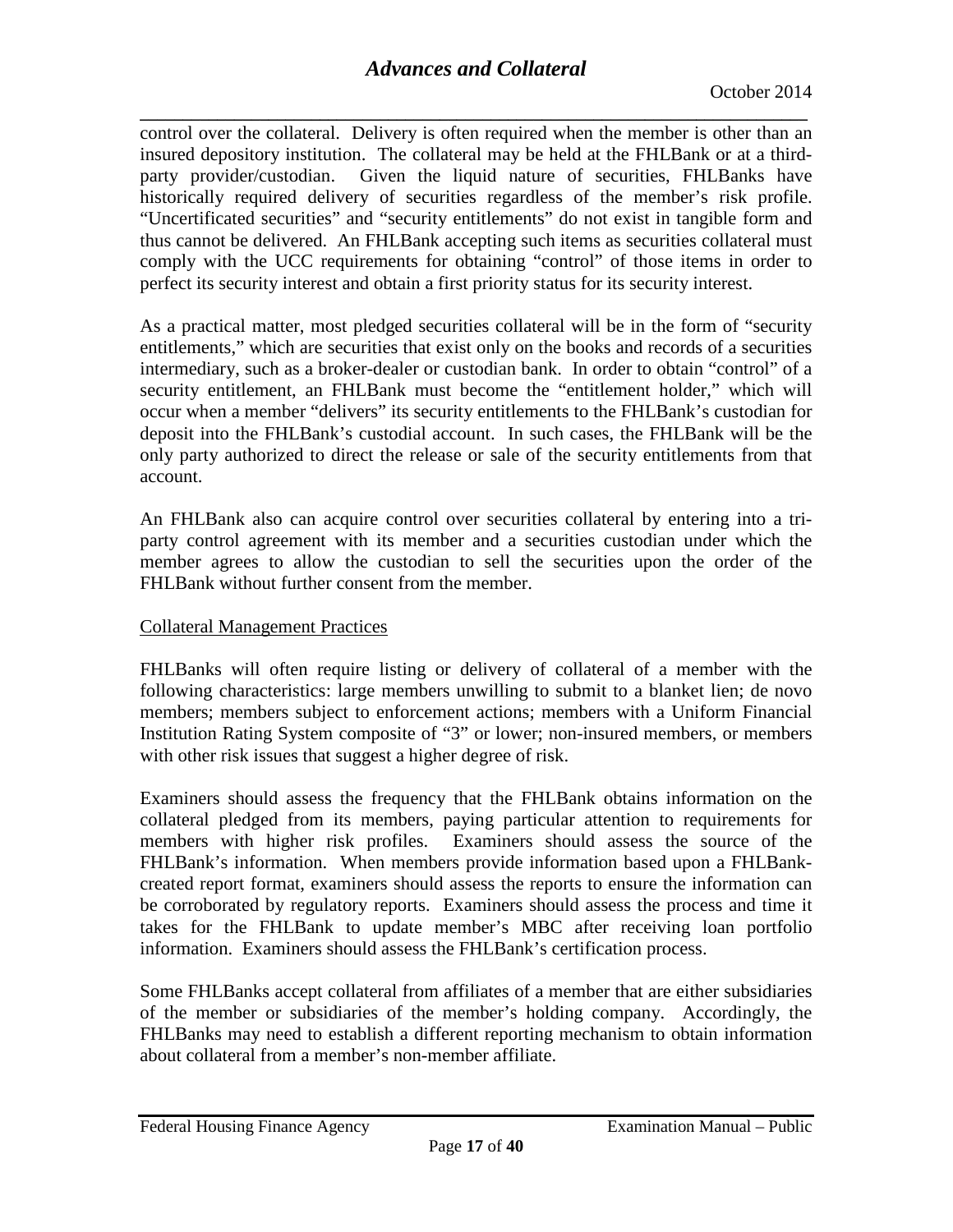#### Segregation of Collateral

Whether an FHLBank relies on a blanket lien, a specific lien, or listing, FHLBanks should consider whether circumstances warrant requiring the member to segregate mortgage collateral, whether on the member's premises or with a third party. Segregation involves ensuring that the written security agreement gives the FHLBank the right to obligate the member to always hold enough separate mortgage notes to cover its collateral commitment. The exact composition of the collateral will change over time, but the aggregate mortgage assets should never fall below the level necessary to secure the member's indebtedness to the FHLBank. While not a common practice, segregation is most often required for members that are not insured depository institutions, institutions that use document custodians, or larger financial institutions that may deliver mortgages to Fannie Mae and Freddie Mac. When the FHLBank requires segregation of collateral, it must implement verification procedures to ensure that the member has complied with the terms of the general security agreement.

#### Documentation

## *UCC Filings*

FHLBanks need to file a UCC-1 within the state where the borrowing member or affiliate providing collateral is located for UCC purposes, which is usually the state where the member is organized. The FHLBank should conduct a search to determine if another creditor has filed a financing statement giving it a senior interest in the collateral. The FHLBank should also have a process to ensure UCC-1 filings are renewed timely.

## *Inter-Party Creditor Agreements*

It is not unusual for members to borrow from other secured lenders, including the Federal Reserve Banks and corporate credit unions. A member that has acquired another depository institution in the past may also have acquired outstanding advances that the other institution had previously obtained from another FHLBank before the acquisition. To protect its security interest, an FHLBank might enter into inter-party creditor agreements with these other parties. Inter-party creditor agreements should address the allocation of rights to the collateral. This is of particular importance when another FHLBank is involved or the other lender had perfected its security interest before the FHLBank and is otherwise in a senior lien position.

## *Release Letters*

When a member has creditors other than the FHLBank, they too, generally want the same high-quality collateral pledged for FHLBank advances. In order to pledge, or sell, the collateral free of an FHLBank's lien, the member should obtain a release letter from the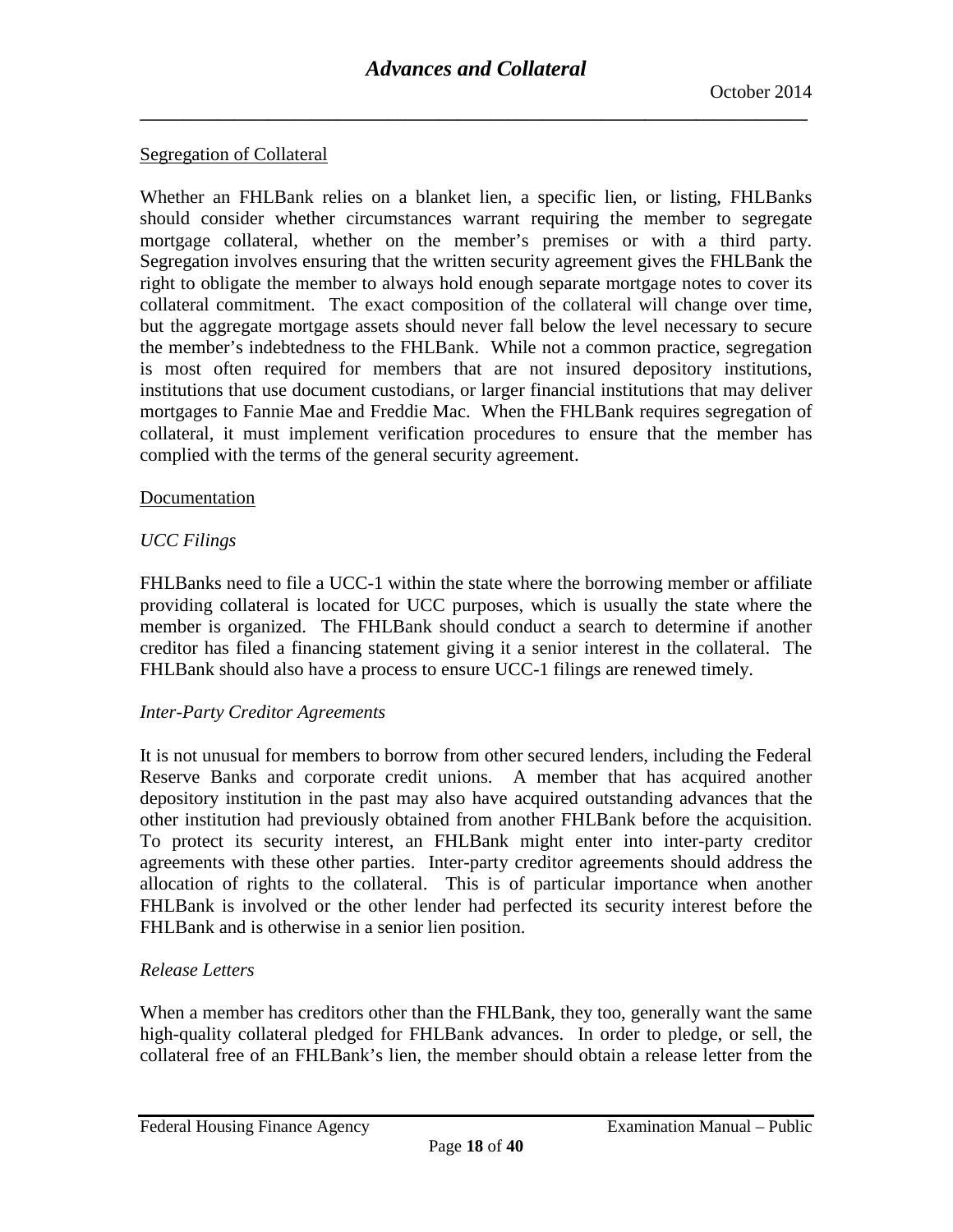**\_\_\_\_\_\_\_\_\_\_\_\_\_\_\_\_\_\_\_\_\_\_\_\_\_\_\_\_\_\_\_\_\_\_\_\_\_\_\_\_\_\_\_\_\_\_\_\_\_\_\_\_\_\_\_\_\_\_\_\_\_\_\_\_\_\_\_\_\_\_\_\_\_\_\_\_\_\_** FHLBank. The release letter can serve as part of the FHLBank's monitoring and control process over collateral.

## *Third-Party Servicer and Third-Party Custodian Agreements*

Members may service their own portfolio mortgage loans or use a third-party servicer. Members may also retain ownership of servicing rights and sell the underlying mortgage, or sell the mortgage servicing rights to a third-party. FHLBanks must ensure that thirdparty servicing does not impede the FHLBank's access to cash flow from the collateral should a member fail or for some other reason default on the repayment of advances. Accordingly, FHLBanks should require members to disclose when servicing on mortgage collateral is sold or performed by a third-party, and have an established process to review servicing agreements. Each FHLBank should consider addressing disclosure requirements in its security agreements.

Members can hold their loan files in-house or use a third-party custodian. Members may use third-party custodians for a number of reasons, including cost efficiency, space requirements, and/or records retention. FHLBanks should ensure that agreements between members and third-party custodians do not impede the FHLBank's ability to obtain physical possession of the collateral, or the ability to transfer possession of collateral, in the event of member failure or default on a loan. In addition, FHLBanks should ensure that the custodians retain files in fireproof storage and in a manner that makes the files easily accessible,( *e.g*., labeled and segregated).

## Collateral Held by Member Affiliates

12 CFR 1266.7 of the FHFA regulations allows the pledging of assets held by a member's affiliate. Per the regulation, an affiliate means any business entity that controls, is controlled by, or is under common control with, a member.

An FHLBank must be aware of the risks associated with affiliates pledging assets. The FHLBank may accept collateral from a member's holding company or affiliates owned by the holding company. In either case, the FHLBank must ensure that it has obtained the legal right to collateral. To accept collateral from a member's affiliate, the FHLBank must maintain a legally enforceable security interest pursuant to which the FHLBank's legal rights and privileges with respect to the collateral are functionally equivalent in all material respects to those that the FHLBank would possess if the member were to pledge the same collateral directly.

In order to ensure that the FHLBank has effective processes in place to mitigate the risks associated with affiliate pledging of collateral, the FHLBank should be fully apprised of a member's corporate structure and the business purpose of affiliates pledging collateral. The FHLBank may also require the member to inform the FHLBank of any significant transfers of eligible collateral in and out of non-pledging affiliates and subsidiaries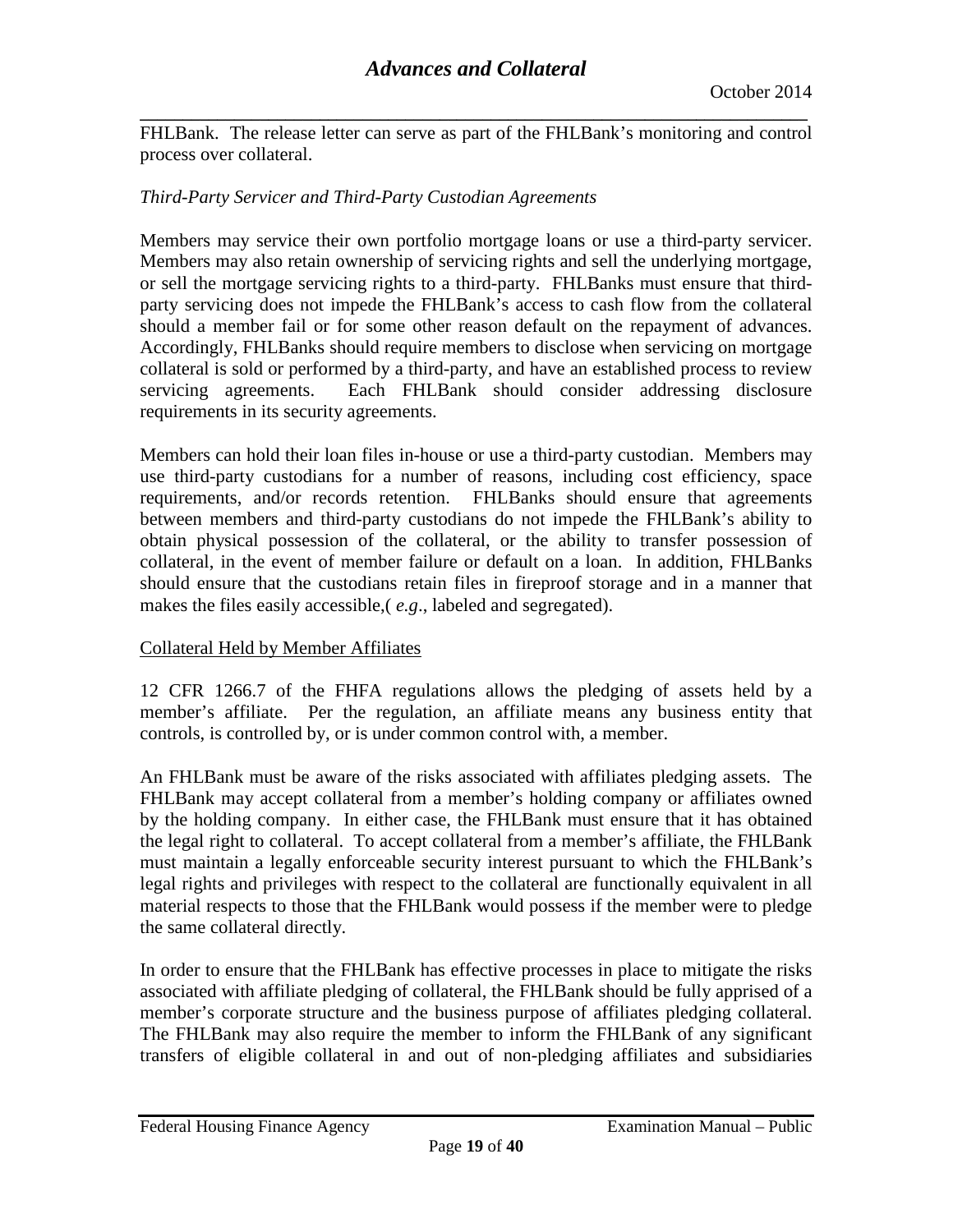**\_\_\_\_\_\_\_\_\_\_\_\_\_\_\_\_\_\_\_\_\_\_\_\_\_\_\_\_\_\_\_\_\_\_\_\_\_\_\_\_\_\_\_\_\_\_\_\_\_\_\_\_\_\_\_\_\_\_\_\_\_\_\_\_\_\_\_\_\_\_\_\_\_\_\_\_\_\_** between reporting periods in order to ensure that the member's borrowing capacity is updated timely.

Collateral often includes portfolios of assets pledged on a flow basis. For example, the UPB unpaid principal balance and number of 1-4 family mortgages pledged as collateral as a portfolio changes over time. An affiliate's pledge of collateral could be invalidated in certain circumstances if it was given for less than equivalent value or if it left the affiliate with insufficient assets to meet its obligations. Another creditor or minority shareholder could allege that the pledge to the FHLBank was essentially a transfer of assets without the receipt of fair consideration by the affiliate, and therefore fraudulent.

The risk from bankruptcy or insolvency is similar to that of fraudulent conveyance. Federal bankruptcy law permits the trustee or a bankrupt debtor to set aside transfers made by the debtors, where the debtor received less than a reasonably equivalent value in exchange and the transaction rendered the debtor insolvent. There is risk that a pledge of assets by an affiliate of a member to secure FHLBank obligations could be deemed invalid if a court determines that the pledge contributed to the affiliate's insolvency.

## Valuation of Mortgage Collateral

The Federal Home Loan Bank Act requires that there be sufficient collateral to fully secure an advance. FHLBanks generally use the UPB as the starting point in determining a value for the pledged collateral. Historically this practice was an acceptable starting point for determining value, since most mortgages contained principal amortization and interest repayment and the UPB should have been a close proxy to the market value of the mortgage, which presumably was originated at a market rate of interest.

FHLBanks discount or apply a haircut to the UPB to account for certain risks or uncertainties, including different underwriting standards for different members, market risk (volatility in interest rates), illiquidity of the collateral, credit risk, inability to provide representations and warranties for the collateral, sold mortgage servicing rights, and custodian risk. For 1-4 family mortgages, the FHLBanks typically use anywhere from 15 to 40 percent haircuts, lending 60 percent to 85 percent of UPB.

The 1-4 family residential mortgage market has evolved beyond traditional 30-year and 15-year conventional, conforming mortgages and government guaranteed programs. Lenders may offer nontraditional products such as interest only (IO), hybrid, negative amortization, subprime, Alt-A, low/no documentation, low/no down payment, and 40- to 50-year mortgages. These products present more complex credit risk characteristics than traditional mortgage products, and make the probability of default challenging to model. In addition, creditors may provide simultaneous, near-simultaneous, and silent-second mortgages to the borrower. This practice requires careful evaluation of the LTV ratio and consideration of the combined loan-to-value ratio (CLTV). CLTV reflects the combination of the first mortgage and second mortgage relative to the appraised value of the property. In the past, underwriting practices permitted many of these risks to be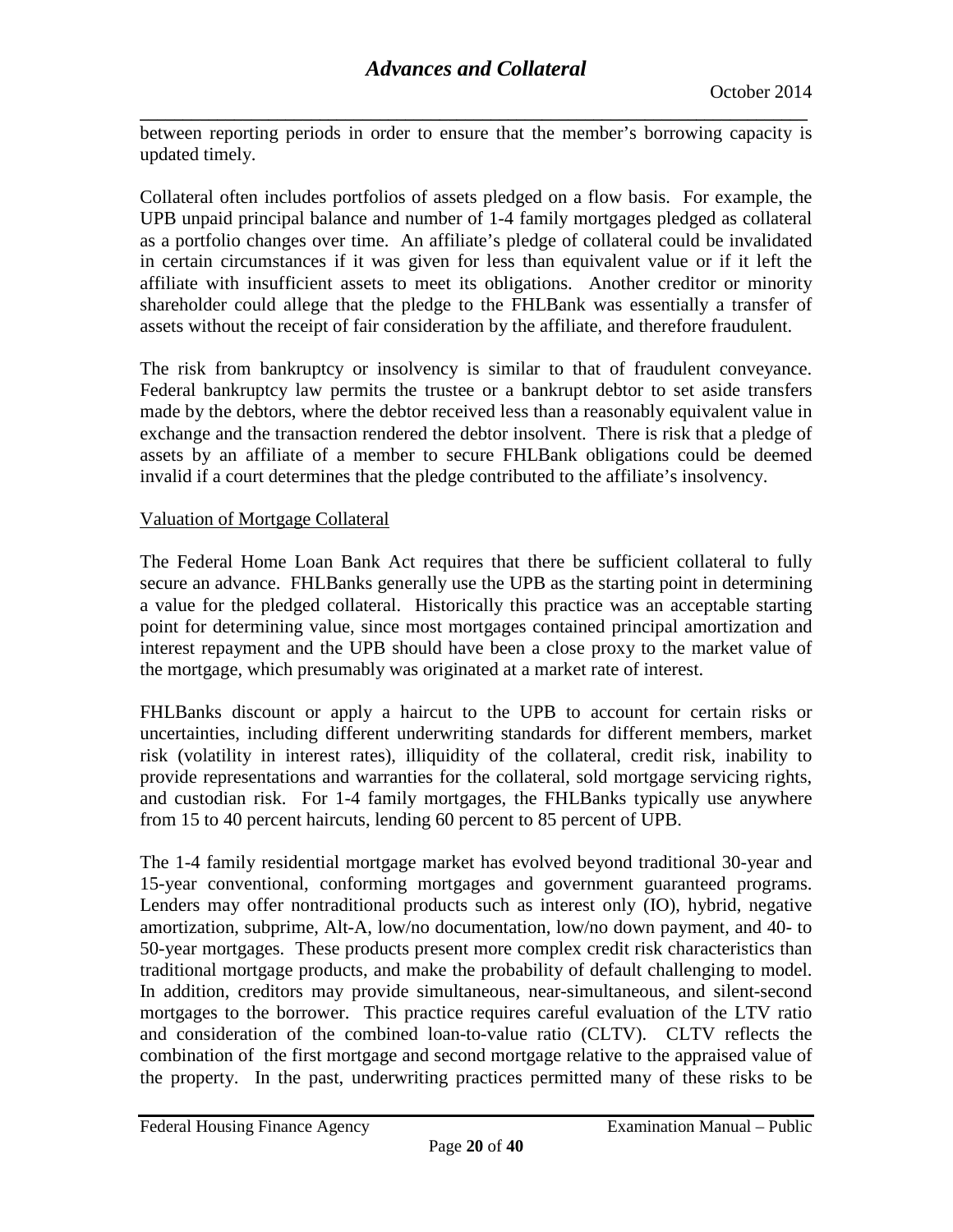**\_\_\_\_\_\_\_\_\_\_\_\_\_\_\_\_\_\_\_\_\_\_\_\_\_\_\_\_\_\_\_\_\_\_\_\_\_\_\_\_\_\_\_\_\_\_\_\_\_\_\_\_\_\_\_\_\_\_\_\_\_\_\_\_\_\_\_\_\_\_\_\_\_\_\_\_\_\_** layered in the same mortgage. The result was a mortgage that combined a low/no down payment (high LTV/CLTV), low/no documentation (no verification of borrower financial capacity), subprime (blemished or limited borrower payment history), and hybrid-ARM characteristics (potential payment shock at rate/payment reset dates). These factors significantly increased the probability of default and rendered the traditional haircut level insufficient.

Nontraditional underwriting standards and second mortgages present complex risk characteristics and must be evaluated by the member and the FHLBank. The FHLBanks must be diligent in monitoring trends in origination and underwriting practices and adapt their practices accordingly. The best practice for an FHLBank is to haircut for these risk credit risk characteristics, as appropriate.

Home equity lines of credit (HELOC) and second lien mortgages can elevate credit risk even to the creditor in the senior lien position and can raise the CLTV to 100 percent or even higher. These second position mortgages tend to have a greater loss when a mortgagor defaults. Accordingly, haircuts for mortgages with junior liens should be higher than those applied to 1-4 family mortgages.

Multifamily, CRE, and farmland properties are generally income-producing properties, where the cash flow is dependent upon rent rolls, leased space (occupancy levels), or yield on acreage. Repayment terms may be interest-only, 10-year principal and interest payments at a 20-year amortization and 10-year balloon payment, or some other combination. Multifamily, CRE, and farmland mortgages present different risks and greater complexities than 1-4 family mortgages. Rather than use the UPB to determine the value of the collateral, an FHLBank could use models that can discount cash flows. In those instances where the FHLBank does not use a cash flow model to value CRE and multifamily mortgages, the FHLBank should have layers of risk control to mitigate risk including steeper haircuts, CRE/multifamily pledging limits, and onsite reviews that evaluate CRE/multifamily mortgages.

The collateral FHLBanks generally hold are residential mortgages, in addition to securities and cash. Mortgage loans are secured by real property, such as 1-4 family residential property, multifamily property, commercial real estate, and farmland. The mortgage instruments entitle the mortgagee (i.e., the member) to certain contractual cash flows, including principal and interest payments and prepayment fees. The ability of the mortgagor to make those payments is dependent upon the income producing capability of the real property, in the case of investment 1-4 family residential property, multifamily residences, CRE, and farmland. In the case of owner-occupied 1-4 family residences, the cash flow is dependent upon the mortgagor's financial condition, including employment status, income level, debt burden, and other credit characteristics. In all instances, the mortgage instrument gives the mortgagee the right to take possession of the underlying collateral through foreclosure in the event of default by the mortgagor.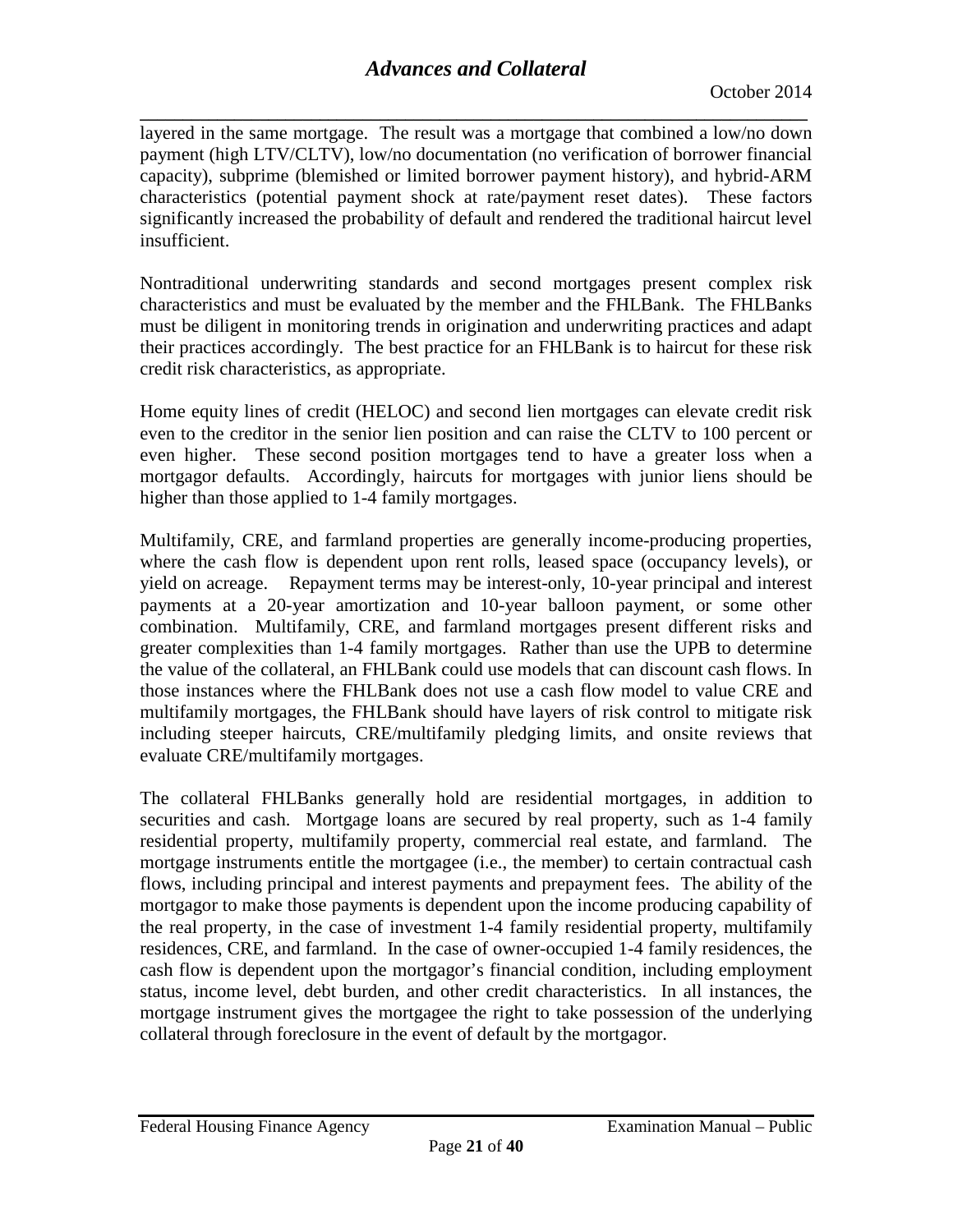**\_\_\_\_\_\_\_\_\_\_\_\_\_\_\_\_\_\_\_\_\_\_\_\_\_\_\_\_\_\_\_\_\_\_\_\_\_\_\_\_\_\_\_\_\_\_\_\_\_\_\_\_\_\_\_\_\_\_\_\_\_\_\_\_\_\_\_\_\_\_\_\_\_\_\_\_\_\_** The FHLBanks provide advances based upon the value of the member's pledged collateral. In the case of mortgage loan collateral, the value of the mortgage loan is dependent upon the expected cash flow of the promissory note discounted to a present value, using a discount rate that reflects the credit risk, market risk, and liquidity risk in the mortgage loan. The FHLBanks do not lend against the value of the real property that serves as collateral for the mortgage loan, though the value of the mortgage loan and the real property are highly correlated. The FHLBank must provide quantitative support for the "haircuts" used in calculating borrowing capacity to ensure member advances are fully supported by the value of the collateral.

FHLBanks use valuation models to develop a collateral value, generally market value. In general, FHLBanks use valuation models for income producing properties such as CRE and multifamily residences. Valuation models can also be used for 1-4 family mortgages; however, this requires substantial IT capability by the FHLBank and a member's willingness to provide mortgage specific data about attributes that the FHLBank can use to stratify and categorize the collateral.

Examiners should evaluate the use of valuation models by the FHLBank. Specifically, the examiner should assess the frequency of valuations. Generally, collateral should be valued at least quarterly using updated information provided by the member. The results of the valuation should be incorporated into the calculation of the member's borrowing capacity within thirty days and disclosed to the member. The valuation models should take into account market risk, credit risk, and liquidity risk. The models should be validated and use a current release version. FHLBanks should use valuation models when risk is concentrated and in high volumes. When FHLBanks have a few large members that provide substantial volumes of collateral, the use of a valuation model rather than UPB could be more beneficial for risk mitigation.

## Member Specific Adjustments

FHLBanks often adjust discounts because of the results of onsite collateral reviews, the financial condition of the member, or the type of lien, whether blanket, listing, or delivery. Adjustments should be made with a frequency that is commensurate with the member's risk profile and underwriting standards. Member specific adjustments that are several years old without a recent review indicate an underlying weakness at the FHLBank, such as insufficient collateral management staffing and/or inadequate information systems. Examiners should evaluate the basis and frequency of member specific adjustments for members that are large borrowers, members that pledge higherrisk collateral, and members that have heightened risk profiles.

## Collateral Data Survey

FHFA prepares a Collateral Data Survey (Survey) of the FHLBanks annually. The purpose of the Survey is to better understand the composition of the collateral on which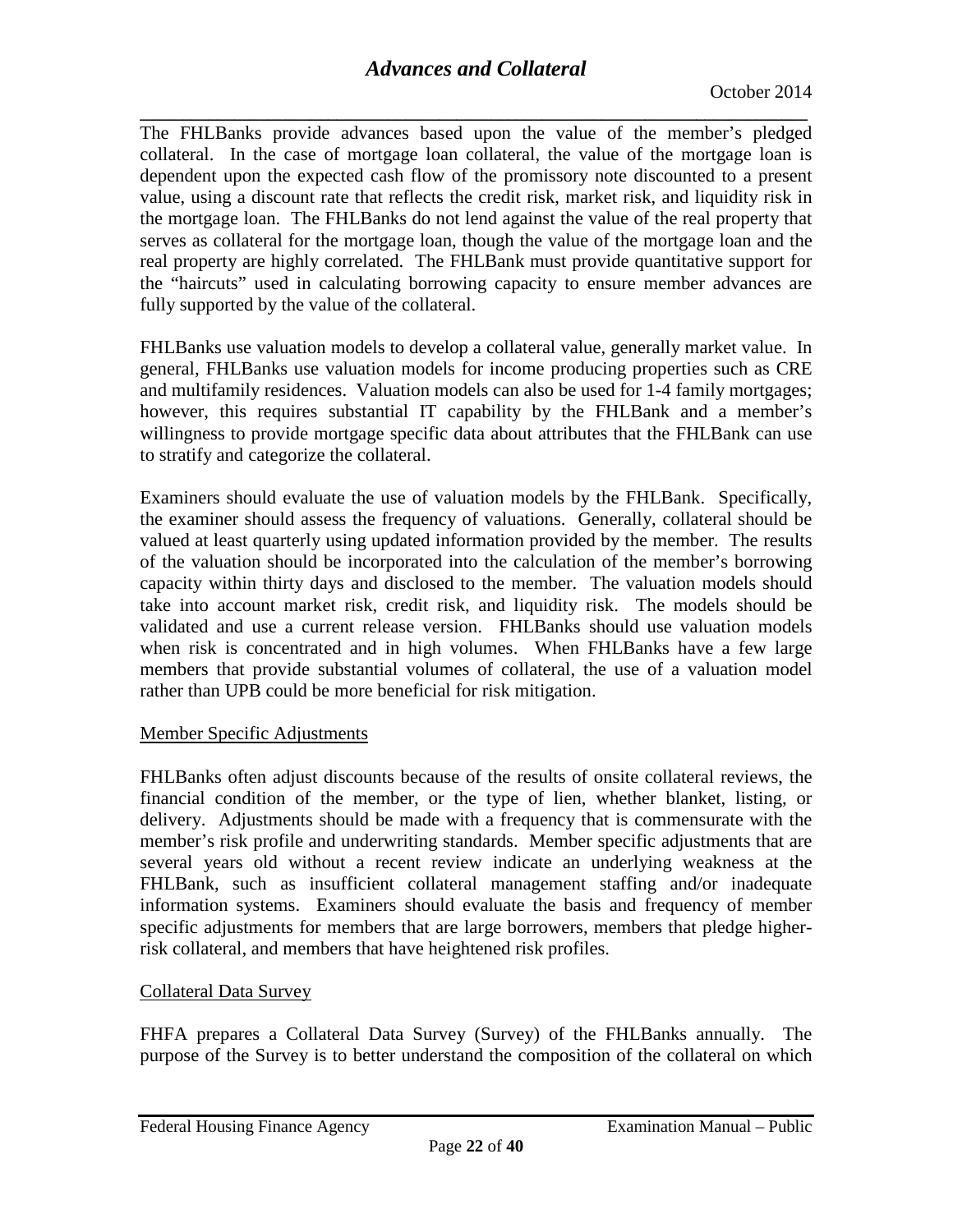**\_\_\_\_\_\_\_\_\_\_\_\_\_\_\_\_\_\_\_\_\_\_\_\_\_\_\_\_\_\_\_\_\_\_\_\_\_\_\_\_\_\_\_\_\_\_\_\_\_\_\_\_\_\_\_\_\_\_\_\_\_\_\_\_\_\_\_\_\_\_\_\_\_\_\_\_\_\_** FHLBanks rely when making advances. The Survey also provides information which FHFA summarizes for congressional reporting.

The Survey consists of two parts: Part A collects the total collateral pledged by members and housing associates with outstanding advances or using FHLBank products other than advances (letters of credit, interest rate swaps and member mortgage purchases) and includes excess collateral pledged over and above the amounts necessary to secure FHLBank products.

Part B of the Survey collects information on the minimum levels of collateral required by the FHLBank's policies to secure only those advances that are outstanding as of the Survey date. This part further requires the FHLBanks to report the expected value of the most marketable and liquid collateral that the FHLBank would anticipate using if needed to address a borrower's default. The FHLBanks are asked to report the specific collateral in the FHLBank's collateral liquidation "hierarchy." The collateral pledged to the FHLBank by borrowers that do not have outstanding advances or other products are not reported for purposes of either part of this Survey.

The FHFA collects data provided by the FHLBanks for the types and amounts of collateral delivered, listed, or secured by blanket lien. The types of collateral securing advances are: residential, 1-4 family whole loans; U.S. Agency mortgage backed securities and collateralized mortgage obligations; private-label mortgage backed securities and collateralized mortgage obligations; U.S. Treasury securities, other U.S. Agency (non-mortgage backed securities); cash deposits in FHLBanks; other real estate related collateral; and Community Financial Institution collateral (CFI). The data are also tabulated by type and size of member. The member size categories are less than \$100 million in total assets, \$100 million to the CFI average asset limit, greater than CFI average asset limit to \$10 billion, and greater than \$10 billion.

FHFA summarizes the collateral data in an annual report to Congress titled Report on Collateral Pledged to the Federal Home Loan Banks (starting with the 2011 Report) and Reports on Collateral Securing Advances at the Federal Home Loan Banks (for previous years). These reports are available on the FHFA public website.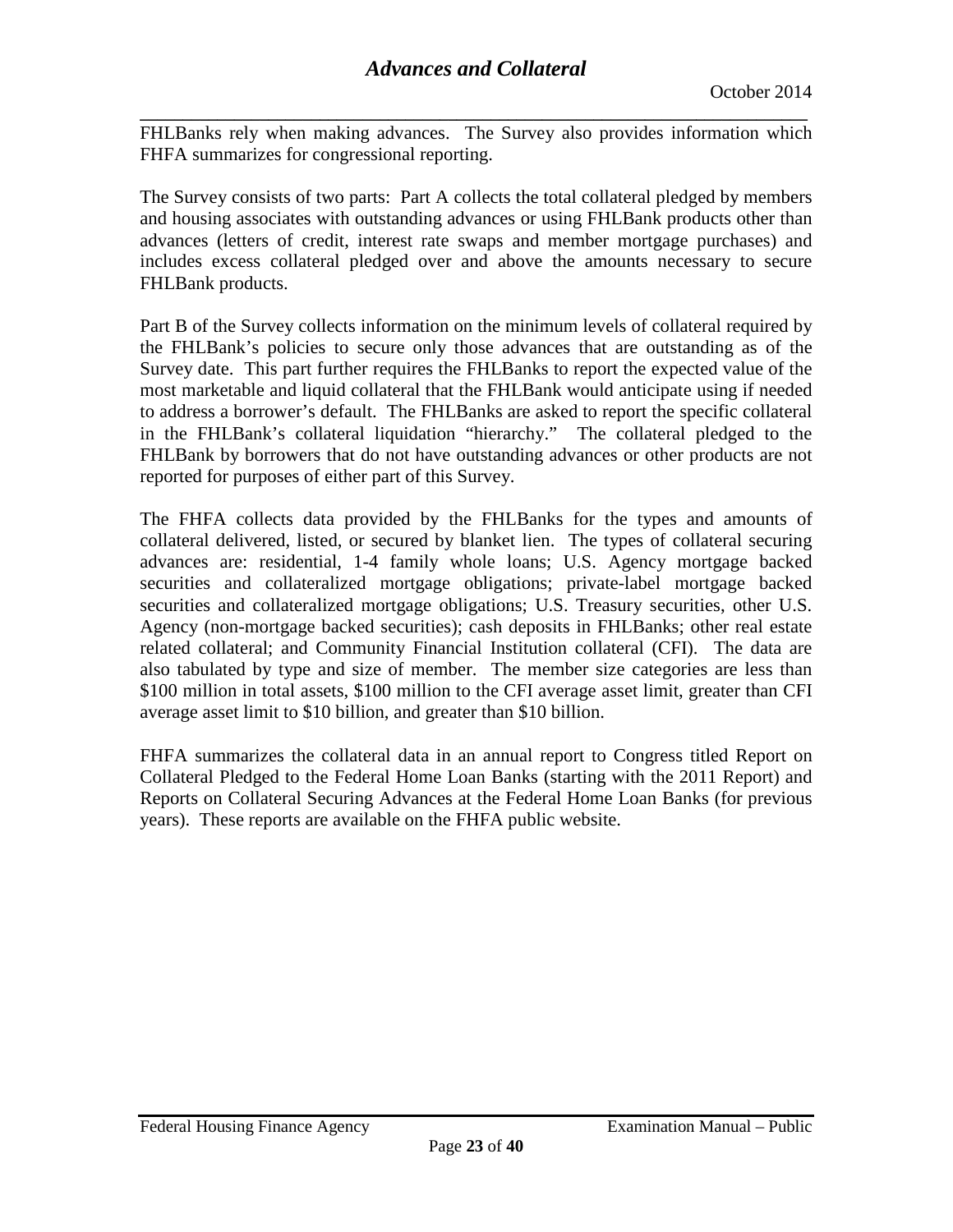## <span id="page-23-0"></span>**Examination Workprogram**

The workprogram for the Advances and Collateral examination module is detailed below. If this module is included in the examination scope, the examiner must perform worksteps sufficient in coverage to document the basis for conclusions on the quantity of risk and quality of risk management pertaining to this area. Transaction testing is mandatory and the examiner must document sufficient worksteps from Section 4, *Testing*, to support the findings and conclusions from this examination module.

In determining the extent of review and testing to be conducted in completing each examination, the examiner should take into account any applicable FHFA off-site monitoring or analysis reports, such as analyses of the quality and effectiveness of corporate governance practices, financial condition and performance, economic and housing industry conditions, internal controls, and audit coverage relating to advances.

NOTE: Text in (*italics*) referenced in a workstep represents illustrative guidance that serves as suggestions for specific inquiry.

## **1. Scope of Examination Work Performed**

- 1) Review past reports of examination and workpapers for outstanding issues or previous problems related to advances and collateral.
- 2) Review FHFA off-site monitoring or analysis reports, and workpapers produced as part of on-going monitoring, related to advances and collateral.
- 3) Assess the status of any outstanding examination findings (*e.g.*, Matters Requiring Attention, Violations, or Recommendations) pertaining to advances and collateral.
- 4) Review internal audit or quality assurance reports for outstanding issues relating to advances and collateral.
- 5) Review minutes of meetings of the board of directors and relevant board and management committees for any issues regarding advances and collateral.
- 6) Determine whether the FHLBank has been granted authority to accept new types of collateral under the FHFA's new business activity regulations. If so, determine whether the FHLBank is complying with any conditions imposed in the approval letter.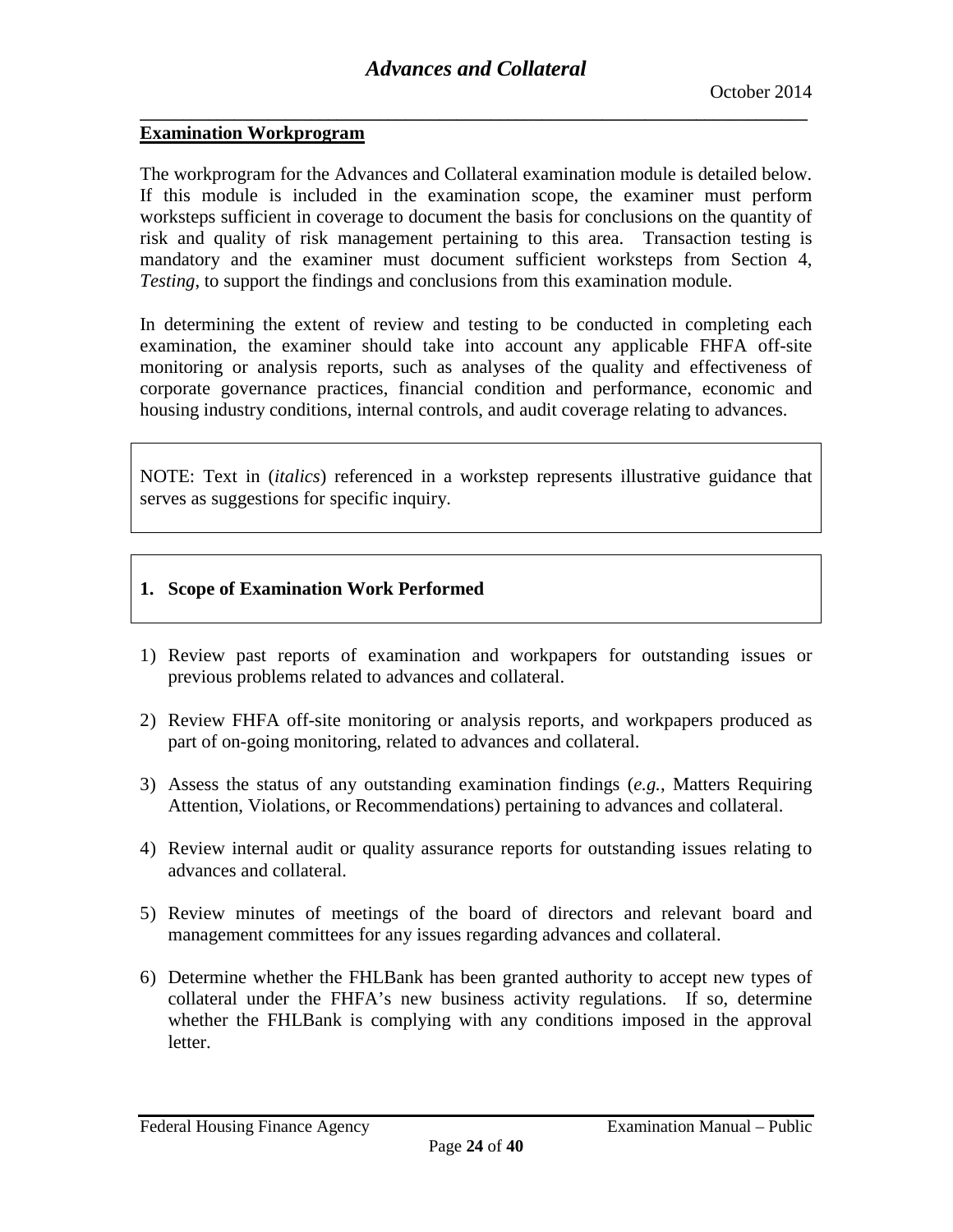- **\_\_\_\_\_\_\_\_\_\_\_\_\_\_\_\_\_\_\_\_\_\_\_\_\_\_\_\_\_\_\_\_\_\_\_\_\_\_\_\_\_\_\_\_\_\_\_\_\_\_\_\_\_\_\_\_\_\_\_\_\_\_\_\_\_\_\_\_\_\_\_\_\_\_\_\_\_\_** 7) Determine if the business model used by the FHLBank for advances and other secured credit , is consistent with the FHLBank's broader strategic objectives and the needs of its members. (*Does the FHLBank focus on traditional bank or credit union members or nontraditional members such as insurance companies and community development financial institutions? Has the FHLBank adequately addressed any increased risk associated with lending to nontraditional members? Is the FHLBank a blanket lien-, listing-, or delivery-focused FHLBank, and what are the risks and benefits of that business model?*)
- 8) Review the strategic business plan for compliance with 12 CFR 917.5(a) of the Finance Board regulations as it relates to advances. (*Does the strategic plan enumerate operating goals and objectives for advances? Address credit needs and marketing opportunities? Establish quantitative performance goals for FHLBank products related to multifamily housing, small business, small farm and small agribusiness lending? Describe new business activities or enhancements to existing activities related to advances. Are assumptions supported by appropriate market research?*)
- 9) Review and evaluate board minutes to determine if the board was fully engaged in the policymaking and strategic planning process related to advances and collateral.
- 10)Evaluate any significant changes related to advances and collateral that have been implemented since the last examination or are being considered that may affect the FHLBank's risk profile.
- 11)Review [for and address] any applicable portions of FHFA issued Advisory Bulletins or other examination guidance (Supervisory Directives or Examiner Practices Bulletins).

Summarize the work performed in the examination of the FHLBank's advances and collateral activities. To the extent there were modifications to the originally planned scope based on concerns identified during the examination, document those changes and the reasons for such changes.

# **2. Description of Risks**

- 1) Review credit risk committee, asset/liability management committee, and operations risk committee minutes to determine any changes in policies or procedures.
- 2) Review and evaluate the FHLBank's Risk Management Policy (RMP), or similar policy, to determine and identify what, if any, risk limits are established and how they are monitored. (*Are the established limits reasonable and appropriate? Are controls established adequate?)*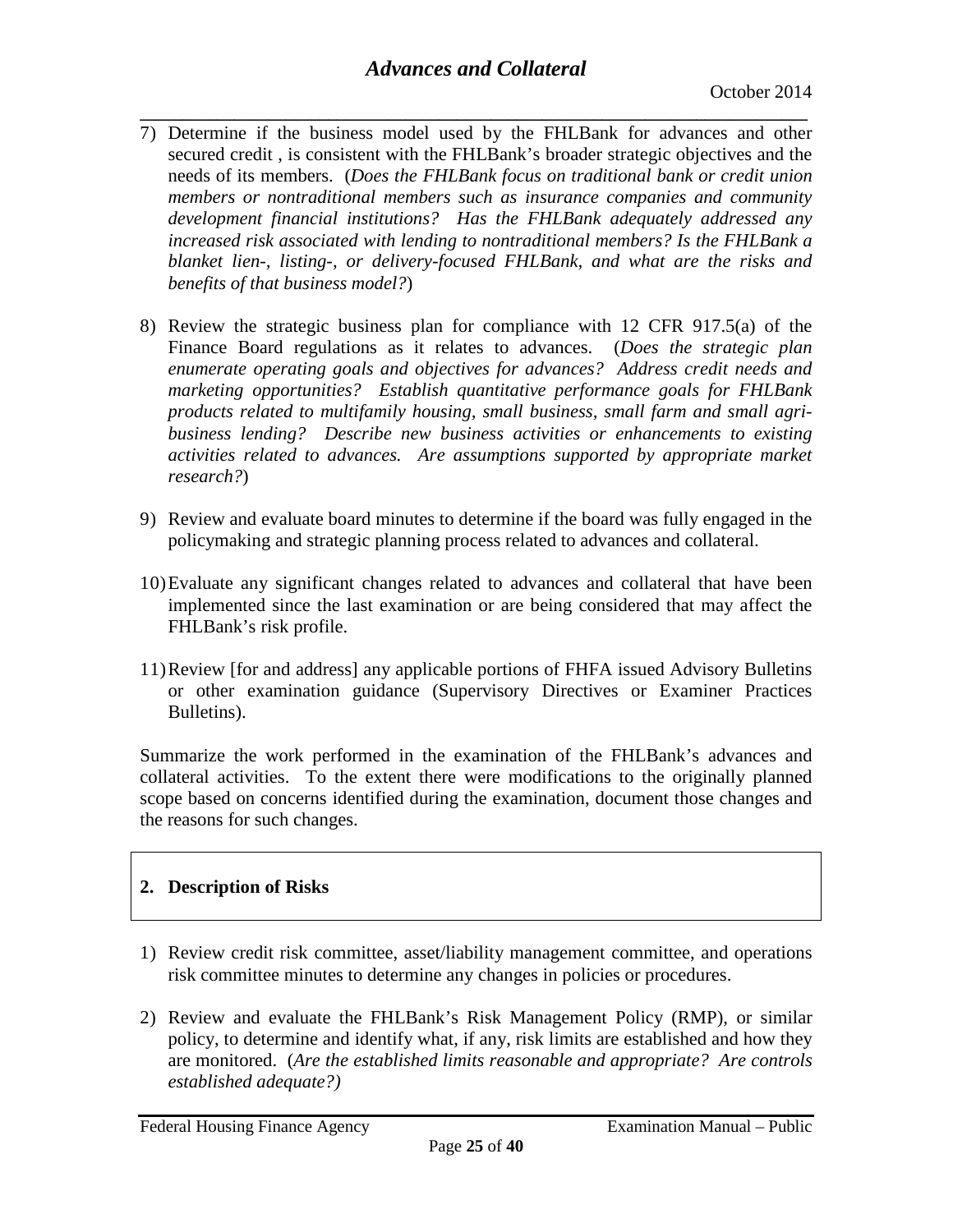- 3) Review the Member Products Policy and evaluate the FHLBank's requirements for underwriting, collateralization, fees, and pricing. (*Does the policy provide for differential pricing? If so, it is risk-based and equitable to all members? Are underwriting criteria risk-based?*)
- 4) Review advances concentrations with members and product types<sup>[3](#page-25-0)</sup>. Determine trends and identify and analyze controls mitigating risk. (*Does the FHLBank perform impact analysis for the loss of a large borrower?)*
- 5) Evaluate the effect of any new products on the level of risk in the advances portfolio. (*Are new product recommendations carefully researched and fully vetted by the appropriate management committee?*)
- 6) Review the FHLBank's analysis of state law on an insurance company member's ability to join the FHLBank as a member, any limitation on pledging of assets, and any limitation on the purchase of FHLBank stock. Determine if the FHLBank has correspondence from state insurance commissioners acknowledging the insurance company's membership in the FHLBank. (*Has the FHLBank adequately determined the insurance company's compliance with state statutes pertaining to membership, pledging of assets, and purchasing of stock? Did the FHLBank obtain a legal opinion addressing its ability to liquidate collateral if the insurance company is liquidated or reorganized?)*
- *7)* Select a sample of security agreements the FHLBank executes with insurance company members, including funding agreements. (*Does the FHLBank use different security agreements with insurance companies than with other members? If so, are there any risks associated with the different security agreements? Does the FHLBank use a blanket lien or a specific lien with its insurance company members? If collateral is not delivered by an insurance company, there must be sufficient documentation to ensure other methods of collateral security be equal to, or greater than, delivery of collateral Is the FHLBank's security interest limited to only certain assets? Has the state insurance commissioner reviewed security agreements executed between the FHLBank and the insurance company member?*)
- 8) How does the FHLBank address "claw-back" risk and ability of the insurance company commissioner to obtain collateral pledged to another party? (*Does the FHLBank limit the types of collateral it allows insurance companies to pledge? Does it require delivery of collateral?*)
- 9) Does the FHLBank require the insurance company member to certify that it complies with all state law and limits when obtaining a new advance?

<span id="page-25-0"></span><sup>&</sup>lt;sup>3</sup> See Q:\OS\OS Data\Membership/Top 10 List  $\overline{a}$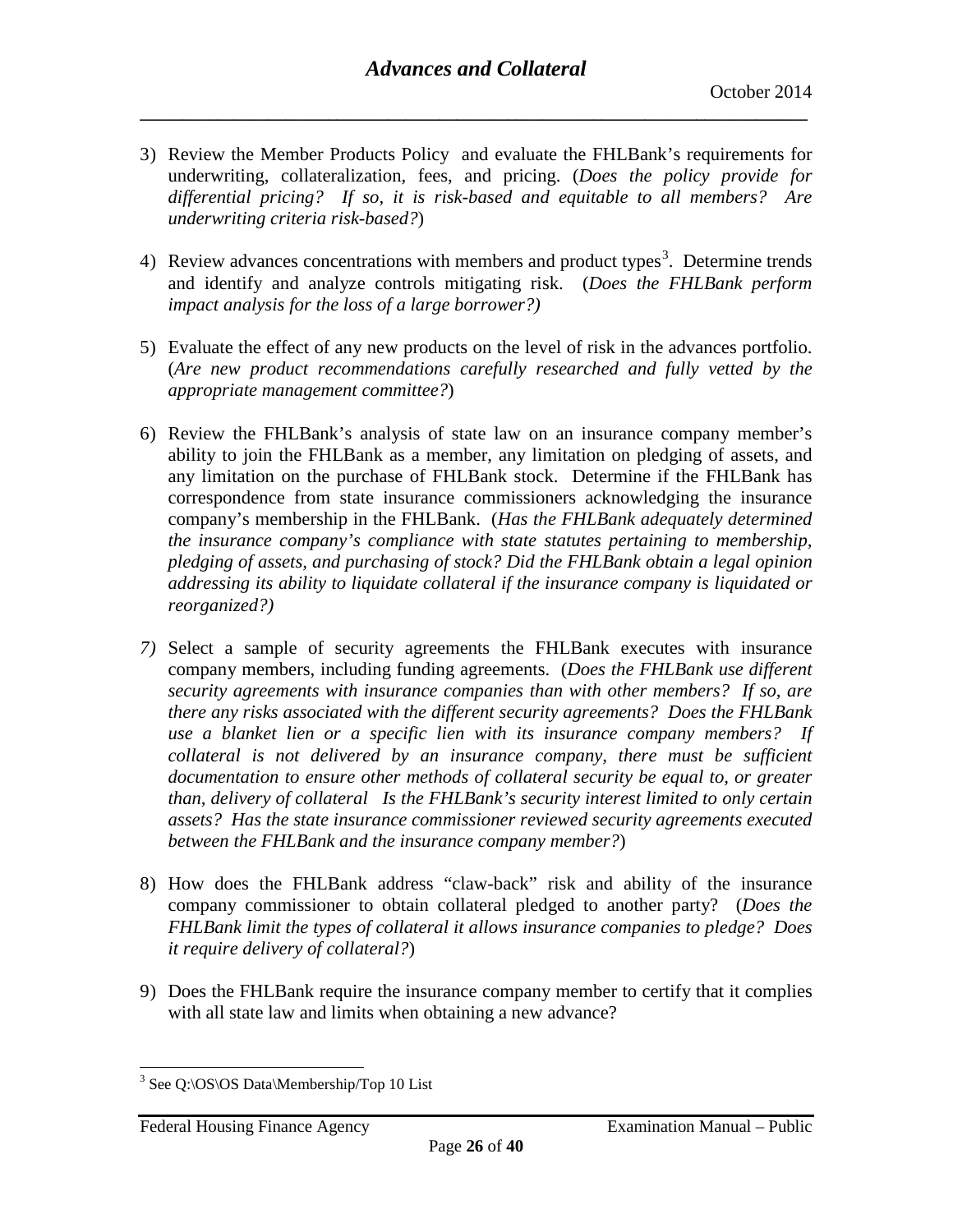- **\_\_\_\_\_\_\_\_\_\_\_\_\_\_\_\_\_\_\_\_\_\_\_\_\_\_\_\_\_\_\_\_\_\_\_\_\_\_\_\_\_\_\_\_\_\_\_\_\_\_\_\_\_\_\_\_\_\_\_\_\_\_\_\_\_\_\_\_\_\_\_\_\_\_\_\_\_\_** 10)Assess the FHLBank's members' financial condition and trends. For insured financial institutions, use the FHFA's Member Performance Report and for all members assess publicly available information. Determine if appropriate controls and restrictions were implemented. (*Does the FHLBank's membership include a significant number of problem institutions? If so, does the FHLBank have procedures to limit credit risk to these institutions? Does the FHLBank have procedures to place problem institutions with outstanding advances in delivery status?*)
- 11)If the FHLBank has advances to housing associates, evaluate the FHLBank's procedures for analyzing and monitoring these members and their outstanding advances.
- 12)If the FHLBank has advances to community development financial institution (CDFI) members, evaluate the FHLBank's procedures for analyzing and monitoring these members and their outstanding advances.
- 13)Review member credit rating, outstanding advances, collateral, and concentration reports to determine potential areas of increased risk or changes in the FHLBank's credit risk profile.
- 14)Evaluate the market value pricing programs or software used to periodically value the pledged loans and securities. Analyze staff experience and knowledge, policies, procedures, periodic testing and validation, and guidance and standards for using the valuation models or pricing software to determine market and/or lendable collateral values. *(Are market values of securities collateral obtained from external third party pricing services reasonable and supported by documentation?)*
- 15)Assess the program or guidance FHLBank staff uses when conducting onsite collateral reviews of members. *(How does the FHLBank's onsite collateral review program assess members' compliance with the FHLBank's Member Product Policy? Does the program evaluate a member's underwriting standards such as debt service levels, products offered (prime, subprime, Alt-A, nontraditional mortgage product), appraisal standards, and/or documentation requirements)?*
- 16)Assess how the FHLBank monitors members' non-borrowing affiliates or subsidiaries that pledge collateral. Determine if the FHLBank employs the same rating/ranking system for these affiliates or subsidiaries. *(Does the FHLBank analyze members' holding companies to determine if they are a source of strength? If so, how do the results affect the members' rating and/or borrowing capacity?)*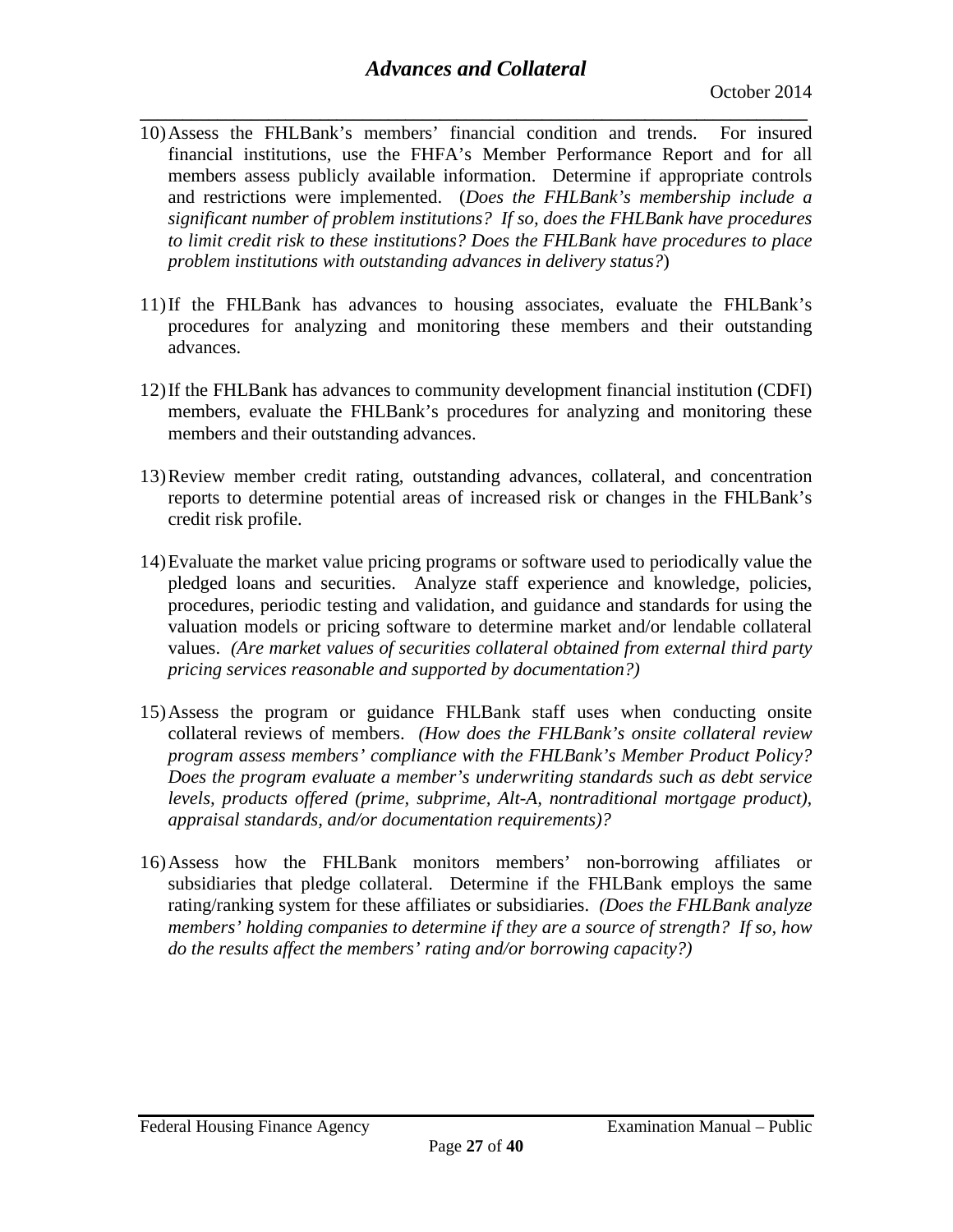## **3. Risk Management**

## *Risk Identification Process*

- 1) Based on worksteps performed under **Description of Risks**, assess and conclude on the adequacy of the FHLBank's risk identification process. *(Has the FHLBank appropriately identified all areas of potential risk resulting from advances? Is risk exposure monitored on an ongoing basis? Does the FHLBank report on risk exposure to the appropriate parties within the organization? Has the identification of potential risk resulted in establishing appropriate controls for advances?)*
- 2) Determine if the FHLBank has implemented sufficient procedures to identify, monitor, and manage the credit, market, and operational risk issues related to advances. (*Do FHLBank personnel coordinate the mitigation of such risks appropriately throughout the organization and among the divisions of the FHLBank? Coordinate examination activities with other examiners appropriately to ensure potential risk to the organization is assessed.)*
- 3) Review advances procedures to determine if internal controls are sufficient to ensure compliance with applicable policies and regulations.
- 4) Evaluate the effectiveness of the annual risk assessment and determine if it reasonably identifies and evaluates all material risks, both quantitative and qualitative aspects, of the advances activities. Investigate any action plans arising from the assessment and check corrective actions for effectiveness. *(Does the risk assessment include all elements of risk and support the conclusions drawn?)*

## *Organizational Structure*

- 1) Identify the key personnel and their primary duties, responsibilities, and technical expertise to determine if resources are effectively deployed to execute the FHLBank's advances and collateral strategies.
- 2) Evaluate the staffing segregation of duties, and cross-training of personnel to determine if resources are sufficient to execute the FHLBank's advances and collateral strategies. (*Does staff have appropriate training and experience to carry out their responsibilities within the organization? What steps has the FHLBank taken to address identified deficiencies in staff expertise? Are such steps appropriate?)*
- 3) Evaluate coordination between departments such as risk management, information technology, treasury and cash management, and accounting to determine if advances products are processed and delivered in an efficient and effective manner. (*Do*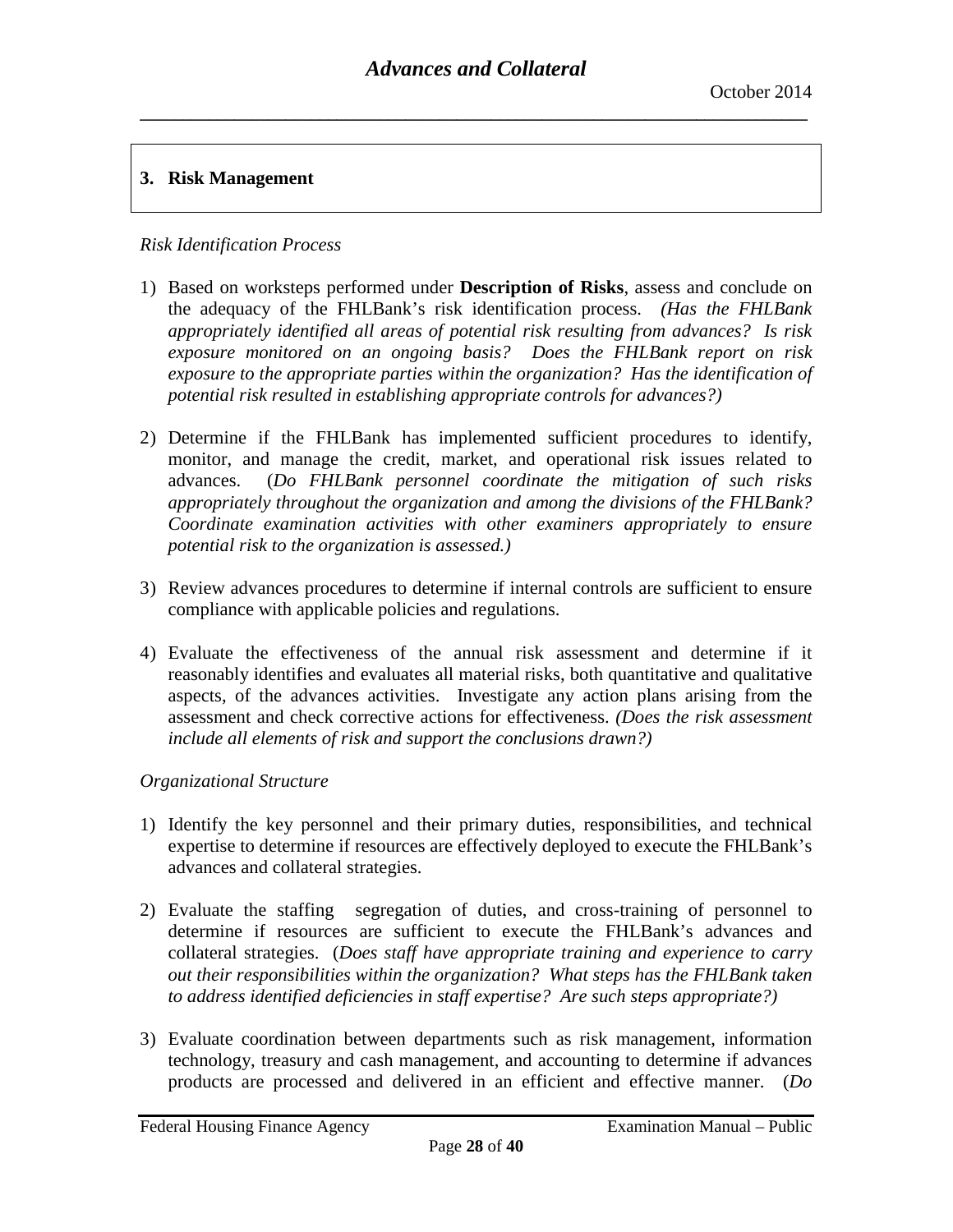**\_\_\_\_\_\_\_\_\_\_\_\_\_\_\_\_\_\_\_\_\_\_\_\_\_\_\_\_\_\_\_\_\_\_\_\_\_\_\_\_\_\_\_\_\_\_\_\_\_\_\_\_\_\_\_\_\_\_\_\_\_\_\_\_\_\_\_\_\_\_\_\_\_\_\_\_\_\_** *different departments within the organization coordinate efforts to limit the risk exposure to the FHLBank resulting from advances? How are these efforts coordinated? How does the FHLBank make specific funding and hedging decisions related to advances? How have such actions mitigated risk to the organization?)* 

## *Policy and Procedure Development*

- 1) Review the member products policy and evaluate the FHLBank's requirements for underwriting, collateralization, fees, and pricing. Reference 12 CFR 917.4(b) of the Finance Board regulations.
- 2) Assess policies and risk management practices the FHLBank implemented as part of its credit risk management program that establishes appropriate risk limits for, and appropriate mitigation of, credit exposure on nontraditional and subprime mortgage loans. (*Are established limits reasonable to mitigate potential risk exposure in the nontraditional and subprime mortgage portfolio?)*
- 3) Review departmental policies and procedures regarding advances and credit risk management practices. (*Are policies and procedures current, sufficiently detailed, and consistent with the FHLBank's policies and regulations? Do the policies provide adequate guidance in controlling risk to the institution? Do policies and procedures clearly define responsibility for adhering to established parameters? Are ongoing reporting requirements established and reasonable to adequately monitor potential concentration and other risks to the institution resulting from the advances portfolio?)*
- 4) Assess policies and risk management practices for control and perfection of advances collateral. (*Does the FHLBank's policy require delivery of collateral for higher risk members How does the FHLB manage the risk of losing its security interest in a mortgage loan promissory note that was perfected only by filing a UCC-1 financing statement when another purchaser/secured party takes possession of the note after the FHLBank has filed the UCC-1? How does the FHLBank ensure that pledged collateral in the member's possession is not sold or provided to another secured party? How does the FHLBank ensure that it remains in a first lien position? If the FHLBank believes that a security interest in a mortgage promissory note that has been perfected only by filing a UCC-1 has priority over the interest of a purchaser/secured party that is in possession of the same note, what statutory or case law has the FHLBank relied on to reach that conclusion?*)
- 5) Review the FHLBank's collateral valuation policies and procedures and evaluate the use of book value and/or market value, and/or methodology, the frequency of the valuations, and the overall adequacy of the valuation process. *(Are valuation models validated in a manner consistent with Advisory Bulletin 2013-07 Model Risk Management Guidance)*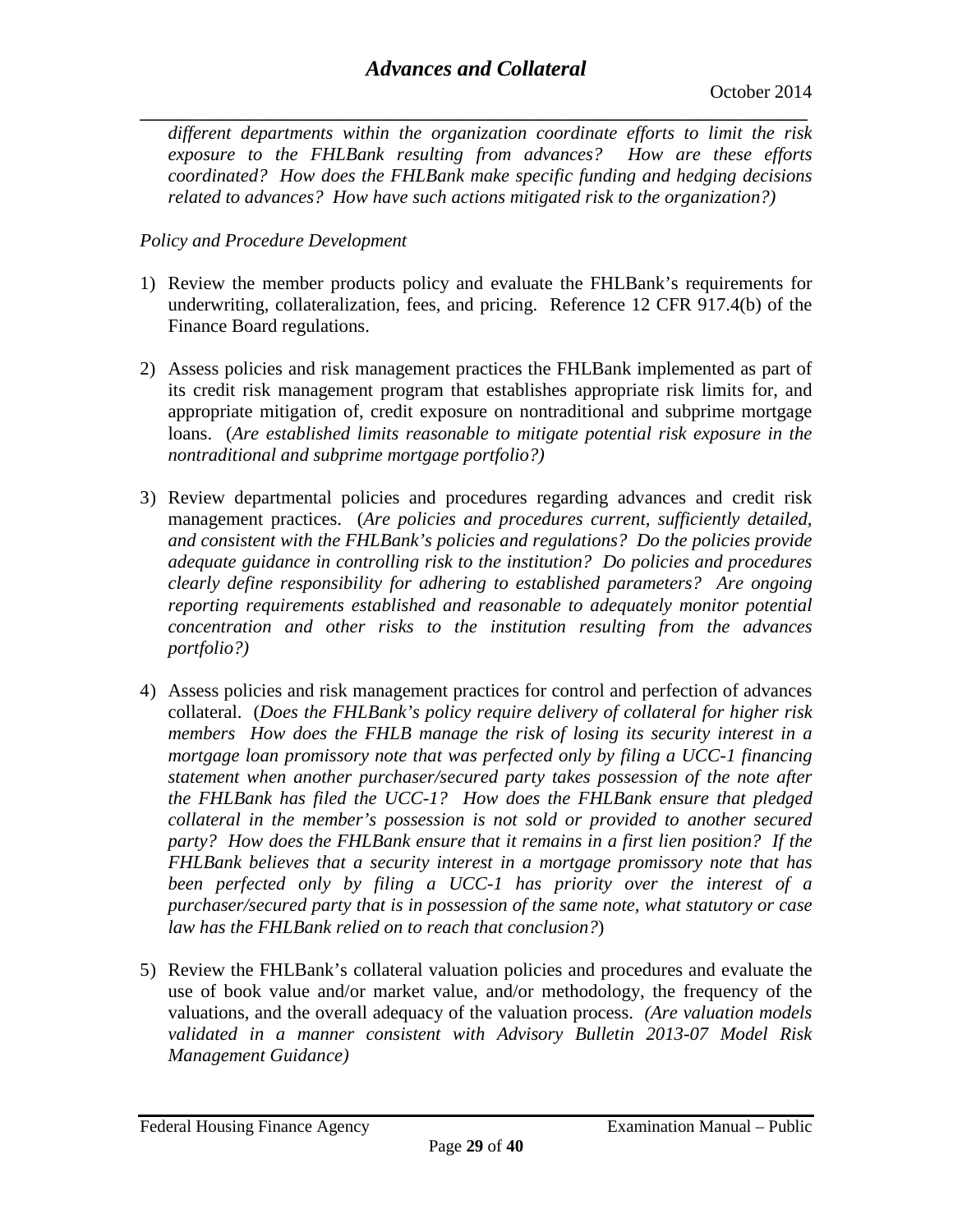- **\_\_\_\_\_\_\_\_\_\_\_\_\_\_\_\_\_\_\_\_\_\_\_\_\_\_\_\_\_\_\_\_\_\_\_\_\_\_\_\_\_\_\_\_\_\_\_\_\_\_\_\_\_\_\_\_\_\_\_\_\_\_\_\_\_\_\_\_\_\_\_\_\_\_\_\_\_\_** 6) Review the collateral liquidation plan and determine if it is current, sufficiently detailed, and consistent with FHLBank policies and regulations.
- 7) Verify that the FHLBank's board of directors has approved a policy detailing collateral standards and collateral valuation techniques.

## *Risk Metrics*

- 1) Evaluate the FHLBank's risk limits pertaining to advances to determine if they provide effective control over the level of risk in the advances portfolio. (*Are the limits reasonable? Do the metrics appropriately consider all aspects of potential risk to the organization?)*
- 2) Evaluate the FHLBank's risk limits pertaining to collateral securing advances to determine if they provide effective control over the level of risk in the secured credit portfolio. *(Are the limits reasonable given the current level of risk? Do the limits differentiate between depository institutions and insurance companies?)*
- 3) Determine if risk metrics are consistent with the risk appetite of the organization. (*Do risk parameters established for advances result in risk exposure beyond the FHLBank's overall risk appetite?)*
- 4) Evaluate the adequacy of the board and management's efforts to ensure compliance with risk metrics. (*Is information reported to the board and management accurate and comprehensive? What actions have been taken when risk metrics are not met by the FHLBank?)*

## *Reporting*

- 1) Evaluate the board of directors' committee structure and delegation of authorities to determine if they are effective in helping the full board to understand the level of risk in the advances portfolio. (*Do board and committee minutes reflect an understanding of pertinent issues related to its members and the advances portfolio?)*
- 2) Evaluate management committees and delegated authorities to determine if they are effective in identifying and reporting the level and trends of risk in the advances portfolio. *(Are there specific instances of risk (or potential risk) which were not identified by FHLBank personnel or were not considered by management? If so, has management taken action to prevent the recurrence of such events in the future?)*
- 3) Evaluate the adequacy and accuracy of reports used by management and the board of directors. (*Do board committees report pertinent information to the full board appropriately?*)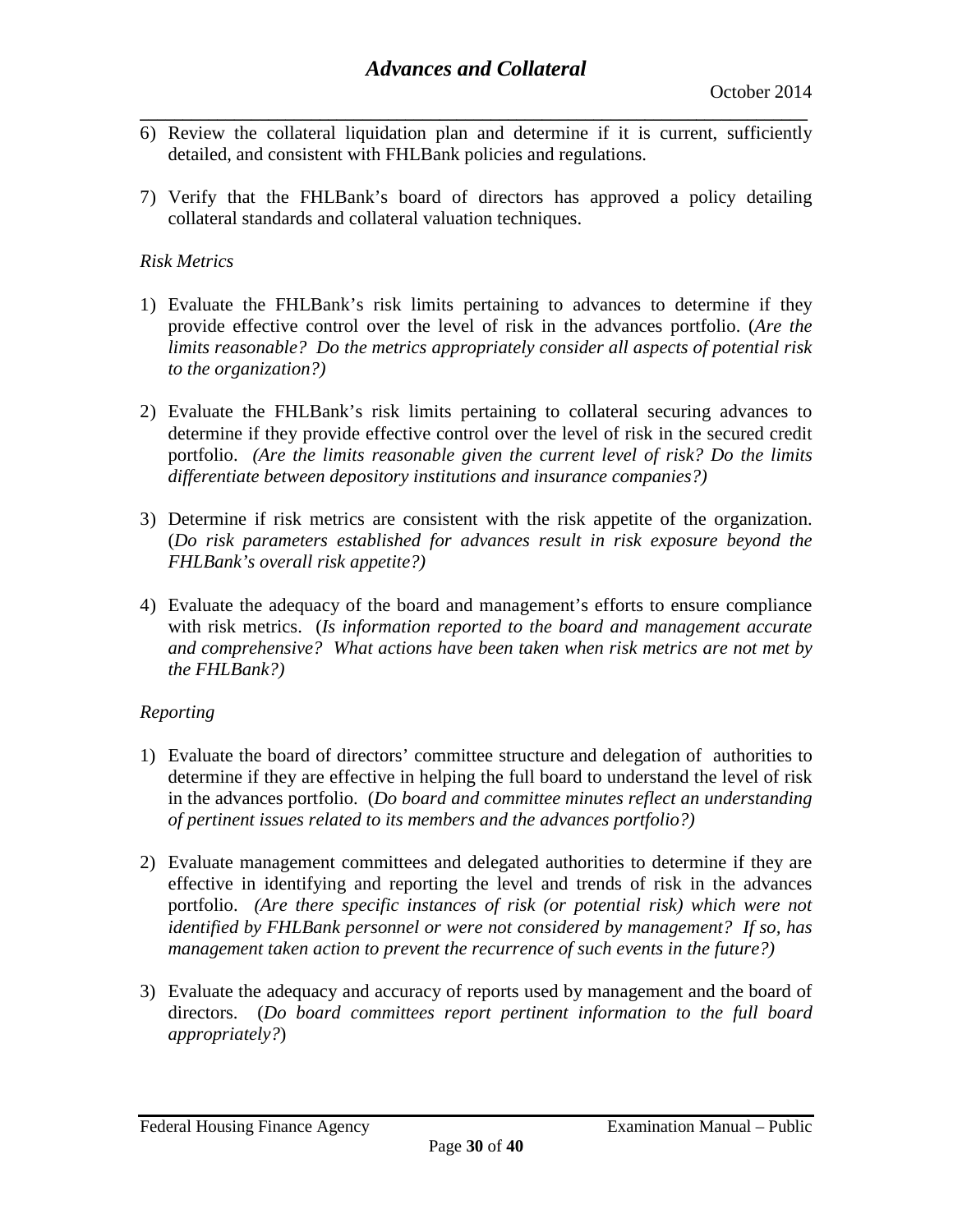- **\_\_\_\_\_\_\_\_\_\_\_\_\_\_\_\_\_\_\_\_\_\_\_\_\_\_\_\_\_\_\_\_\_\_\_\_\_\_\_\_\_\_\_\_\_\_\_\_\_\_\_\_\_\_\_\_\_\_\_\_\_\_\_\_\_\_\_\_\_\_\_\_\_\_\_\_\_\_** 4) Review board and credit risk committee minutes to ensure adequate discussion and reporting of member credit risk. (*Are minutes comprehensive and include sufficient discussion of member credit risk, potential risks, and the quality of the advances portfolio?*)
- 5) Determine if the FHLBank uses a watch list to identify and monitor members exhibiting higher than normal risk and evaluate the adequacy of the credit criteria, financial analysis and reporting mechanisms that are used by the FHLBank's board of directors, senior management, and board and management committees to identify, manage and monitor troubled, financially weakened, problem and/or adversely classified members. (*Are the criteria used for the watch list comprehensive?*)
- 6) Evaluate the FHLBank's requirements for periodic reporting by its members of eligible assets that may be accepted as collateral for advances. *(Does the FHLBank require different reporting frequency or detail from a member that has a security agreement for specified assets as compared to a member that is on listing or delivery status?)*
- 7) Determine if the FHLBank requires each member to complete a collateral reporting form and review a sample of member submitted forms. If the FHLBank relies on other sources of information such as regulatory Call Reports, describe those sources.

## *Internal/External Audit*

- 1) If there are no prior findings, select internal audits related to Advances and Collateral to evaluate the adequacy of the scope, testing, and workpapers completed by internal audit. (*Do procedures include testing for cases of fraud? Do pertinent audits consider the effect of risks associated with the advances portfolio on all other areas of the organization?*)
- 2) For internal audits completed in the Advances and Collateral area since the previous examination, consult with the Office of the Chief Accountant (OCA) regarding any findings about the adequacy of scope and testing by internal audit.
- 3) Coordinate with the Office of the Chief Accountant to determine the adequacy of the scope and testing completed by external audit and determine the status of corrective actions for findings. (*Are all areas of potential risk considered? If not, why not? Are reasons for not including certain areas within the scope of the audit work reasonable and supported?)*
- 4) Evaluate the adequacy of the objectives and scope of reviews performed by outside consultants and determine the status of management's actions regarding recommendations. (*Review the actions taken in response to consultant recommendations.)*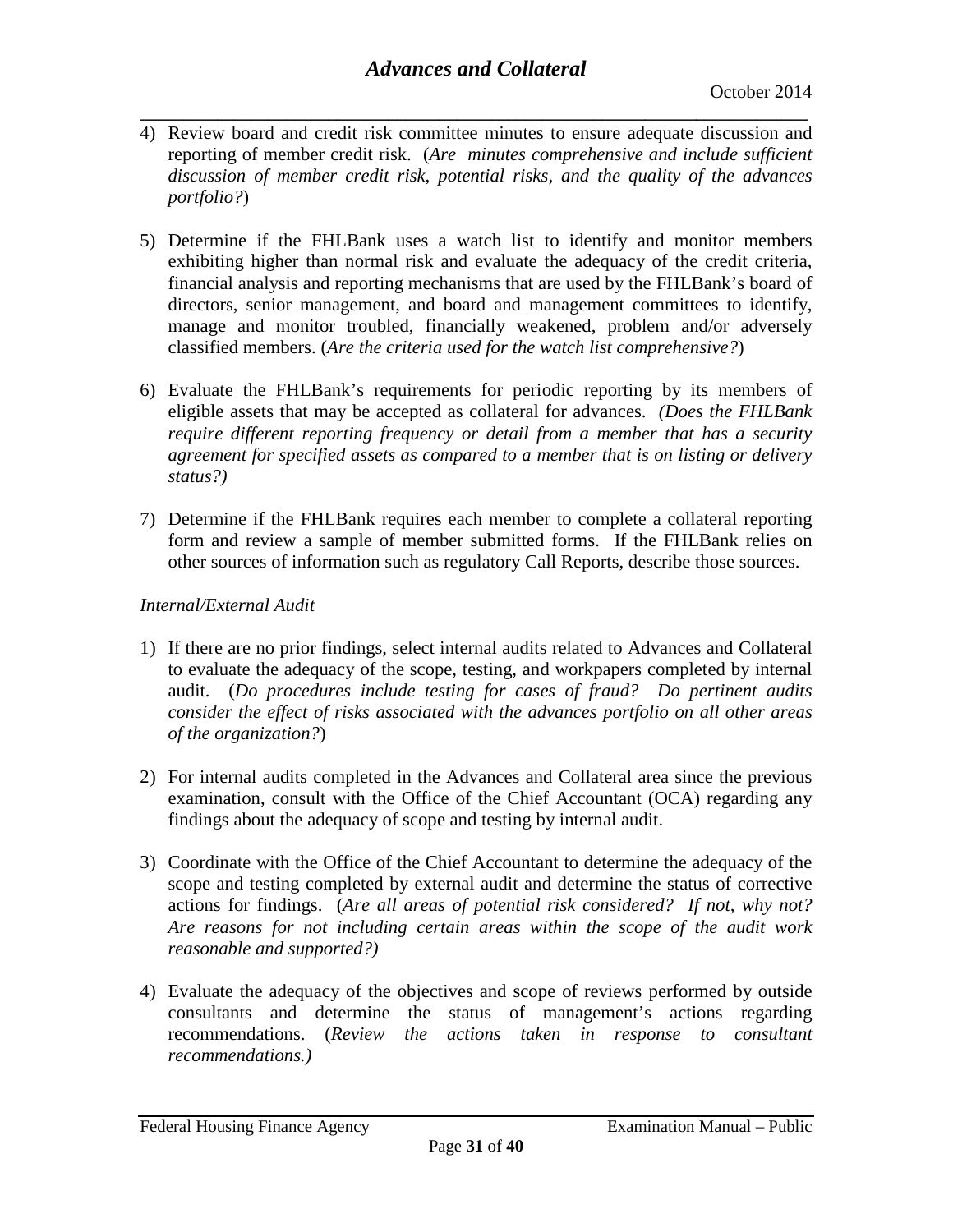**\_\_\_\_\_\_\_\_\_\_\_\_\_\_\_\_\_\_\_\_\_\_\_\_\_\_\_\_\_\_\_\_\_\_\_\_\_\_\_\_\_\_\_\_\_\_\_\_\_\_\_\_\_\_\_\_\_\_\_\_\_\_\_\_\_\_\_\_\_\_\_\_\_\_\_\_\_\_** 5) Evaluate the effectiveness of the evaluations conducted pursuant to pertinent provisions of the Sarbanes Oxley Act of 2002 that identify the key risks and controls pertaining to financial reporting and evaluate potential fraud, and procedures implemented to periodically attest to the adequacy of the control environment.

#### *Information Technology*

- 1) Identify and assess the automated and manual systems and applicable controls for processing transactions for advances, SLOCs, collateral, and members, including:
	- a) Authorized users;
	- b) Authorized functions for each user;
	- c) Utilization of spreadsheets;
	- d) Credit risk rating models; and
	- e) Business continuity and recovery.
- 2) Determine if the FHLBank's information systems are aligned with its goals and strategies.
- 3) Determine if the FHLBank has developed and tested a business continuity plan for advances. (*Are systems specific to advances considered in the business continuity plan? Does the FHLBank have appropriate actions in place to ensure the advances program continues to operate despite unexpected interruptions? What additional steps are needed to ensure the FHLBank's operations are not adversely affected?)*
- 4) Evaluate the adequacy of the FHLBank's collateral management system. *(Does the collateral management system interface with the advances system and member stock system?)*
- 5) Determine if the FHLBank uses valuation models to determine value for commercial real estate, multifamily, or 1-4 family mortgage portfolios. If so, has the FHLBank validated these models pursuant to Advisory Bulletin 2013-07 *Model Risk Management Guidance*?
- 6) Assess the frequency that the FHLBank updates and runs the credit risk models to determine a value for collateral.

#### *Compliance*

1) Determine if the FHLBank has appropriately complied with pertinent regulations and regulatory guidance, including but not limited to sufficient collateral protection and the equitable treatment of members. (*For instances of violations, identify the cause of the violation. Determine how internal controls should be strengthened to ensure there are no future regulatory violations.)*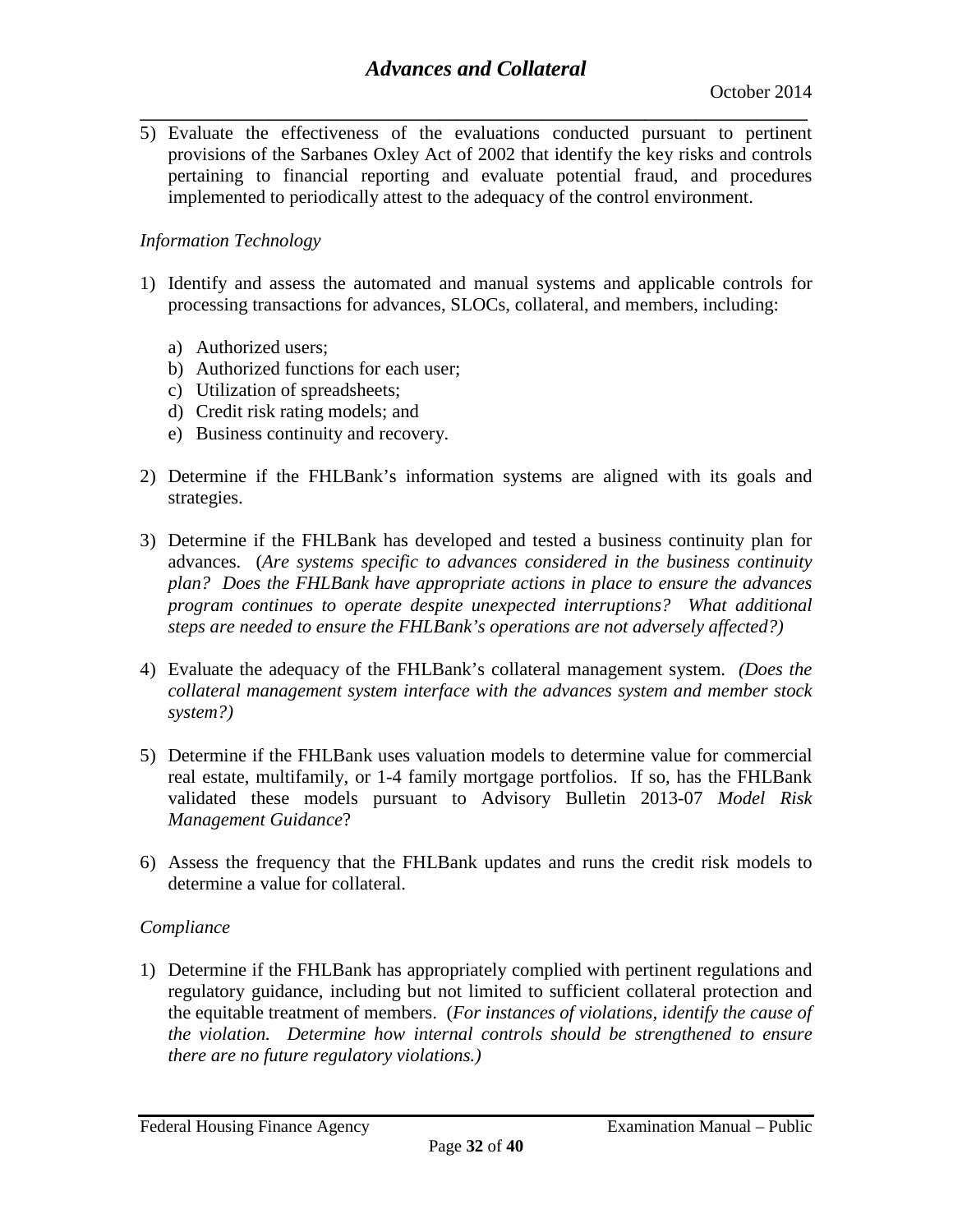- **\_\_\_\_\_\_\_\_\_\_\_\_\_\_\_\_\_\_\_\_\_\_\_\_\_\_\_\_\_\_\_\_\_\_\_\_\_\_\_\_\_\_\_\_\_\_\_\_\_\_\_\_\_\_\_\_\_\_\_\_\_\_\_\_\_\_\_\_\_\_\_\_\_\_\_\_\_\_** 2) Evaluate the efforts of the board and management to ensure compliance with policies and procedures related to advances and SLOCs. (*Conclude on the appropriateness of these actions.)*
- 3) Assess compliance with PMOS Standard 6 (Management of Asset Growth) and Standard 9 (Management of Credit and Counterparty Risk) (12 CFR 1236). (*Has the board established policies governing asset growth that includes advances? Is advances growth managed in a manner that is consistent with the FHLBank's business strategy, board-approved policies, and safe and sound operations? Has the board and senior management established appropriate policies, procedures, control, and systems over member credit risk?*)
- 4) Determine if all advances are fully secured pursuant to 12 CFR 1266.2(c) of the FHFA regulations. If not, evaluate the collateral deficiencies, monitoring, reporting, and any actions taken to correct the violation.
- 5) Determine if all SLOCs are fully secured pursuant to 12 CFR 1269.2 of the FHFA regulations. If not, evaluate the collateral deficiencies, monitoring, reporting, and any actions taken to correct the violation.
- 6) Evaluate the collateral types accepted for compliance with 12 CFR 1266.7(a) and (b) of the FHFA regulations.
- 7) Determine how the FHLBank identifies and excludes potential predatory loan collateral in compliance with AB 05-08 (*Guidance on FHLBank Anti-Predatory Lending Policies*), particularly with the blanket status members. Evaluate the use of quarterly certifications and/or the onsite collateral verification process regarding potential predatory collateral.
- 8) Review the subprime and high loan-to-value identification process for compliance with AB 99-15 (*Collateral Considerations for Sub-Prime and High Loan to Value Single Family Mortgage Loans*), AB 07-01(*Nontraditional an Sub-Prime Residential Mortgage Loans*), AB 08-02(*Application of Guidance on Nontraditional an Sub-Prime Residential Mortgage Loans to Specific FHLBank Assets*), and AB 10- 01(*Clarification of Advisory Bulletin 2008-AB-02: Application of Guidance on Nontraditional an Sub-Prime Residential Mortgage Loans to Specific FHLBank Assets*). Specifically, determine how the FHLBank identifies these loans, particularly with the blanket status members. Evaluate the use of quarterly certifications and/or the onsite collateral verification process regarding subprime collateral.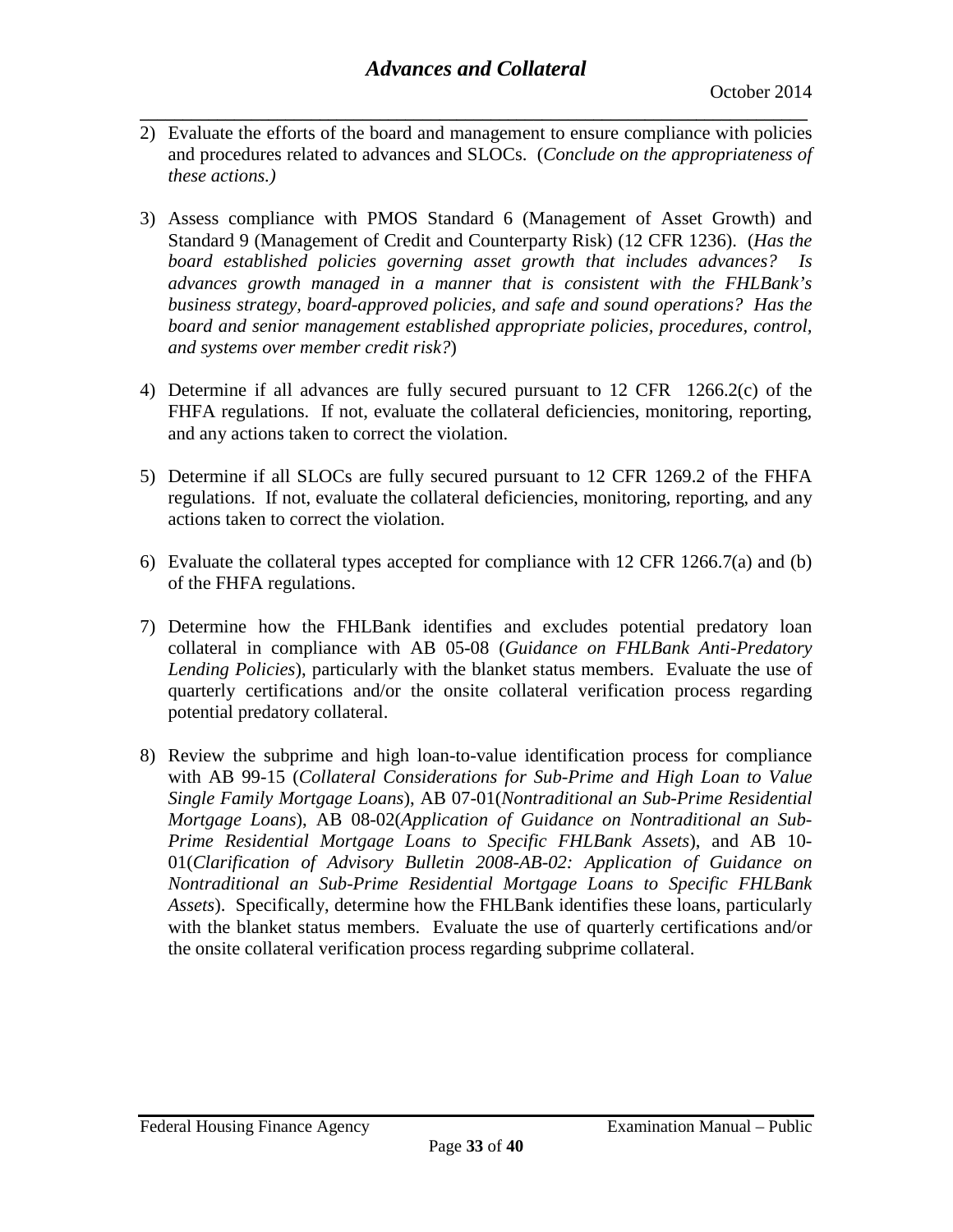# **4. Testing**

- 1) Follow-up on previous examination findings and evaluate management's efforts to implement corrective actions.
- 2) Determine if management effectively corrected deficiencies noted by internal audit.
- 3) Review the ongoing analysis and monitoring of members' financial condition and performance. Identify the sources and adequacy of information used such as call report data, regulatory websites and examination reports, Nationally Recognized Statistical Rating Organization ratings, and stock prices and trends. Assess the reporting to board of directors and management. (*Determine if the FHLBank is accurately assessing the financial condition of its members. Ensure that sources of financial and regulatory information are tested for accuracy and timeliness.*)
- 4) Perform a credit risk review on a sample member and classify the member's exposure. Specific criteria to consider in developing the asset classification include, but are not limited, to an evaluation of the following:
	- a) Ability of the member to repay advances and any other extensions of credit extended by the FHLBank; and
	- b) Ability of the member to repay advances and unsecured extensions of credit from secondary sources of income, such as collateral.
- 5) Evaluate the FHLBank's risk analysis regarding insurance company membership. Assess the FHLBank's analysis of state statutes on an insurance company member's ability to join the FHLBank as a member, any pledging of asset limitation, and any limitation on the purchase of FHLBank stock. If the FHLBank has correspondence from the state insurance commissioner acknowledging the insurance company's membership to the FHLBank, review a copy.
- 6) Analyze a sample of recent member monitoring reports for accuracy and appropriate risk identification. Determine if internal credit scores/grades are accurate, current and reflect risks. Review a sample of adversely classified assets for justification.
- 7) Review and evaluate the analysis performed on the members on the FHLBank's "Watch List." Determine if the FHLBank uses an internal credit review and/or model/scoring program for members. Evaluate the adequacy of the process including the use of a watch list and reporting to the board and management.
- 8) Review the FHLBank's efforts to establish on-going communication with federal regulators, particularly with regard to weaker members.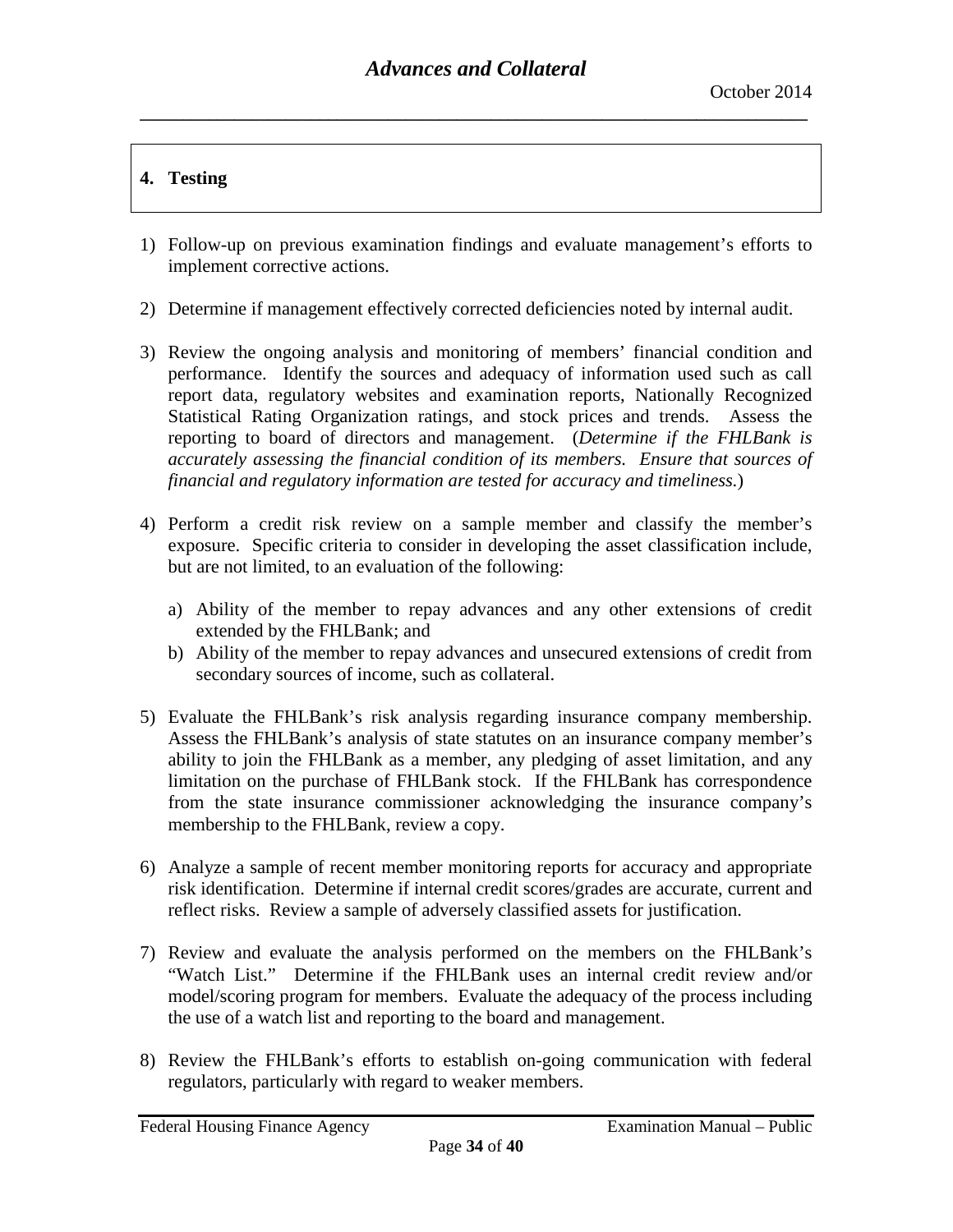- 9) Assess how the FHLBank monitors members' non-borrowing affiliates or subsidiaries that pledge collateral. Determine if the FHLBank uses the same rating/ranking system for these affiliates or subsidiaries. (*Does the FHLBank analyze members' holding companies to determine if they are a source of strength? If so, how do the results affect the members rating and/or borrowing capacity?*)
- 10) Review the asset review and classification practices for compliance with AB 01-08 (*Asset Review and Classification*). Specifically, review the frequency of the classifications, reporting to management and the board of directors, the assets classified less than satisfactory, and the corrective actions taken to resolve problem assets. If significant weaknesses are identified with the FHLBank's risk identification, loan classification policies and procedures, and credit and collateral monitoring, consider performing an adverse classification review.
- 11) Determine if the new advances/product development process is guided by a comprehensive vetting policy involving all appropriate departments and is driven by overall membership needs.
- 12) Review the FHLBank's marketing, outreach, and member penetration. *(Are efforts sufficient to meet strategic planning goals?)*
- 13) Review a sample of advances to determine if the FHLBank has calculated limits accurately and is monitoring adherence with the established limits.
- 14) Determine if the FHLBank has established limitations on advances for specific members, such as insurance companies. If so, evaluate the supporting analysis for the limitations. Reference 12 CFR 1266.4(a) of FHFA regulations.
- 15) Review a sample of advances for authorization, pricing, disclosure, recording, and disbursement. The sample should include a variety of advance types, as well as some that are differentially priced.
- 16) Evaluate the FHLBank's controls to address "claw-back" risk and the ability of the state insurance regulator to obtain collateral pledged to another party.
- 17) Review advances applications and security agreements and determine if they have been reviewed by the FHLBank's legal counsel and approved by the board of directors. Reference 12 CFR 1266.2 of FHFA regulations.
- 18) Determine how the FHLBank prices advances. *(Does advance pricing exceed the marginal cost of funds? For putable and convertible advances, does advance pricing sufficiently address increased interest rate risk?)*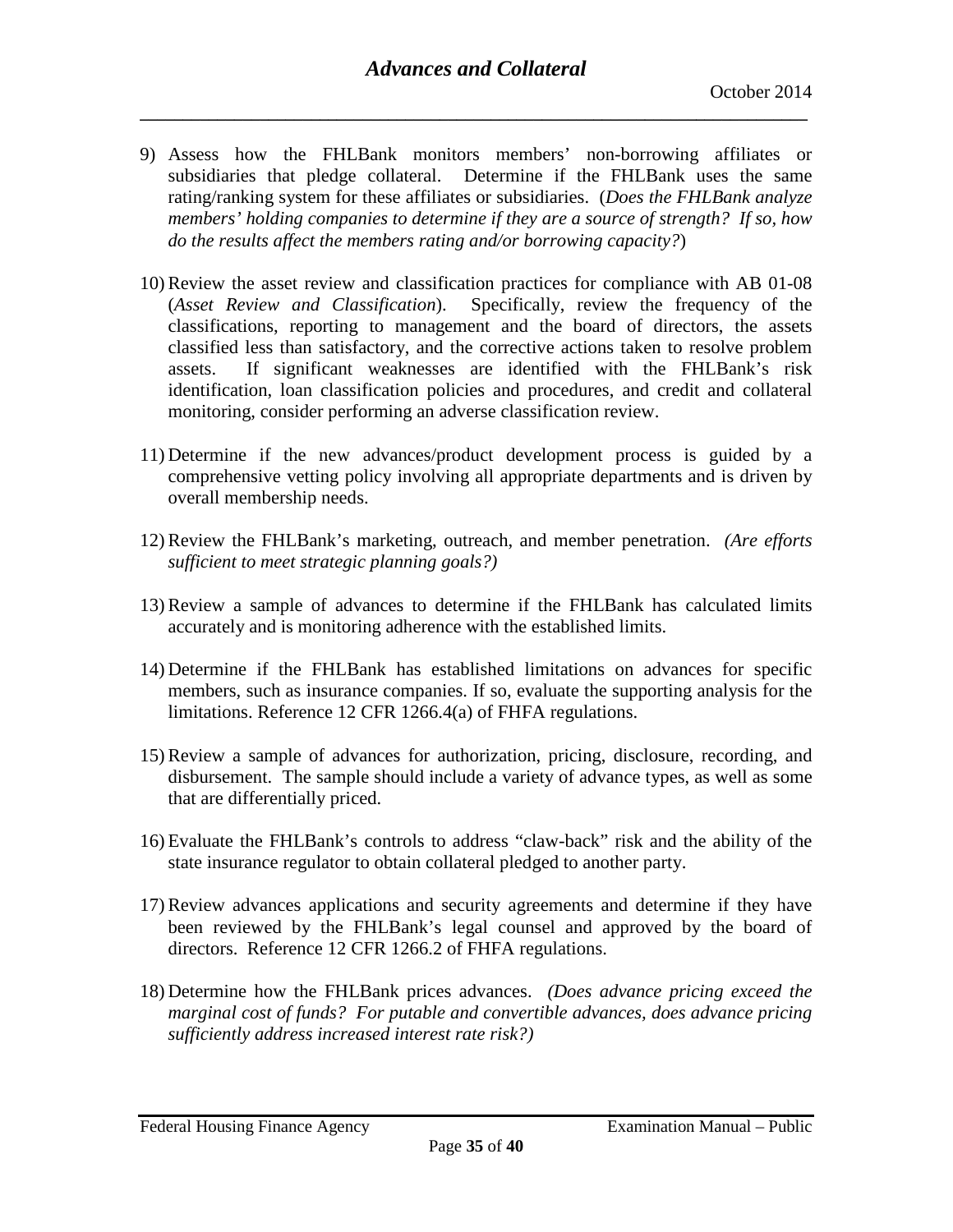- **\_\_\_\_\_\_\_\_\_\_\_\_\_\_\_\_\_\_\_\_\_\_\_\_\_\_\_\_\_\_\_\_\_\_\_\_\_\_\_\_\_\_\_\_\_\_\_\_\_\_\_\_\_\_\_\_\_\_\_\_\_\_\_\_\_\_\_\_\_\_\_\_\_\_\_\_\_\_** 19) Determine if the FHLBank uses differential pricing of advances and verify that pricing is risk-based and members are treated equitably. Reference 12 CFR 1266.5(b)(2) of FHFA regulations. *(Does the FHLBank's member products policy detail the terms for receiving advance pricing discounts such as large volume and are those policies followed?)*
- 20) Review the terms and conditions for pricing advances. With respect to putable and convertible advances, review the disclosures provided to members. Reference 12 CFR 1266.5 of FHFA regulations.
- 21) Determine how the FHLBank sets prepayment fees. Determine if any prepayment fees have been waived and evaluate the reasons for such actions. Reference 12 CFR 1266.6 of FHFA regulations. Determine if the FHLBank has adequately compensated itself when pricing prepayable advances.
- 22) Determine if all advances are fully secured pursuant to 12 CFR 1266.2(c) of FHFA regulations. If not, evaluate the collateral deficiencies, monitoring, reporting, and corrective actions. See suggested collateral worksteps.
- 23) Review the Anti-Predatory Lending Policy for adherence with AB 05-08 (*Guidance on FHLBank Anti-Predatory Lending Policies*). *(Does the FHLBank have adequate policies to ensure that collateral for advances does not include predatory loans as defined by regulations?)*
- 24) Review the purposes that the FHLBank issues or confirms SLOCs for compliance with 12 CFR 1269.2(a) of FHFA regulations.
- 25) Determine if all SLOCs are fully secured pursuant to 12 CFR 1269.2(b) of FHFA regulations. If not, evaluate the collateral deficiencies, monitoring, reporting, and corrective actions.
- 26) Review the SLOCs for compliance with 12 CFR 917.4(b) of the Finance Board regulations.
- 27) Determine if any draws on SLOCs have occurred. If so, and repayment was financed with an advance, determine compliance with 12 CFR 1269.4 of FHFA regulations.
- 28) Review a sample SLOC to assess whether the FHLBank is in compliance with policies, procedures (including those governing purpose, authorization, expiration date, and fees) and internal controls, and to assess the adequacy thereof.
- 29) Determine if the FHLBank has perfected its lien, such as by filing a UCC-1 financing statement on all borrowers regardless of collateral status or by obtaining physical possession or control of the collateral. Determine if there are any conflicting UCC-1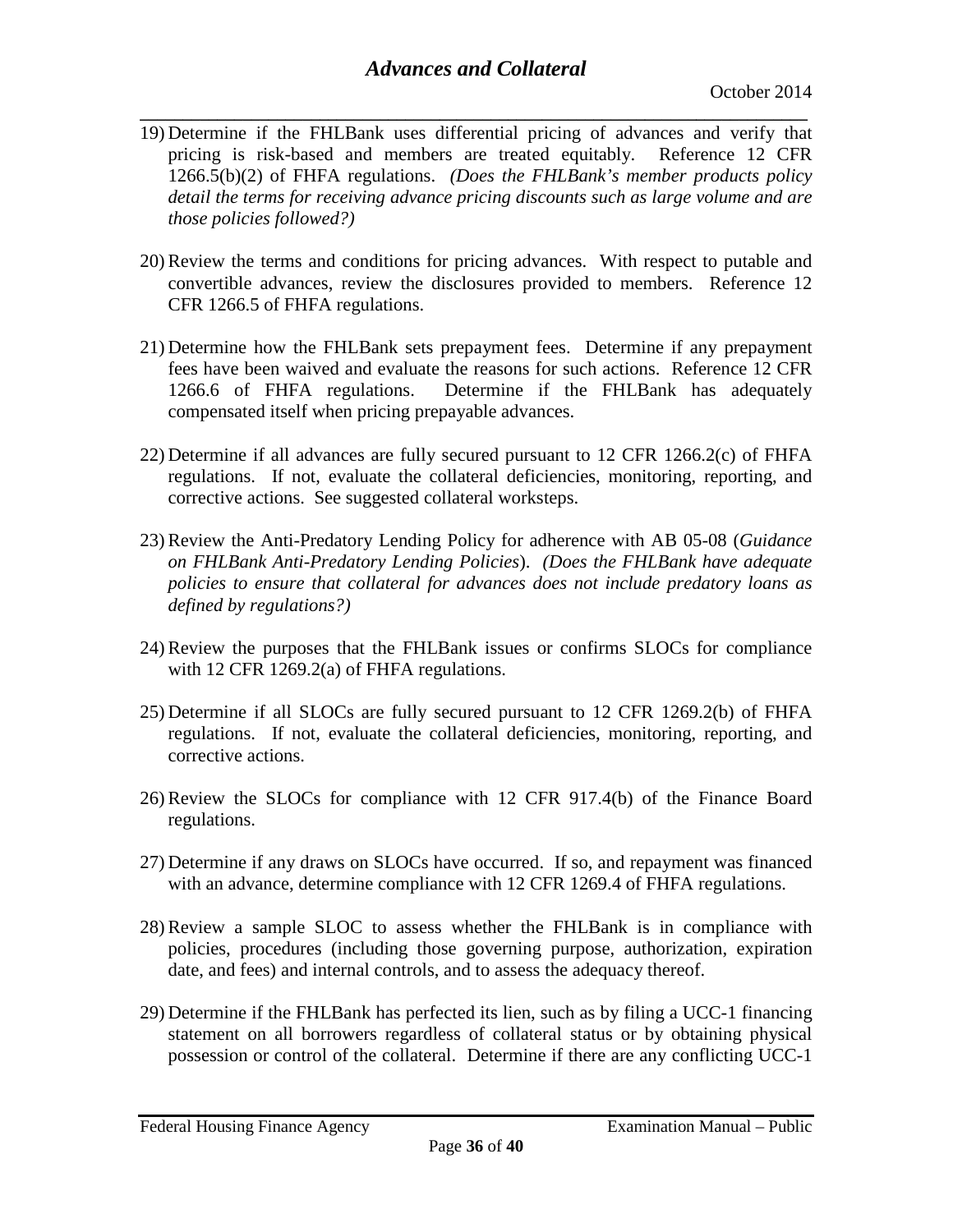**\_\_\_\_\_\_\_\_\_\_\_\_\_\_\_\_\_\_\_\_\_\_\_\_\_\_\_\_\_\_\_\_\_\_\_\_\_\_\_\_\_\_\_\_\_\_\_\_\_\_\_\_\_\_\_\_\_\_\_\_\_\_\_\_\_\_\_\_\_\_\_\_\_\_\_\_\_\_** lien filings between the FHLBank and other lender(s). Review and assess FHLBank management's actions to remedy any conflicting lien issues.

- 30) Review the FHLBank's collateral verification policies and procedures. Evaluate how the verifications are performed, the frequency of the verifications, and the overall adequacy of the verification process. *(Does the FHLBank require the member to certify reported information to the FHLBank?)*
- 31) Review the FHLBank's practices for accepting collateral pledged by affiliates of members. If the FHLBank executes security agreements with nonmember affiliates that pledge collateral on behalf of members, assess the reporting requirements for nonmember affiliates.
- 32) Review the FHLBank's practices for using third party custodians and servicers. Evaluate the agreements and controls regarding member access to collateral. *(Has the FHLBank evaluated how a bankruptcy or insolvency of a third-party servicer might affect the FHLBank's ability to access cash flow from the collateral?)*
- 33) Determine if the FHLBank conducts evaluations of third-party servicers for financial condition and servicing quality and evaluate a sample of recent evaluations. *(How does the FHLBank use the evaluations when determining the level of haircut for a member?)*
- 34) Determine if the member has sold the servicing rights of the collateral and evaluate whether and how the FHLBank adjusts the haircut for the collateral.
- 35) Determine under what circumstances the FHLBank requires members to provide a listing of loans (Listing) eligible for collateral.
- 36) Evaluate the frequency that the FHLBank requires an updated Listing from members. *(What loan level data does the FHLBank require from members, e.g., loan balance, collateral type, interest rate, and/or others?)*
- 37) Evaluate the FHLBank's timeliness to adjust a member's MBC for the information contained in the Listing report. Evaluate the FHLBank's validation of a member's reporting of listing information.
- 38) Assess the analysis conducted with the listing information provided by members.
- 39) Determine under what circumstances the FHLBank requires delivery of collateral from members.
- 40) Determine if the FHLBank requires the delivery of securities prior to extending advances collateralized by securities.

Federal Housing Finance Agency **Examination Manual – Public**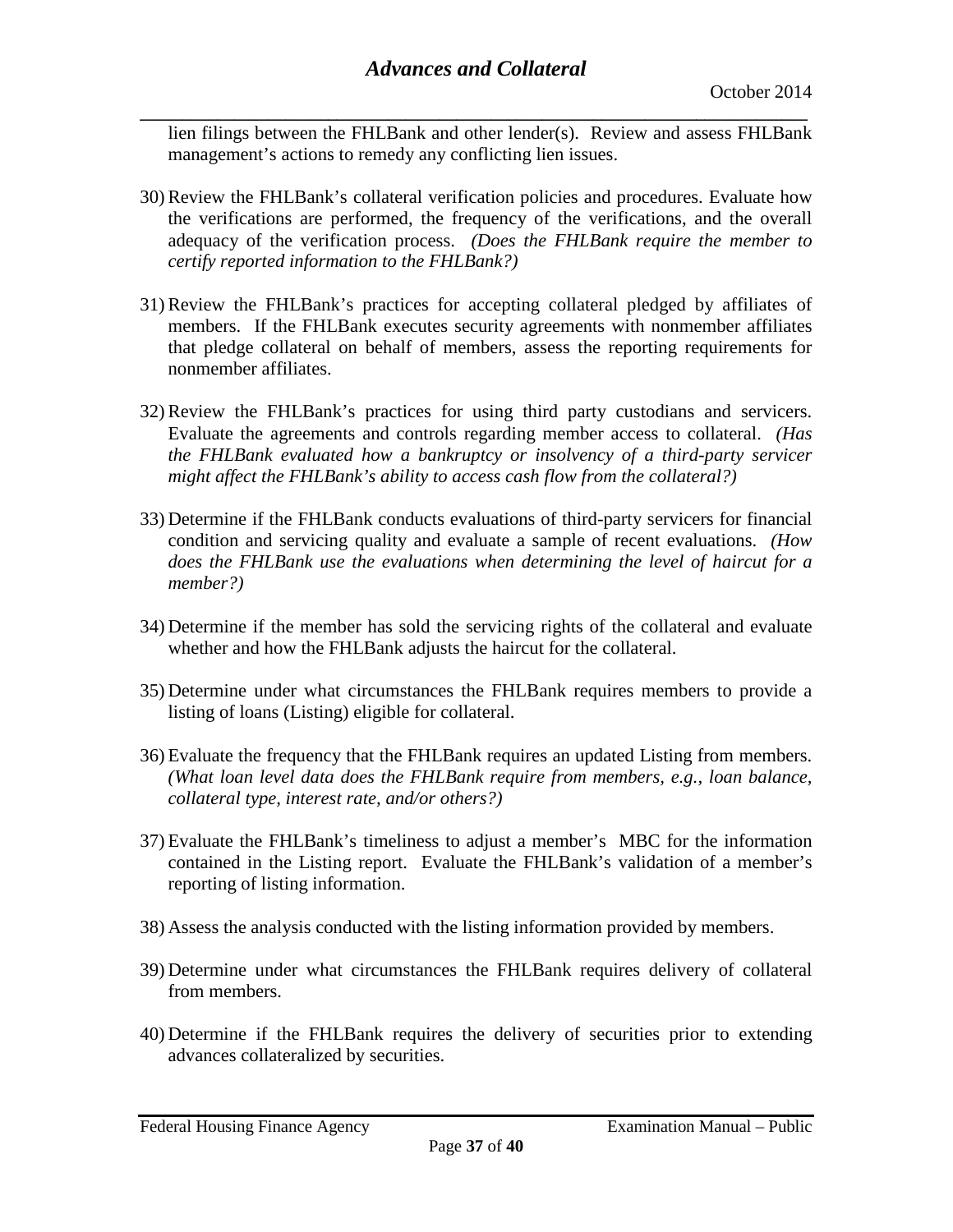- **\_\_\_\_\_\_\_\_\_\_\_\_\_\_\_\_\_\_\_\_\_\_\_\_\_\_\_\_\_\_\_\_\_\_\_\_\_\_\_\_\_\_\_\_\_\_\_\_\_\_\_\_\_\_\_\_\_\_\_\_\_\_\_\_\_\_\_\_\_\_\_\_\_\_\_\_\_\_** 41) Evaluate the process that the FHLBank uses to determine the value of collateral that secures advances and/or the haircut used.
- 42) Determine if the FHLBank makes member-specific adjustments to a member's borrowing capacity. *(What conditions/circumstances causes an FHLBank to make member specific adjustments? How often does the FHLBank revisit or validate member specific adjustments? Does the FHLBank track member specific adjustments in a report?)*
- 43) Assess any restrictions on nontraditional and subprime residential mortgage collateral, including limits and acceptable adjustments to collateral coverage requirements or "haircuts," that the FHLBank has implemented.
- 44) Determine if the FHLBank has a written member failure contingency plan and assess if it evaluates the failure of a large member; the assumption of member assets on the FHLBank's books; the effect of such assumption relative to the FHLBank's capital leverage, retained earnings, net income, and/or, funding and hedging requirements; the transfer of servicing to another third-party provider; and the transfer of possession to the FHLBank or other third-party provider.
- 45) Investigate any collateral deficiencies and how they were or will be cured.
- 46) Verify through judgmental sampling, the amount of time the FHLBank takes to adjust a member's MBC after receipt of an on-site collateral review. Describe conditions for which the frequency of member reporting can increase or decrease. *(How are the results from onsite collateral reviews incorporated into the members' haircuts and MBC?)*
- 47) If the FHLBank uses several different security agreements, review a sample that includes agreements with the FHLBank's five largest members (as determined by average advances volume outstanding for the preceding twelve months), a commercial bank, a thrift, a credit union, an insurance company, and housing associate. Describe the agreement (blanket/specific) and the attendant member and determine whether an increased risk is observed.
- 48) Assess the haircuts/discounts the FHLBank uses for each type of collateral the FHLBank accepts from members. (*Does the FHLBank stratify 1-4 family mortgage portfolios to refine haircuts for different mortgage product such as prime, Alt-A, and subprime?*)
- 49) Evaluate how often the FHLBank reviews the haircut/discount rates applied to collateral to determine a member's borrowing capacity. Describe the factors the FHLBank considers in reviewing haircut/discount rates. If the FHLBank reports the results of the review to a management or board committee, provided detail. *(Can the*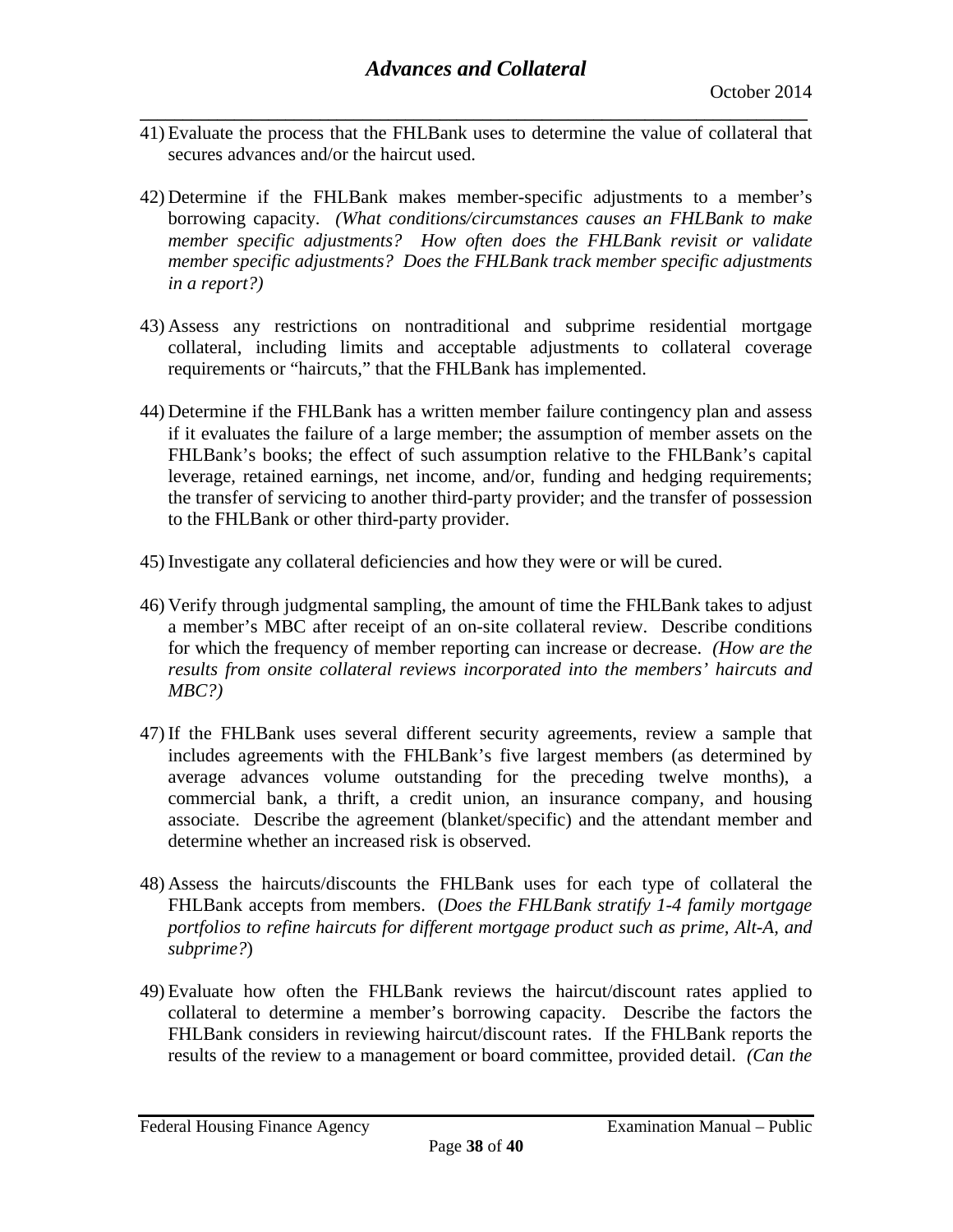**\_\_\_\_\_\_\_\_\_\_\_\_\_\_\_\_\_\_\_\_\_\_\_\_\_\_\_\_\_\_\_\_\_\_\_\_\_\_\_\_\_\_\_\_\_\_\_\_\_\_\_\_\_\_\_\_\_\_\_\_\_\_\_\_\_\_\_\_\_\_\_\_\_\_\_\_\_\_** *FHLBank demonstrate that haircuts/discount rates are qualitatively sound and advances are fully supported by the value of the collateral?)*

50) Summarize the FHLBank's two most recent actions changing haircut(s)/discount rate(s) on collateral for all members. How did these changes address weaknesses existing in the current mortgage market?

# **5. Conclusions**

- 1) Summarize conclusions for all examination work performed, including work performed by other FHFA staff as it relates to the FHLBank's advances and collateral practices. Develop a memorandum describing the risks to the institution resulting from weaknesses identified. The memorandum should clearly and articulately describe the basis of conclusions reached and summarize the analysis completed. Within the memorandum, discuss the types of risk the regulated entity is exposed to (*e.g.*, market, credit, operational); the level of risk exposure; the direction of risk (stable, decreasing, increasing); and the quality of risk management practices (strong, adequate, weak). A memorandum must be prepared irrespective of whether the examiner's assessment is positive or negative.
- 2) Conclude on the responsiveness to previous examination findings. Evaluate the adequacy of the regulated entity's response to previous examination findings and concerns.
- 3) Develop findings and prepare findings memoranda, as appropriate. Based on examination work performed, develop findings communicating concerns identified during the examination. Findings should identify the most significant risks to the institution and the potential effect to the regulated entity resulting from the concerns identified. Findings memoranda should describe a remediation plan specifying the appropriate corrective action to address examination concerns and establish a reasonable deadline for the regulated entity to remediate the finding. Communicate preliminary findings to the EIC. Discuss findings with regulated entity personnel to ensure the findings and analysis are free of factual errors.
- 4) Develop a list of follow-up items to evaluate during the next annual examination. In addition to findings developed in the steps above, include concerns noted during the examination that do not rise to the level of a finding. Potential concerns include issues the regulated entity is in the process of addressing, but require follow-up work to ensure actions are completed appropriately. In addition, potential concerns should include anticipated changes to the institution's practices or anticipated external changes that could affect the institution's future governance practices.